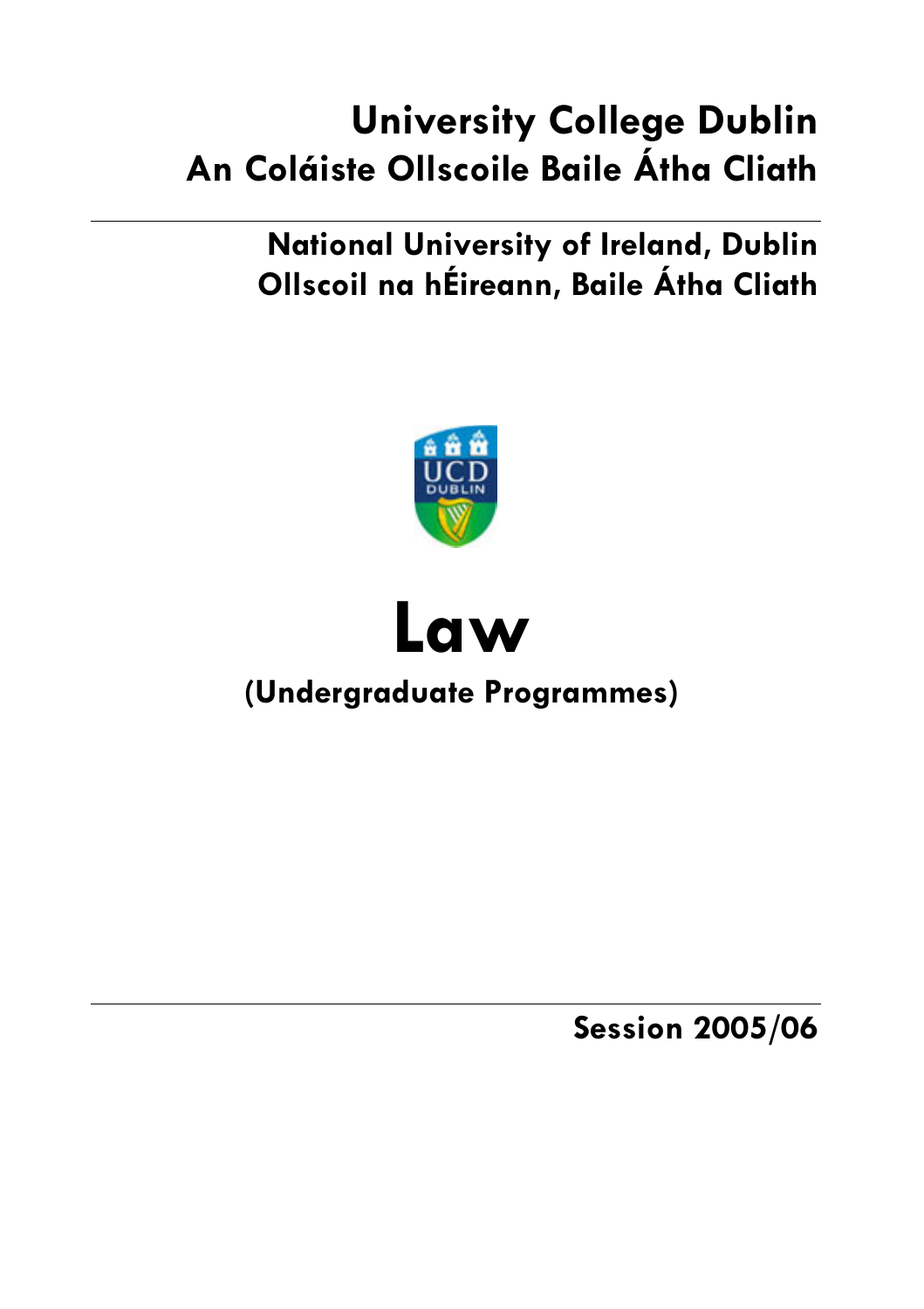# **From September 2005 all first year courses are modularised. Further information is available at www.ucd.ie/horizons**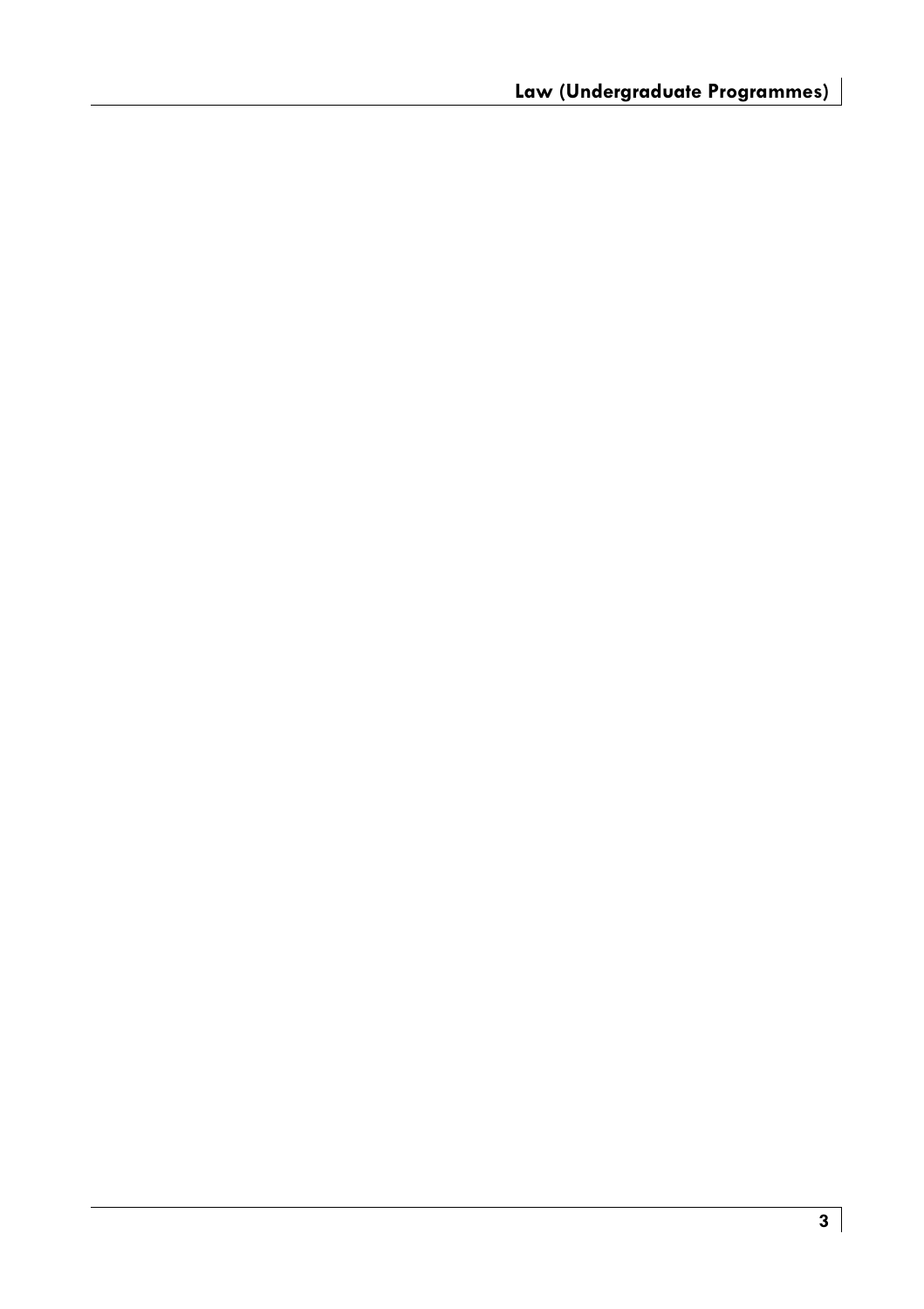# **Contents**

| Syllabus of Courses for the Degree of Bachelor of Civil Law (Law with French Law)  27 |  |
|---------------------------------------------------------------------------------------|--|
|                                                                                       |  |
|                                                                                       |  |
|                                                                                       |  |
|                                                                                       |  |
|                                                                                       |  |
|                                                                                       |  |
|                                                                                       |  |
| Syllabus of Courses for the Degree of Bachelor of Business and Legal Studies 46       |  |
|                                                                                       |  |
|                                                                                       |  |
| Degree of Bachelor of Business and Legal Studies (European)  56                       |  |
| Degree of Bachelor of Business and Legal Studies (International) 58                   |  |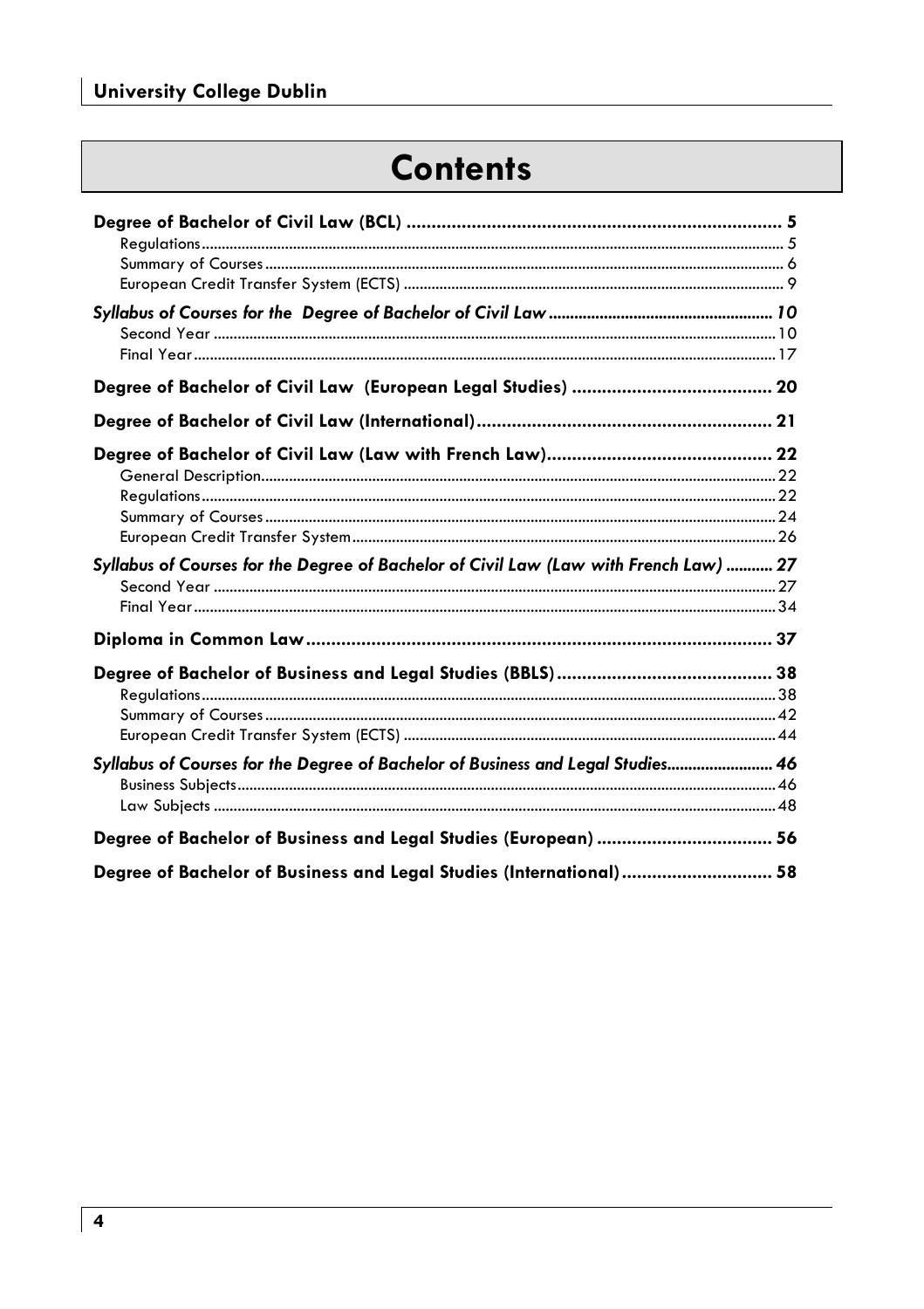# Dearee of Bachelor of Civil Law (BCL)

I WRDF0001

## **Regulations**

- The Degree of Bachelor of Civil Law may be conferred either as a Pass Degree or as a  $\mathbf{1}$ . Dearee with Honours.
- $2.$ Candidates for the Degree must have fulfilled the matriculation requirements of the National University of Ireland by passing the Leaving Certificate Examination of the Department of Education in the following subjects:
	- Irish:  $(i)$
	- $(iii)$ Enalish:
	- $(iii)$ another recognised language
	- (iv), (v), (vi) three other recognised subjects not already selected.
- 3. Approved courses of study must be attended for at least nine terms.
- 4. Candidates must pass three examinations: The First University Examination in Law, the Second University Examination in Law and the Final University Examination for the Degree.
- 5. The Second University Examination in Law must be passed within two years from the date of entering the second year course.
- 6. Candidates will not be allowed to enter the second year course until they have passed the First University Examination. They will not be allowed to enter the final year course until they have passed the Second University Examination.
- 7. Candidates must apply to the School for permission to re-attend first year and second year.
- 8. Students who have successfully completed the First University Examination in Law (Law with French Law) may apply to the Admissions Office, by the date specified, to transfer to the BCL degree course. The transfer is subject to the transfer regulations as published in the Information for Applicants booklet.
- 9. Course Work. Marks for course work in the appropriate subject will be taken into account only on the occasion of the first sitting of the examination in that subject. This rule will not apply to students who have been given permission to register and repeat the year.
- 10. Options. A student's choice of optional subjects for 2 BCL and Final BCL/Final BCL (European Legal Studies)/ Final BCL (International) must be submitted in writing to the School of Law by the 28th June 2006. It is possible for students to change their choice of subjects by completing a 'change of subjects' form and submitting it to the School of Law by 31st August 2006 at the latest. No changes can be made after that date under any circumstances.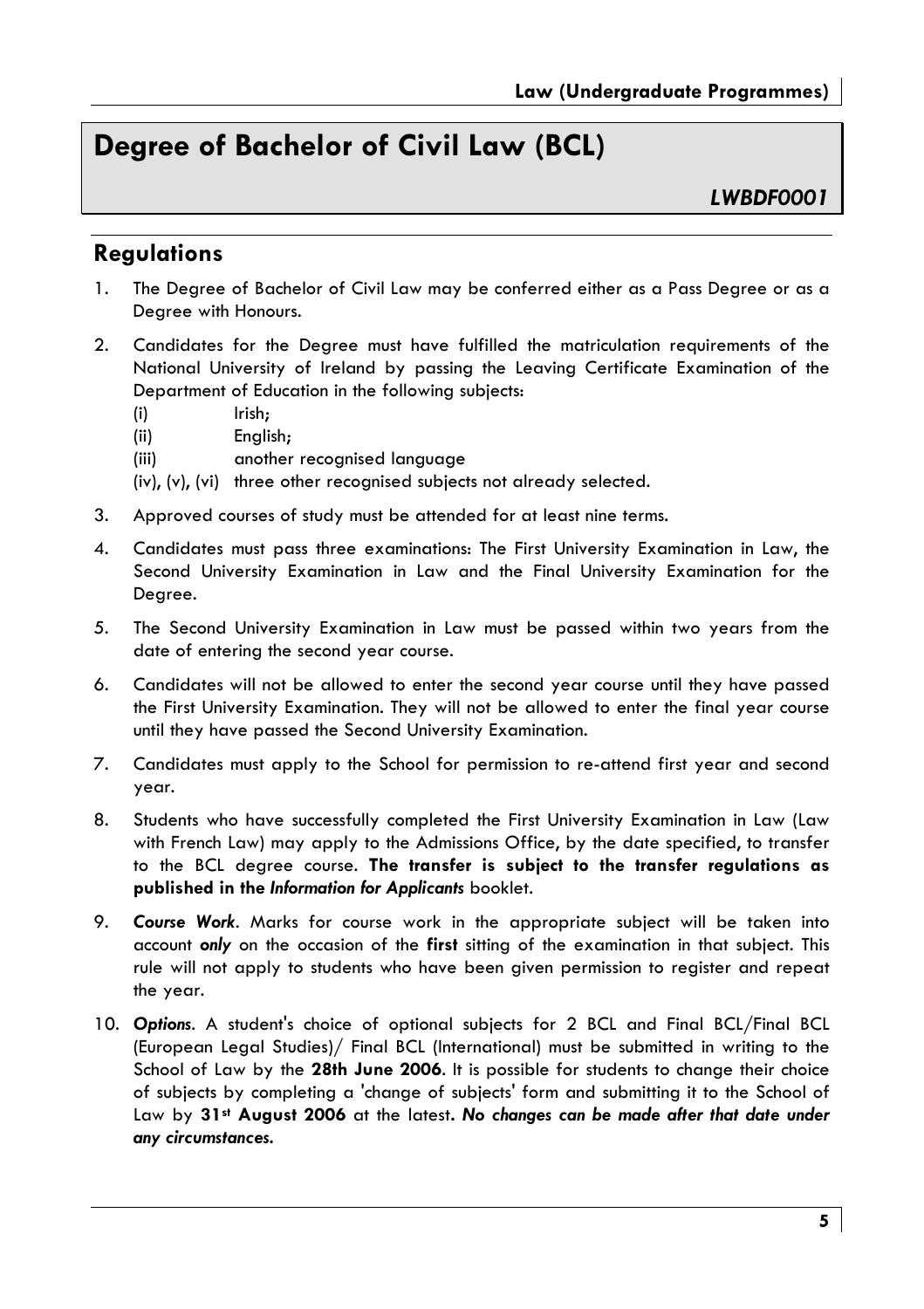#### **Summary of Courses**

# for the Degree of Bachelor of Civil Law

**Second Year** 

#### A. Compulsory Subjects:

| LAW 2013 | Land Law and Succession   |
|----------|---------------------------|
| LAW 2014 | Law of the European Union |

#### **B. Optional Subiects:**

Any three from among the following: LAW 2001 Administrative Law **IAW 2002 Bankina Law** LAW 2020 **Commercial Conflicts of Law** LAW 2003 Company Law LAW 2004 Comparative Law **IAW 2005** Environmental Law LAW 2006 **Fvidence** LAW 2007 **Family Law** LAW 2008 **Intellectual Property Law** LAW 2009 **International Business Law** LAW 2010 International Human Rights Law LAW 2016 Irish Legal History LAW 2012 Labour Law LAW 2017 Medical Law LAW 2018 Public International Law LAW 2019 Revenue Law

Such other subjects as the School may from time to time approve.

(Students are advised that staff exigencies may mean that in any one year a selection only of these optional subjects will be available. The School reserves the right to impose a limit on the number of students taking any given option in second year law).

Please note that as a consequence of the phased introduction of the University's initiative on modularisation and semesterisation within the School of Law it will be necessary in the academic year 2006/07 to divide options between Final BCL and 2 BCL. Those that are allocated to 2 BCL will be in modular format whereas those allocated to Final BCL will not. The options that are expected to be available in 2 BCL are:

Commercial Law 1 and 2 Company Law 1 and 2 Family Law 1 and 2 International Human Rights 1 and 2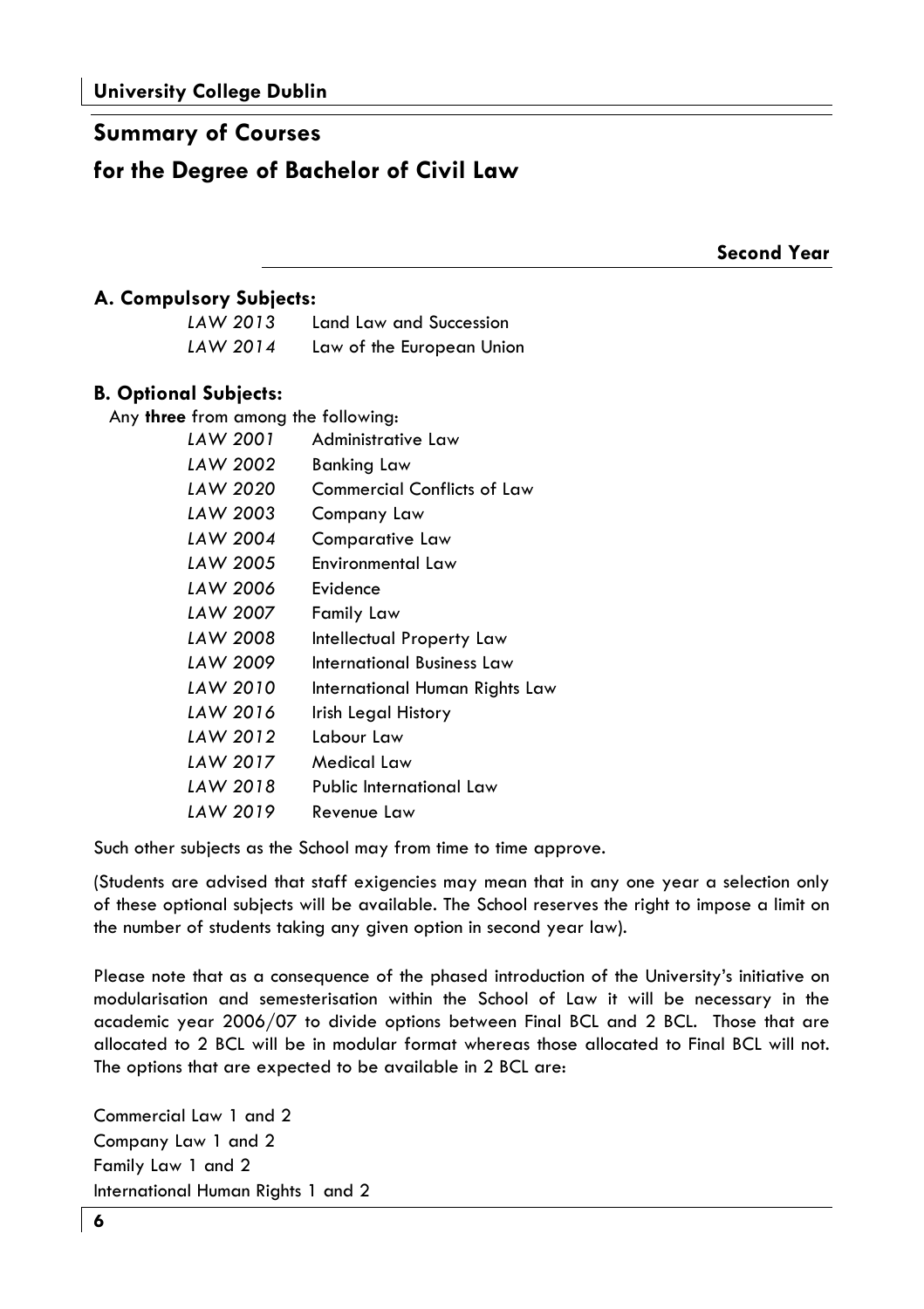International Business Law (one semester only) Irish Leaal History 1 and 2 Labour Law 1 and 2 Medical Law 1 and 2 Public International Law 1 and 2

The compulsory subjects will be:

EU Law 1 and 2  $land$   $low$   $1$  and  $2$ 

It is expected that Final BCL will have the following subjects on offer:

Jurisprudence (compulsory) Administrative Law\* Bankina Law\* **Comparative Law** Commercial Conflicts\* Criminoloay Evidence Environmental Law\* Intellectual Property Law Media Law\* Revenue Law\*

\* These subjects are currently available to 4 BBLS.

**Final Year** 

#### A. Compulsory Subject:

LAW 3004 Jurisprudence

#### **B. Optional Subjects:**

Any four subjects not already taken from the second year list, plus

| LAW 3001 | <b>Commercial Law</b>        |
|----------|------------------------------|
| LAW 3002 | Criminology                  |
| LAW 3003 | Equity                       |
| LAW 3006 | Media Law                    |
| LAW 3007 | Planning and Development Law |

(Students are advised that staff exigencies may mean that in any one year a selection only of these optional subjects will be available).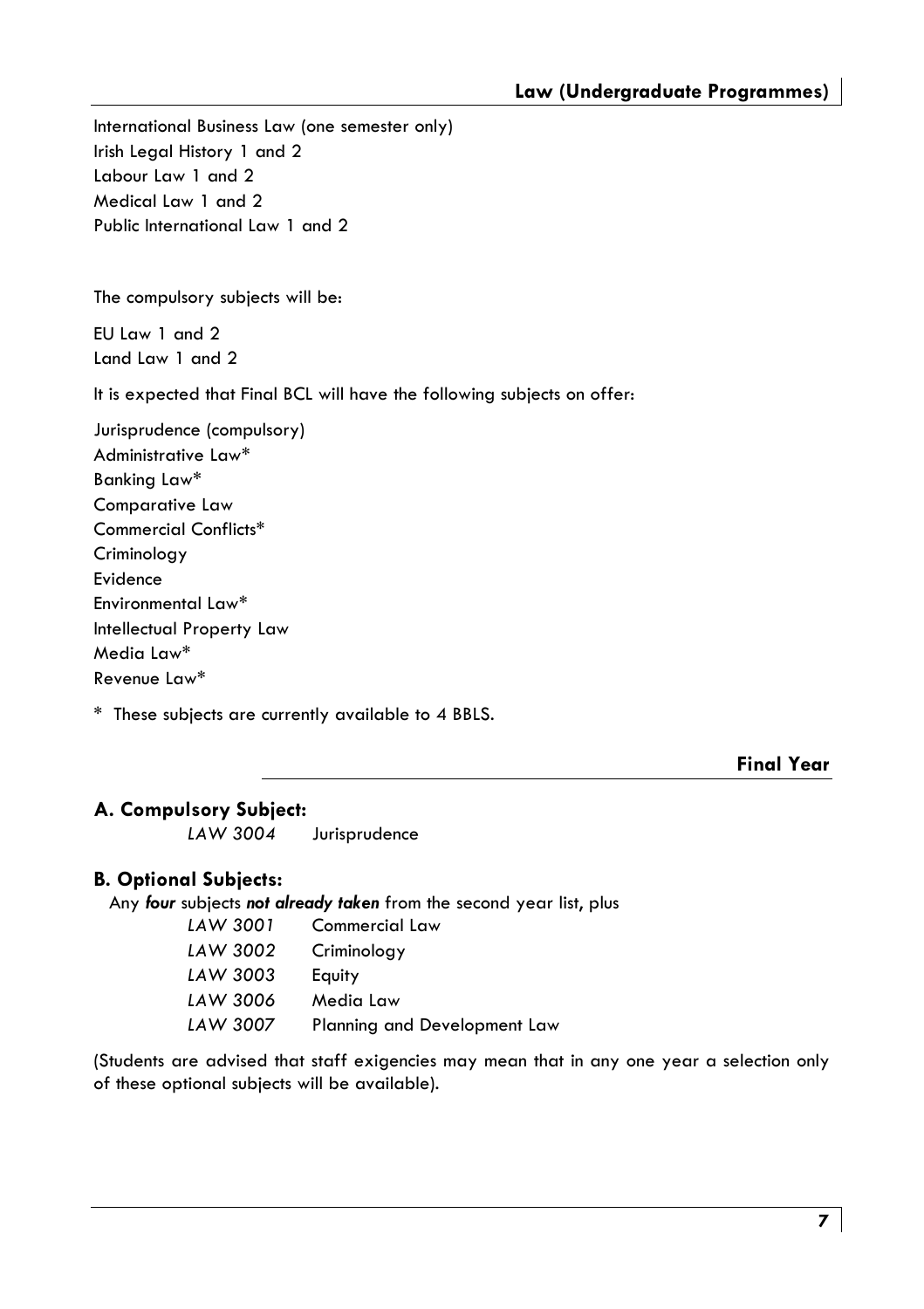#### **University College Dublin**

Note: The following second and final year optional subjects are not currently available: Advanced Public Law

|          | Criminal Procedure       |
|----------|--------------------------|
| LAW 3008 | Cultural Heritage Law    |
| LAW 2011 | International Trade Law  |
|          | Law and Economics        |
| LAW 2015 | Law and Political Theory |
| LAW 3005 | Legal Anthropology       |
|          | Roman Law                |
|          | Social Welfare Law       |
|          |                          |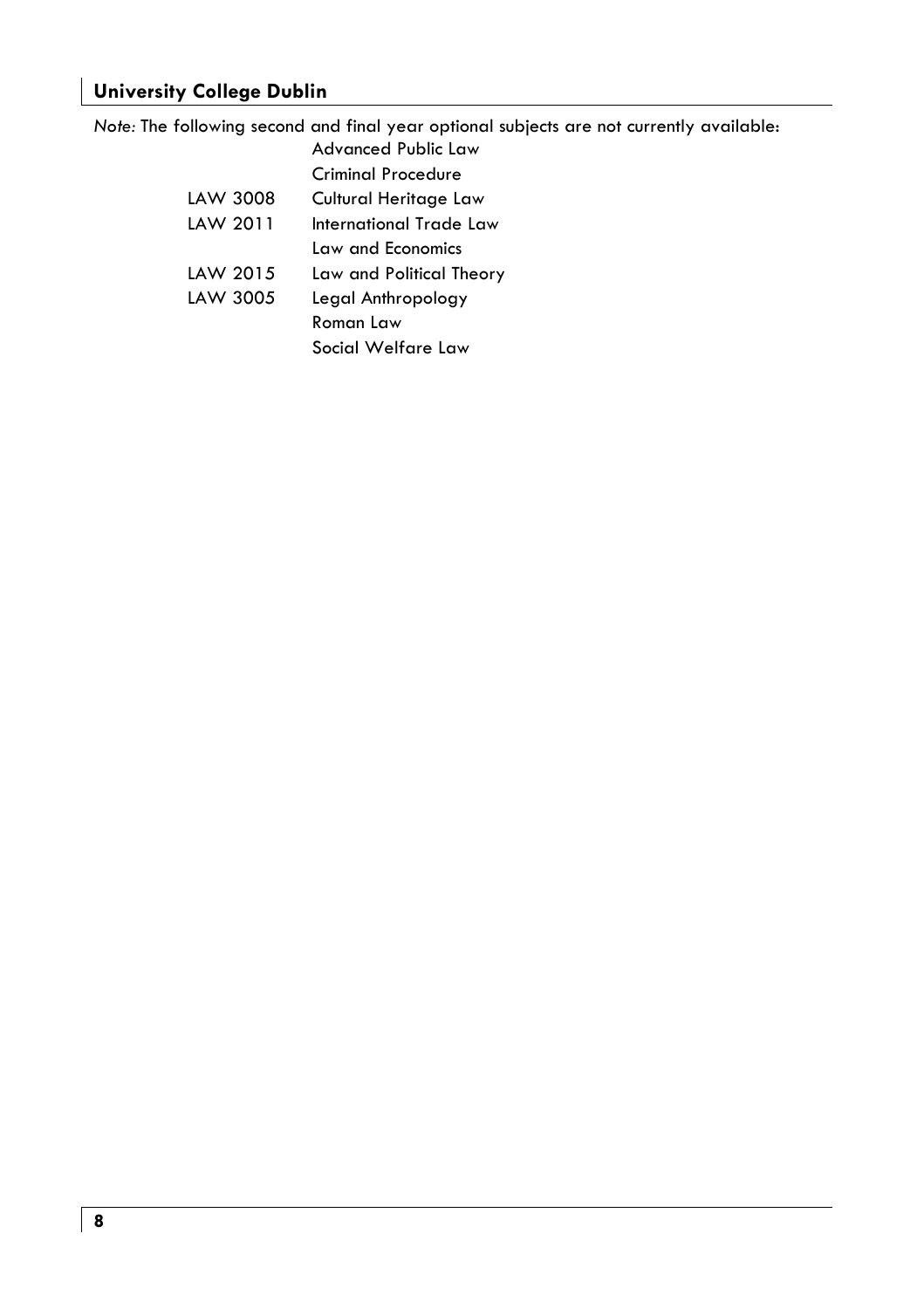# European Credit Transfer System (ECTS)

# Credit Scheme for Degree of Bachelor of Civil Law

|                           | <b>Second Year</b> |
|---------------------------|--------------------|
| Course Title:             | Credits:           |
| Land Law and Succession   | 12                 |
| Law of the European Union | 12                 |
| <b>Optional Subject</b>   | 12                 |
| <b>Optional Subject</b>   | 12                 |
| <b>Optional Subject</b>   | $\frac{12}{1}$     |
| Total:                    | 60                 |

#### **Final Year**

| Course Title:           | Credits:   |
|-------------------------|------------|
| Jurisprudence           | 12         |
| <b>Optional Subject</b> | 12         |
| <b>Optional Subject</b> | 12         |
| <b>Optional Subject</b> | 12         |
| <b>Optional Subject</b> | <u> 12</u> |
| Total:                  | 60         |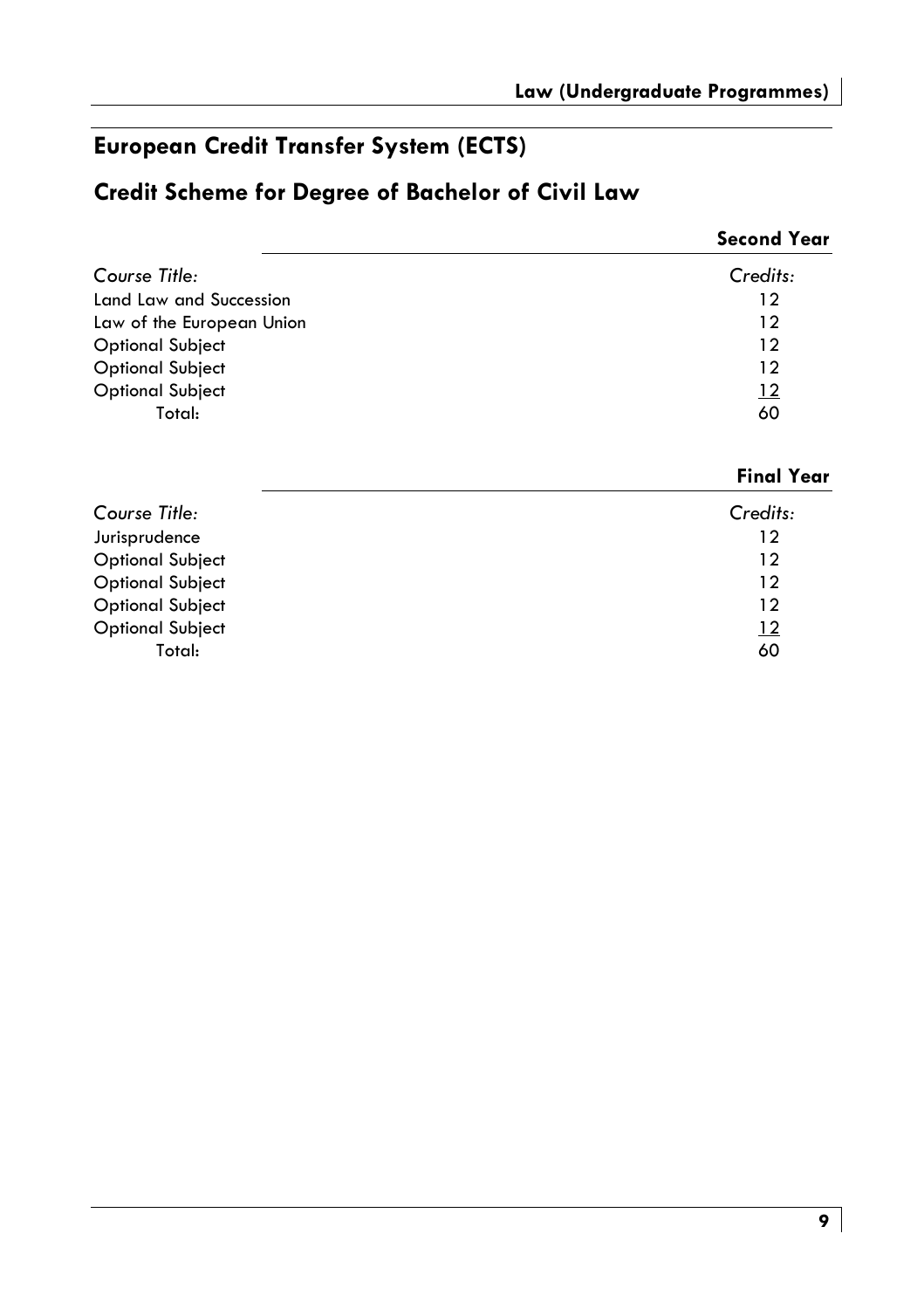# **Syllabus of Courses for the** Dearee of Bachelor of Civil Law

#### Second Year

#### A. Compulsory Subjects

#### **Land Law and Succession**

#### **LAW 2013**

#### $(a)$  Land Law

Tenure. Estates and interests in land. Difference between leasehold and freehold. Fee simple, fee tail and life estates. Fee farm grants. Equitable estates and interests in land. The Statute of Uses. Future interests (in outline). Settled land. Co-ownership. Easements and profits. Restrictive covenants. Licences. Adverse possession. Landlord and tenant. Mortgages. Registration of Deeds and of Title.

Lyall: Land Law in Ireland Wylie: Irish Land Law Wylie: A Casebook on Irish Land Law

#### (b) Succession

Nature of a Will, contracts to make wills; formalities and their avoidance; secret trusts, rule in Strong v Bird, proprietary estoppel, donatio mortis causa. Attestation. Alterations. Construction of wills: extrinsic evidence. Revocation and revival. Lapse and ademption. Intestate succession.

Brady: Succession Law in Ireland (Butterworths)

#### Law of the European Union

History of European integration; basic structure of the Union; incorporation of EU law into the Irish legal order; the institutional framework and acts of the EU institutions; legal principles and judicial remedies; the free movement of goods, persons, services, establishment and capital; Competition law; the effects of the Single European Act and future developments in the EU; policies of the EU.

#### **B.** Optional Subjects

**LAW 2001** 

**LAW 2014** 

#### **Administrative Law**

Administrative Law deals with the constitution, powers and procedure of those bodies on which the law confers powers and duties of a public nature, such as Government Departments, local authorities, tribunals and certain professional bodies. The course examines the procedural and formal requirements applicable to administrative action and the principles governing the legal nature of administrative powers, discretions and duties.

In particular, the course deals with the distinct set of remedies dealing with public law questions – available in a single procedure, the application for judicial review. Issues covered include the extent to which the courts can control the exercise of discretionary powers by administrative authorities and the availability of remedies for unlawful administrative action.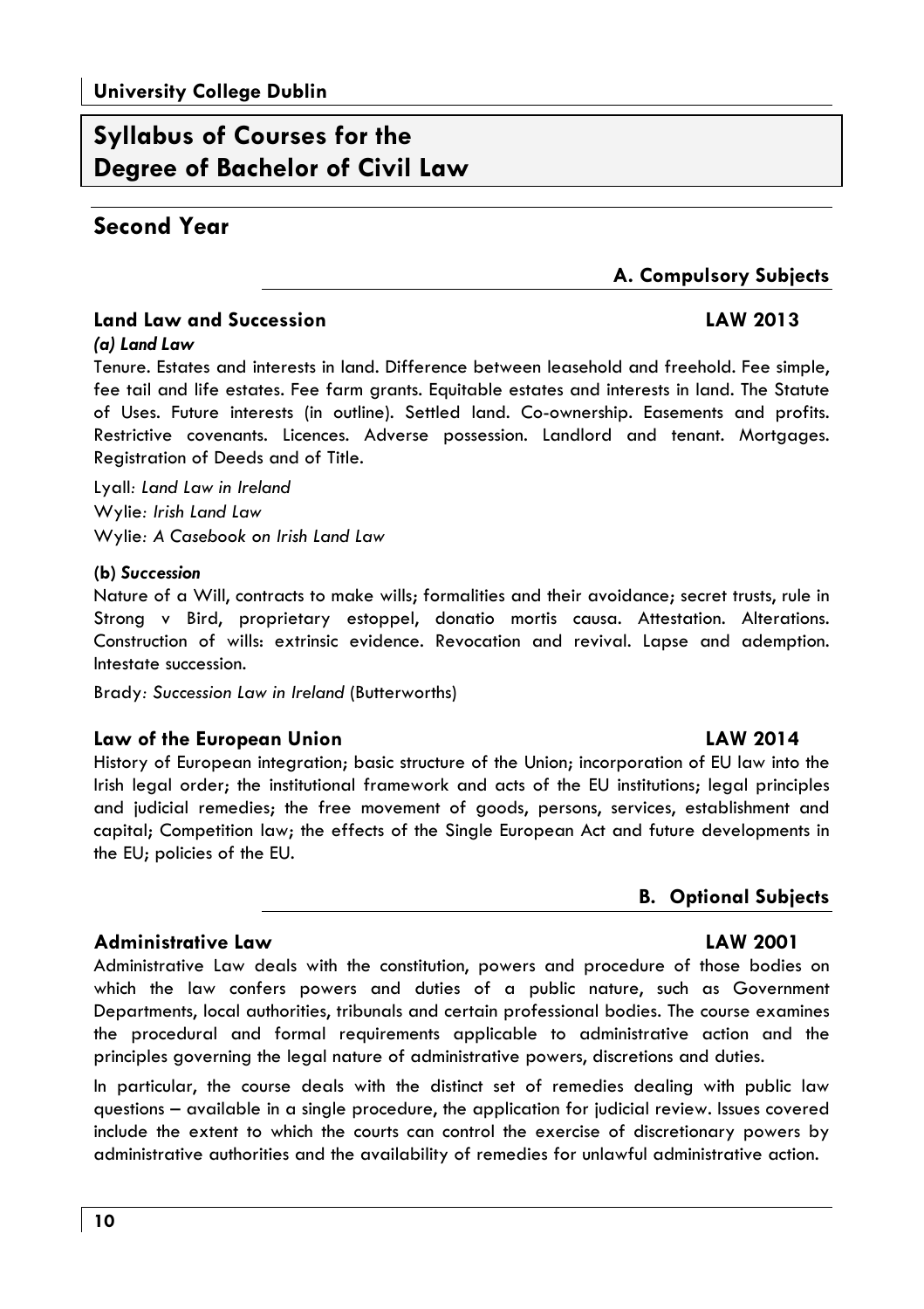#### Law (Underaraduate Proarammes)

The course also considers the impact of the Constitution and the effects of contact with European Union law on administrative law. Some stress is placed on the historical evolution of Irish administrative law.

Materials: Hogan & Morgan, Administrative Law in Ireland, 3rd ed., 1998

#### **Bankina Law**

An examination of the legal issues arising from the national and international operations of banks. Topics will include the regulation of credit institutions; the legal framework of the single market in banking; the bank-customer relationship with particular reference to bank liability for services provided; bank secrecy and money laundering; forms of finance encountered in banking transactions, including syndicated loans; transfer of loan assets by banks; bills of exchange with particular reference to cheques; banks and credit and security; legal considerations arising from customer insolvency and bank insolvency.

Breslin: Banking Law in the Republic of Ireland O'Connor: Law Relating to Cheques and Anglogous Instruments in Ireland Paget's Law of Banking

#### **Commercial Conflicts of Law**

A study of the rules of Irish law which apply whenever a commercial transaction or an event has a connection with more than one leagl system.

The course will focus on.

- (i) Jurisdiction of the Irish Courts and enforcement of foreign judgments in civil and commercial matters in Brussels Regulation I and non-regulation cases.
- (ii) Determining the applicable law in:
	- international contracts (Rome Convention) (a)
	- $(b)$ international torts including defamation, product liability and environmental damage.
- (iii) Taking and perfecting security in International Financial Services transactions.

#### Company Law

Unincorporated associations and bodies corporate, corporations sole and aggregate; charter companies; statutory companies; joint stock companies; limitation of liability; the Companies Acts 1862-1963; unlimited companies; quarantee companies; companies limited by shares. Formation of company, memorandum, articles of association, construction of memorandum; ultra vires; capital, classes of shares; alteration of rights; name of company; public and private companies, commencement of business; prospectus; share issues; allotment, transfer and transmission of shares; civil and criminal liability on prospectus borrowing, debentures and charges; management of business; meetings; resolutions; alterations of capital. Winding up; grounds and types of winding up; liquidators; secured, preferential and unsecured creditors; receivers. Auditors. Accounts. Meetings.

Gower: Principles of Company Law Pennington: Company Law Sealy and Cornish: Case Book on Company Law

# **LAW 2002**

# **LAW 2020**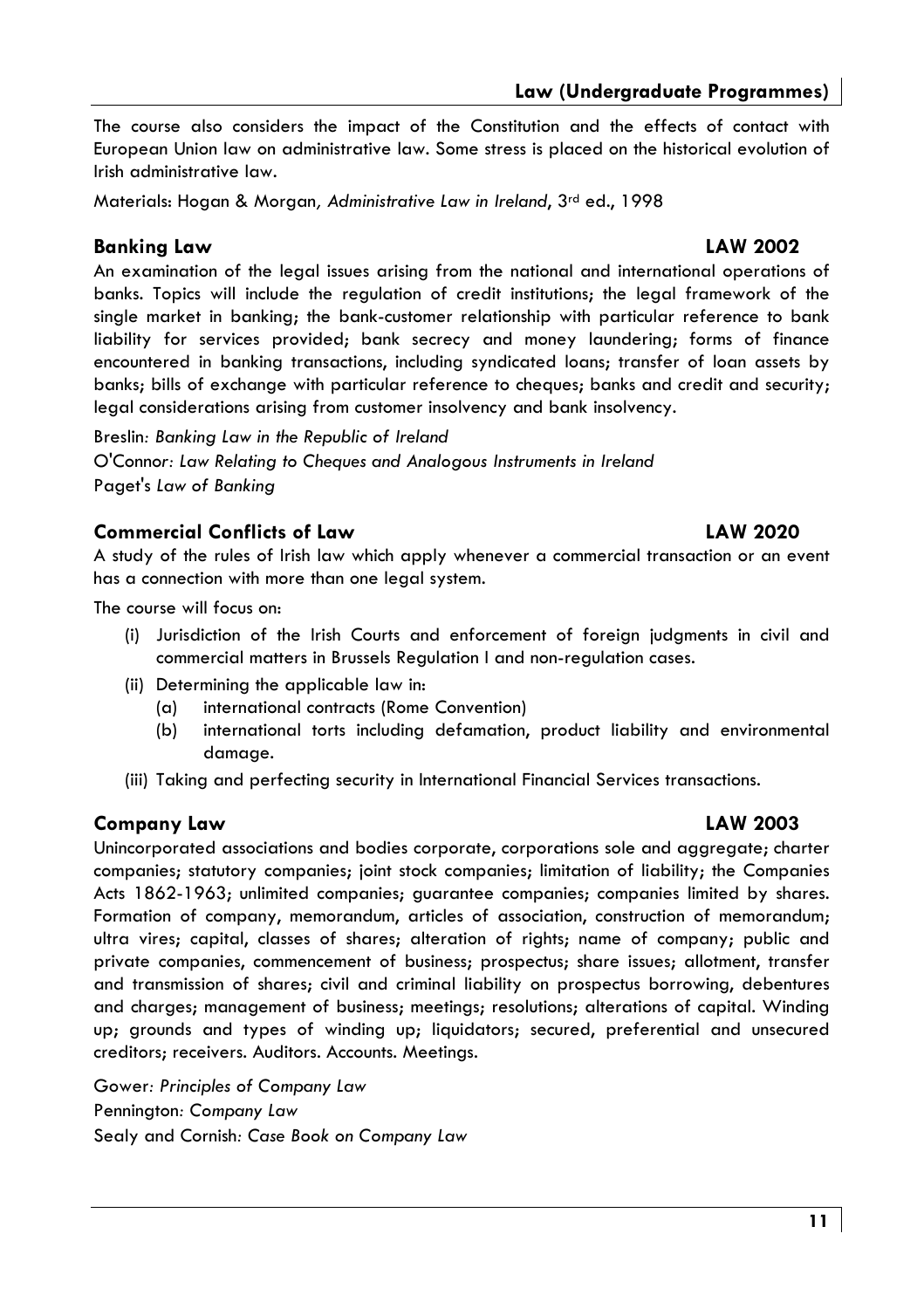#### **University College Dublin**

#### **Comparative Law**

Definition of comparative law. Structure and sources of law in major legal systems with special reference to France, USA, UK and Ireland, Administration of justice, leagl professions, Separation of powers - judicial review. Law reform. Selected comparative topics from: Constitutional Law, Administrative Law, Criminal Procedure, Law of Tort.

Brown and Garner: French Administrative Law David: French Law, Sources, Structure, Methodology **Merryman: The Civil Law Tradition** Tresolini and Shapiro: American Constitutional Law Von Mehren: The Civil Law System Gunther: Cases and Materials in Constitutional Law

#### **Environmental Law**

#### **LAW 2005**

This course comprises a comprehensive examination of environmental law, from a national, European and International perspective. Environmental Law shall provide an account of all major environmental concerns other than planning and development and the built environment. It will analyse the principles applied to environmental protection and the application of environmental law in practice, including enforcement mechanisms.

This course is taught in two parts. Part I, the first semester, is an introduction to environmental law and the principles governing it. The emphasis will be on Irish Environmental Law. Topics include sources, principles and techniques of environmental protection; national regulatory framework; structure and powers of bodies having responsibility for the environment; the Environmental Protection Agency; integrated pollution control; environmental impact assessments. The course shall examine public participation and control; the right to information; procedures; appeals and judicial review; the enforcement of environmental law; the common law and environmental remedies; personal liability of individuals; fundamental rights and environmental law.

Part II, in the second semester, will expound on the material from Part I and will deal with European and international environmental law. The subject matter will explore how environmental law operates within European, international and national law, focusing on the core issues and case-law. It will trace the development of Community environmental law and its principles of environmental protection. It will examine the powers of Community and international institutions; the basis of European environmental law; the legislative and decision-making process; harmonization; the implementation and enforcement of Community law; Member States' duties. It will examine how the environment is dealt with in international law; seminal agreements signed by the international community. The course will deal with the substantive environmental law relating to various pollutants and media- including waste, air, water, waste, habitat and conservation concerns. It will also address business concerns and environmental law such as trade and competition law; issues of corporate responsibility and liability.

#### **Evidence**

#### **LAW 2006**

The law of Evidence is that system or body of rules which regulates the admission of proof in a court of law.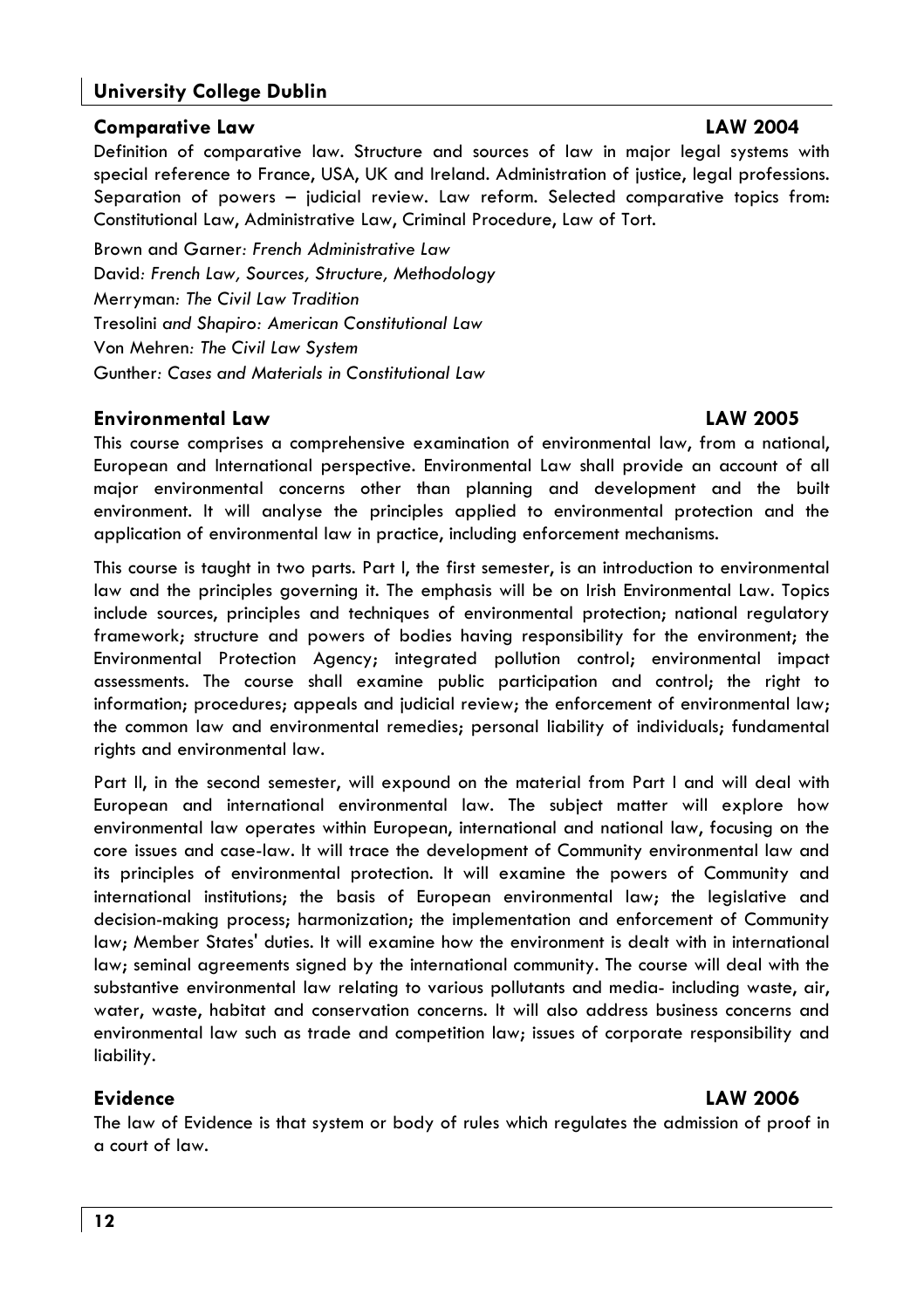Rationale of proof and law of Evidence, Basic concepts, Relevance, Admissibility, Materiality, Receivability. Functions of judge and jury. Judicial discretion. Sources of law of Evidence. Types of Evidence. Burden of proof. Standard of proof. Presumptions. Judicial notice. Corroboration. Proof of law. Competence. Compellability. Examination of witnesses. Privileges, Exclusion associated with method of obtaining evidence, Confessional evidence, Evidence of disposition and character. Hearsay rule and its exceptions. Opinion evidence.

#### **Family Law**

#### **LAW 2007**

This course provides a comprehensive and current treatment of all aspects of law concerning the family and family relationships in Ireland. Family Law in Ireland is influenced by the interaction and impact of constitutional, public law, common law, criminal law, European law, European human rights law, international law and international and domestic statutory reforms of family law. It examines the rights and duties that arise from the existence of family relationships and deals with the procedures available to resolve such disputes. Family Law is one of the broadest and fastest expanding areas of law. The complexity of family relationships is mirrored in the study of the law governing those relationships providing a stimulating and interesting examination of current and controversial issues.

A course of lectures will be given on most of the following topics. Sociological aspects of the family. The family and the constitution. Formalities and the contract of marriage. Nullity of marriage, including the development of the void and voidable grounds. Resolution of marital breakdown covering legal separation, judicial separation and divorce. Consequences of marital breakdown, including maintenance, custody and access, financial and property relief. Domestic violence, spousal and cohabitee protection. International child abduction. Child abuse and care proceedings. Wardship. Adoption. Ownership of and disputes concerning family property. Recognition of foreign divorces. International maintenance. Abortion. The right to die.

A comprehensive course outline indicating relevant reading materials will be available at the start of term.

#### **Intellectual Property Law**

Intellectual Property Law is concerned with protecting the fruits of intellectual or creative endeavour primarily by the grant of exclusive rights. The course covers:

- (1) patent law: statutory protection for inventions, including biotechnological and softwarerelated inventions: Patents Act 1992.
- (2) law of confidence: general equitable action against a person who has divulged confidential information in breach of a duty of confidence.
- (3) passing off: action in tort for the protection of business goodwill as against traders using a similar trade name or product get-up.
- (4) trade mark law: statutory protection for registered trade names: Trade Marks Act, 1996.
- (5) trade marks on the internet: domain name disputes.
- (6) comparative advertising.
- (7) character merchandising and image marketing.
- (8) copyright law: statutory protection of original creative work: literary, dramatic, musical, artistic works; sound recordings, films, broadcasts, cable programmes, typographical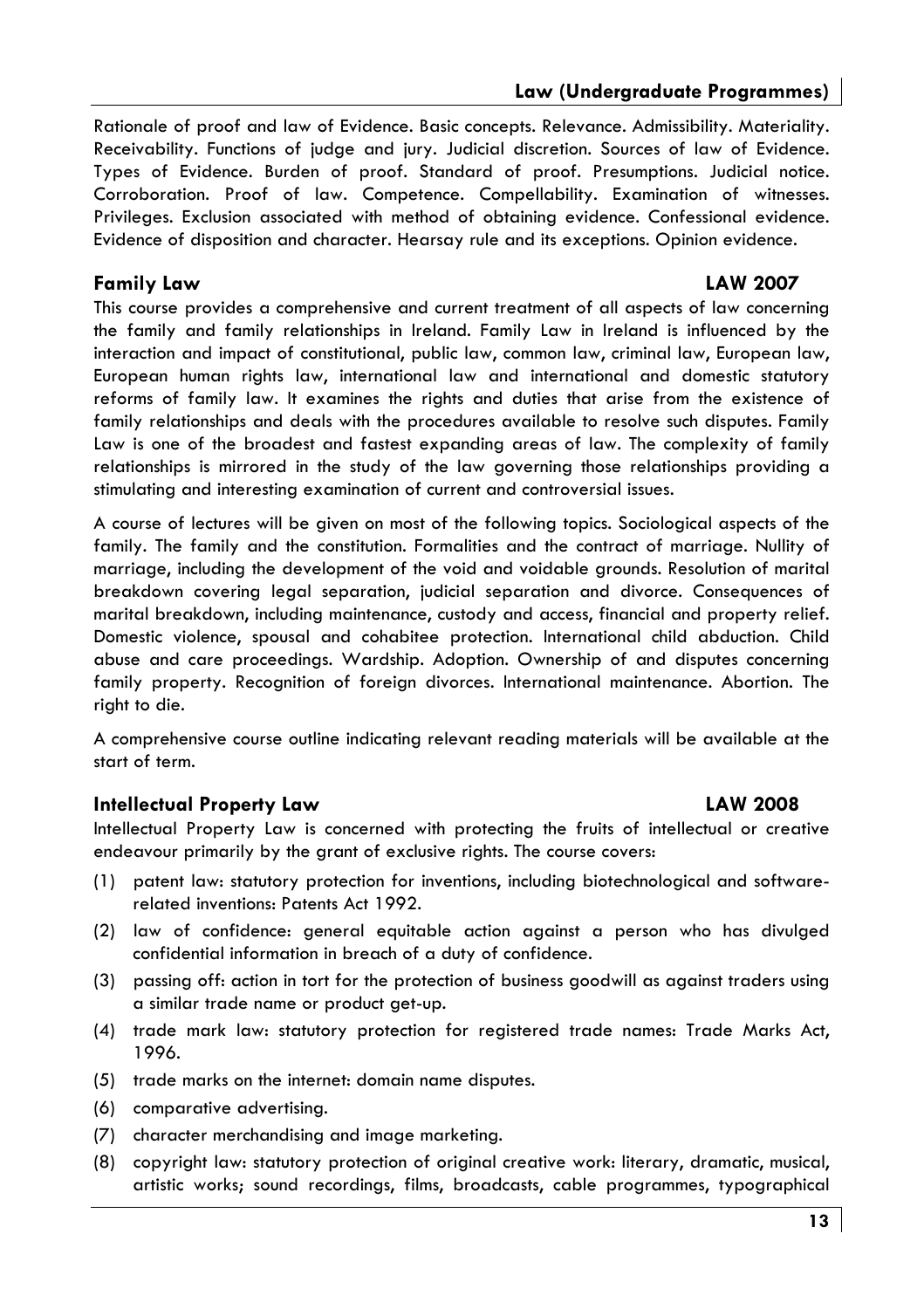#### **University College Dublin**

arrangements, computer programmes, databases, performances: Copyright and Related Rights Act, 2000.

- (9) industrial designs: statutory protection of functional and decorative design: Industrial Desians Bill, 2000.
- (10) intellectual property in international trade: exhaustion of rights (use of intellectual property to prevent parallel imports); international harmonisation (GATT TRIPs); conflict of laws

#### **International Business Law**

#### **LAW 2009**

**LAW 2010** 

An analysis of the leagl framework of business transactions as developed in an international context. The course is divided into two parts. The first part provides an analysis of international commercial transactions and the second part is dedicated to dispute resolution in international commercial transactions. The following topics will be covered:

#### **Part One: Analysis of International Commercial Transactions**

Topics will include:

- A study of the law applicable to international commercial agreements and of the formation of international agreements.
- $\bullet$ An overview of the main types of international commercial transactions such as:
	- ≻ international contracts (including contracts of international sales of goods, agency and distribution agreements, international transfer of technology and know-how agreements, counter-trade agreements);
	- ≻ international banking and financial law;
	- $\blacktriangleright$ international tax law:
	- $\blacktriangle$ international company and bankruptcy law.
- The course will also focus on the protection and remedies available in case of breach or non-performance of international commercial agreements.

#### Part Two: Dispute Resolution in International Commercial Transactions

Topics will include:

- An overview of international dispute resolution, including:
	- $\blacktriangle$ international negotiation;
	- $\blacktriangleright$ alternative dispute resolution;
	- $\blacktriangleright$ court litigation of international commercial agreements.
- A study of international commercial arbitration with an emphasis on:
	- ➤ the analysis of the formation and the validity of the international arbitration agreement.

#### **International Human Rights Law**

This course involves a study of the promotion and protection of human rights under international law. Since international human rights is itself a subset of public international law, the course entails a brief introduction to the development and nature of international law and the evolution of international human rights law.

The substantive part of the course includes a study of the legal foundations of contemporary international human rights law with particular emphasis on the international bill of rights drafted under the auspices of the United Nations. It also focuses on the means by which individuals may enforce their rights under the aegis of that organisation, e.g. through various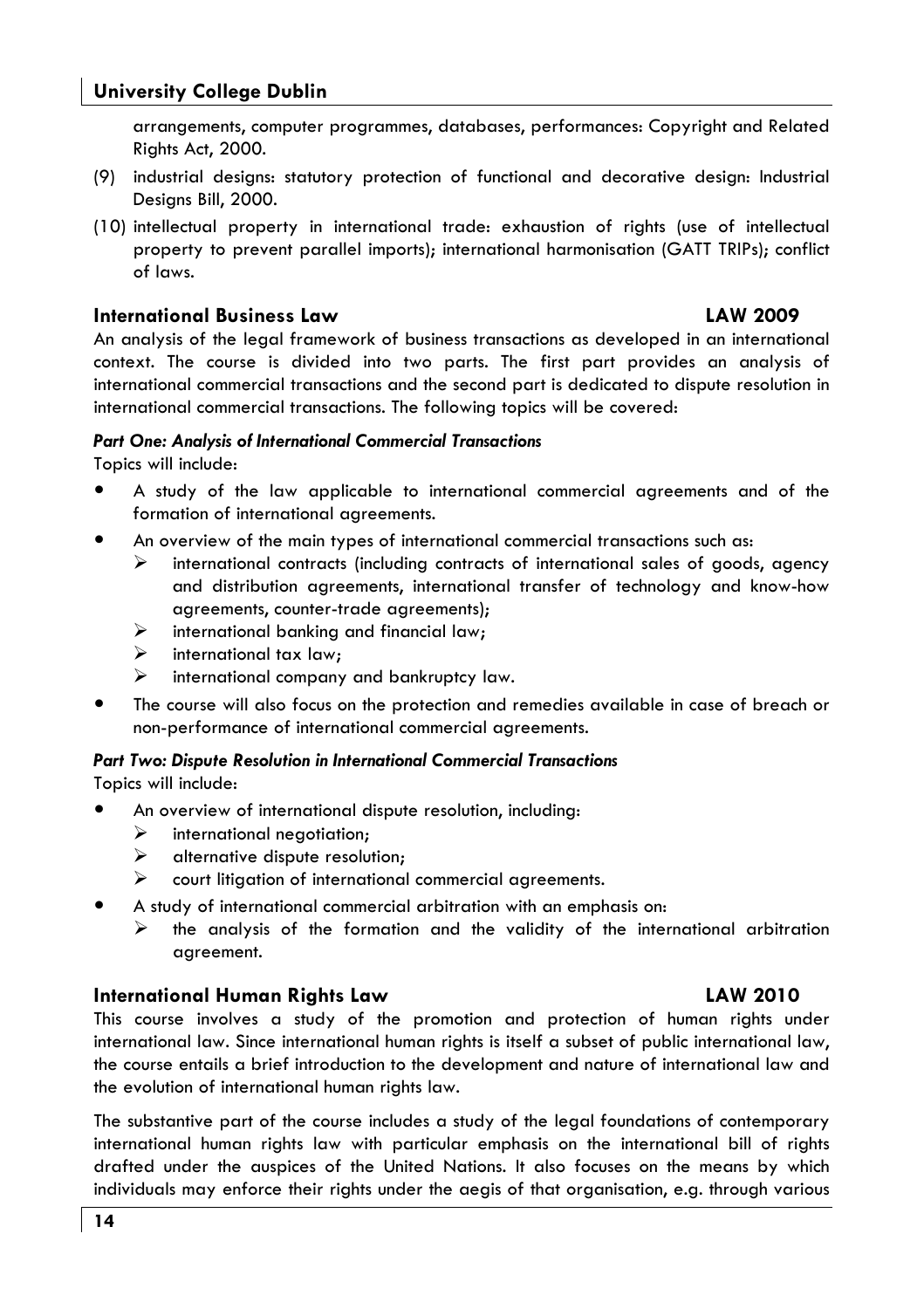complaint procedures and international fact finding processes. Other topics include, the protection afforded by international law to particular groups of persons, e.g. refugees and asylum-seekers.

The course also focuses on the European system for the protection of human rights established by the Council of Europe. In particular, it examines the individual petition procedure established by the European Convention on Human Rights, as well as critically analysing the jurisprudence of the European Court of Human Rights in relation to selected substantive rights guaranteed under the Convention.

#### **Irish Leaal History**

#### **I AW 2016**

An overview of the history of law in Ireland. General considerations - sources, variety of legal records and their significance, impact of mainstream European legal traditions, nexus with Enalish common law.

Gaelic Ireland - the law tracts, interpretation and historical value, consideration of selected tracts.

Medieval Irish lordship - arrival of common law, evolution of courts, import of common law doctrine, liberties and franchises, interaction of common law and brehon law.

From the Tudors to 1800 - constitutional development: Poynings' law, acts of state, nonenactment of Irish Bill of Rights; institutional diversity: palatinates, Munster and Connacht presidencies, prerogative and conciliar jurisdictions, ecclesiastical courts; the penal laws against Catholics and Dissenters.

Recommended reading:

W.N. Osborough: Studies in Irish Legal History Fergus Kelly: A Guide to Early Irish Law G.J. Hand: Enalish Law in Ireland, 1290-1324 Hans Pawlisch: Sir John Davies and the Conquest of Ireland: A Study in Legal Imperialism

#### Labour Law

#### **LAW 2012**

The Institutions of Labour Law. Foundations of Irish Labour Law. Contract of employment. Statutory regulation of employment relationship. Equal Pay and Employment Equality. Holidays. Payment of Wages. Maternity leave and pay. Hours of work. Termination of employment. Unfair dismissal. Trade Unions. Collective bargaining. Trade disputes. Picketing. **EU Social Policy.** 

Wedderburn: The Worker and the Law (1986) Kerr and Whyte: Irish Trade Union Law (1985) Kerr: The Trade Union and Industrial Relations Acts of Ireland (1991) Murphy and Roche (eds.): Irish Industrial Relations in Practice (1994) Lynch and Fennell: Labour Law in Ireland (1993) Meenan: Working within the Law (1994) Curtin: Irish Employment Equality Law (1989) Madden and Kerr: Unfair Dismissal: Cases and Commentary (1990)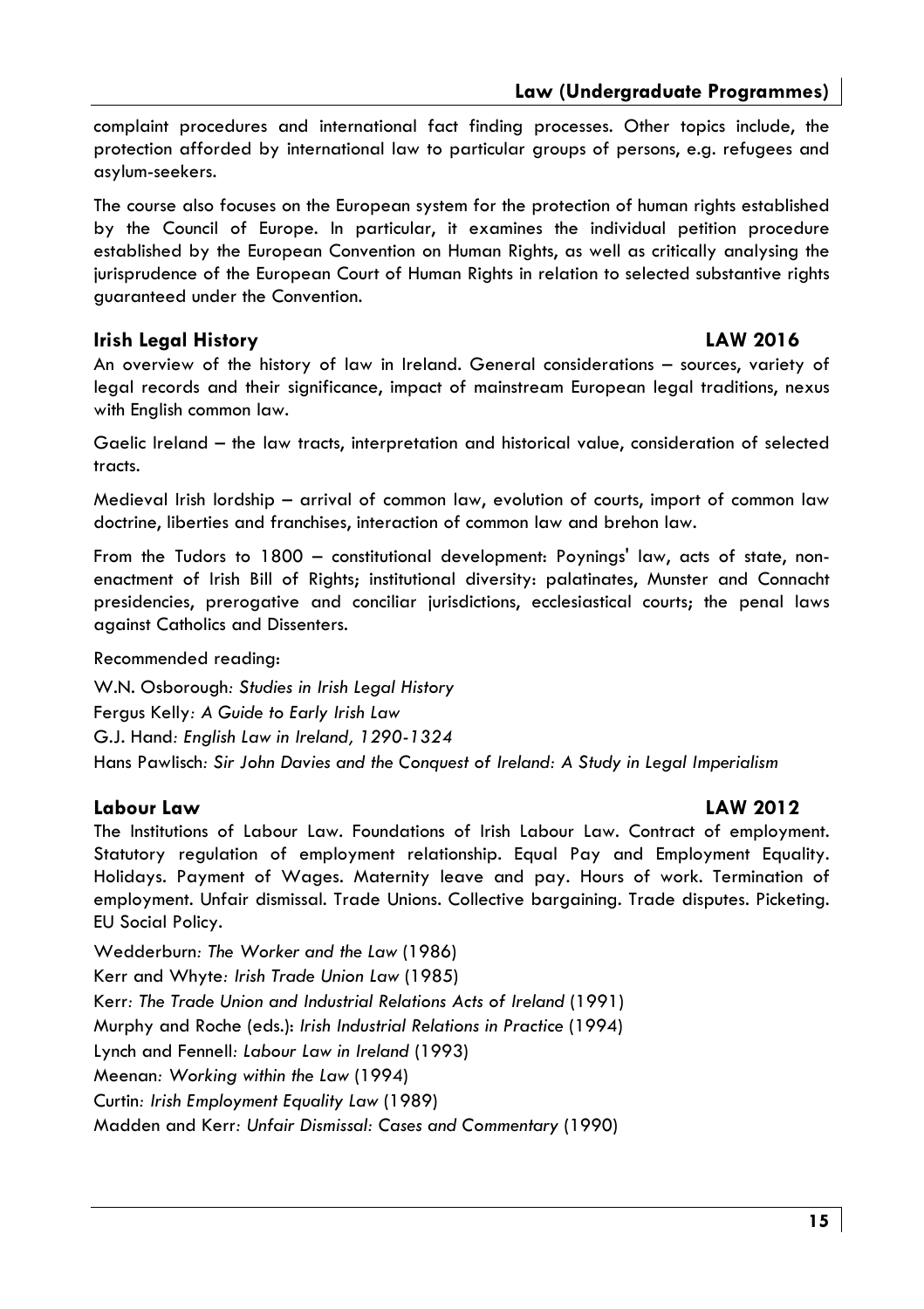#### **University College Dublin**

#### **Medical Law**

Ideally, medical law serves important needs in our society: it regulates properly the medical profession: it provides a reliable and effective means of investiagting medical accidents: it creates an adequate and rational system of compensation for patients suffering injury; and it gives doctors understandable quidance on those areas of medical practice of moral ethical sensitivity. This course covers in detail Irish medical law, includes a generous comparative dimension, and critically reviews the auestion of whether existina law meets the needs mentioned above.

The course has four parts. Part 1 examines the subject of medical law and ethics. It encompasses the nature of medical practice, the intersection between law and ethics, the question of a rational ethical framework for medical practice and law, and the issue of medical confidentiality and the duty of disclosure (with particular reference to treatment of HIV/AIDS). Part 2 deals with the subject of medical malpractice. The focus will be upon consent, medical negligence, medical litigation, drug-induced damage and fault liability. Part 3 concentrates on medical law in action in areas of life from conception to death. Its compass will include infertility, facilitating conception, contraception, abortion, infertility, wrongful conception, pre-natal injury, selective treatment of neonates, tissue donations and transplants, research, medical treatment and surgery, treatment of the dying and death. Part 4 is concerned with law and psychiatry. Basic elements include the concept of mental disorder, voluntary admissions to hospital, involuntary hospitalisation, the right to refuse treatment, the legal aspects of treatment, review of detentions and treatments, rights in hospital, patient advocacy, disabilities and discriminations, the criminal justice system and mental disorder.

#### **Public International Law**

#### **LAW 2018**

Characteristics of international law. Contemporary economic and political factors affecting the sources and techniques of international law. The territory of the State. Self-determination. Use of force. Role of United Nations in solving international disputes. Law of the sea. Treaties and Custom. The International Court of Justice. The relationship between International and Municipal Law. International responsibility.

Akehurst: A Modern Introduction to International Law Brownlie: Principles of Public International Law (3rd ed.) Greia: International Law (2<sup>nd</sup> ed.) Harris: Cases and Materials on International Law Shaw: International Law

#### **Revenue Law**

#### **LAW 2019**

Administration of tax system (filing of returns and payment of tax) and territoriality rules governing chargeability to Irish tax. In-depth examination of income tax code and Schedules defining taxable income and allowable deductions. Analysis of Corporation Tax, Capital Gains Tax, Capital Acquisitions Tax and Probate Tax, with emphasis on legal theory and case law rather than computational aspects.

Butterworth's Irish Tax Guide 2005/2006 Butterworth's U.K. Tax Guide 2005/2006 Institute of Taxation Income Tax Taxes Consolidation Act 1997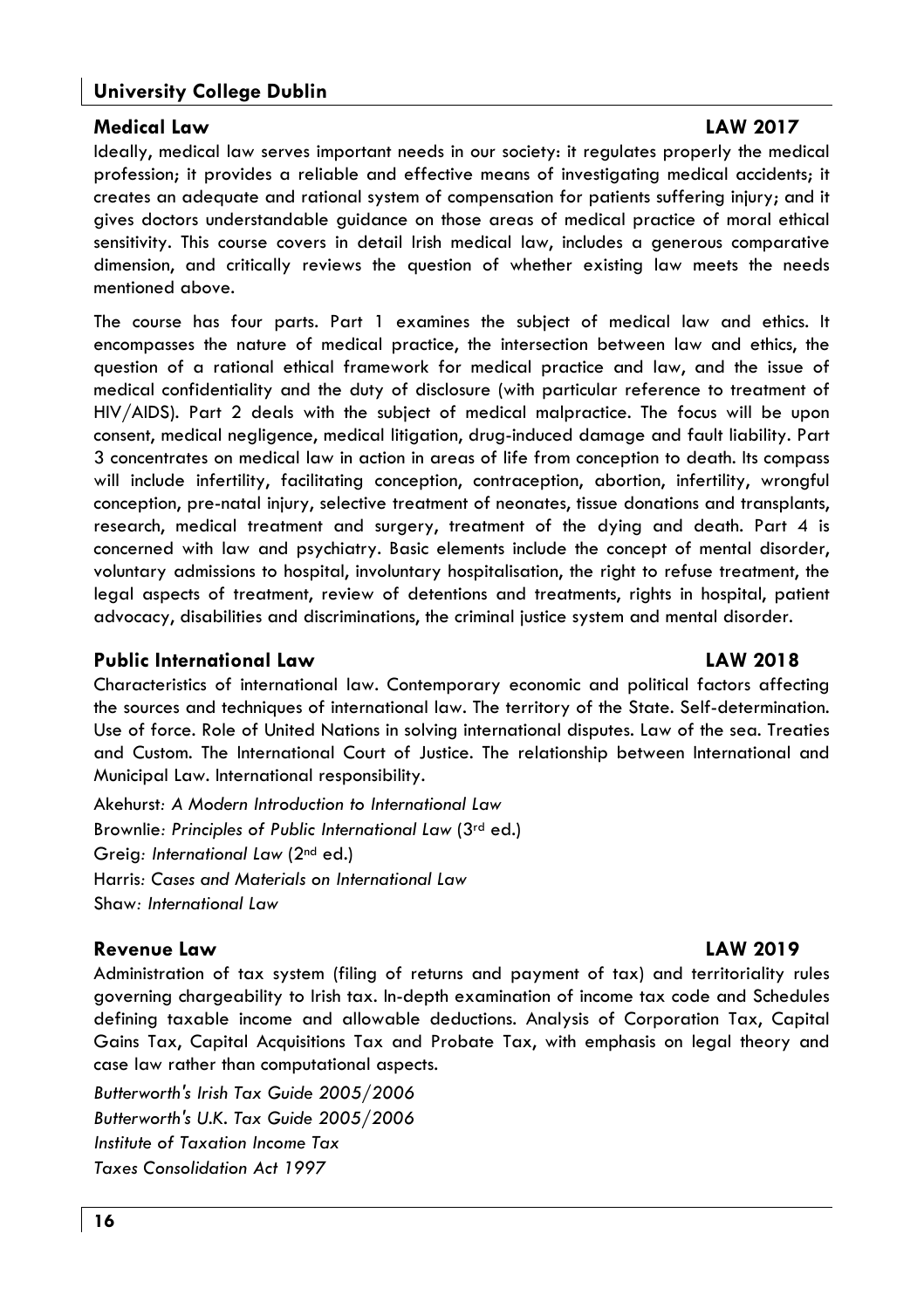#### Law (Underaraduate Proarammes

# A. Compulsory Subject

#### Jurisprudence

**Final Year** 

This course concentrates on the fundamentals of law, adopting in the main an historical approach. Topics covered include: the writing down of law; the impact of the spread of literacy; theories on stages in the evolution of society and of law; the relationship between law and religion; developments in the notions of individual responsibility, of private property and in the status of women; law and the building of the nation-state; nationalism and law; imperialism and law; analysis of legal systems; natural law; law and morals.

#### **B. Optional Subjects**

Any four subjects not already taken in Second Year, plus:

#### Commercial Law

Commercial law is concerned with the rights and duties which arise from business transactions.

The course covers:

- $1)$ the regulation of the sale of goods under the Sale of Goods Act, 1893, as amended
- $2)$ consumer protection law (impact of E.U. law)
- $3)$ methods of payment: money, bills of exchange, promissory notes
- $4)$ law of agency
- $5)$ retention of title
- 6) credit and security
- $7)$ e-commerce
- 8) personal and corporate insolvency
- 9) insurance law
- 10) commercial dispute resolution (including domestic arbitration law)
- 11) conflict of laws
- 12) international trade

Crime and Fundamental Legal Values.

### Criminology

Equity

LAW 3003

The nature of equity; the union of judicature; equity as a contemporary phenomenon; the species of estoppel, equitable licences; judicial discretion in equity jurisdiction, a cyclical phenomenon. Equitable remedies; specific performance, injunctions, rectification, recision. The

Classical Writers; The French Revolutionary Period and its Aftermath; The Birth of Criminology; The Origins of the Prison System; Trends and Patterns in Crime; Criminal Statistics; The Aetiology of Crime; The Biological School; Psychological Explanation; The Sociological Approach; Crime and the European Union; The Corpus Juris; The Fight against

# **LAW 3004**

#### LAW 3002 Crime and Criminal Justice; The Origins and Nature of Punishment; The Influence of the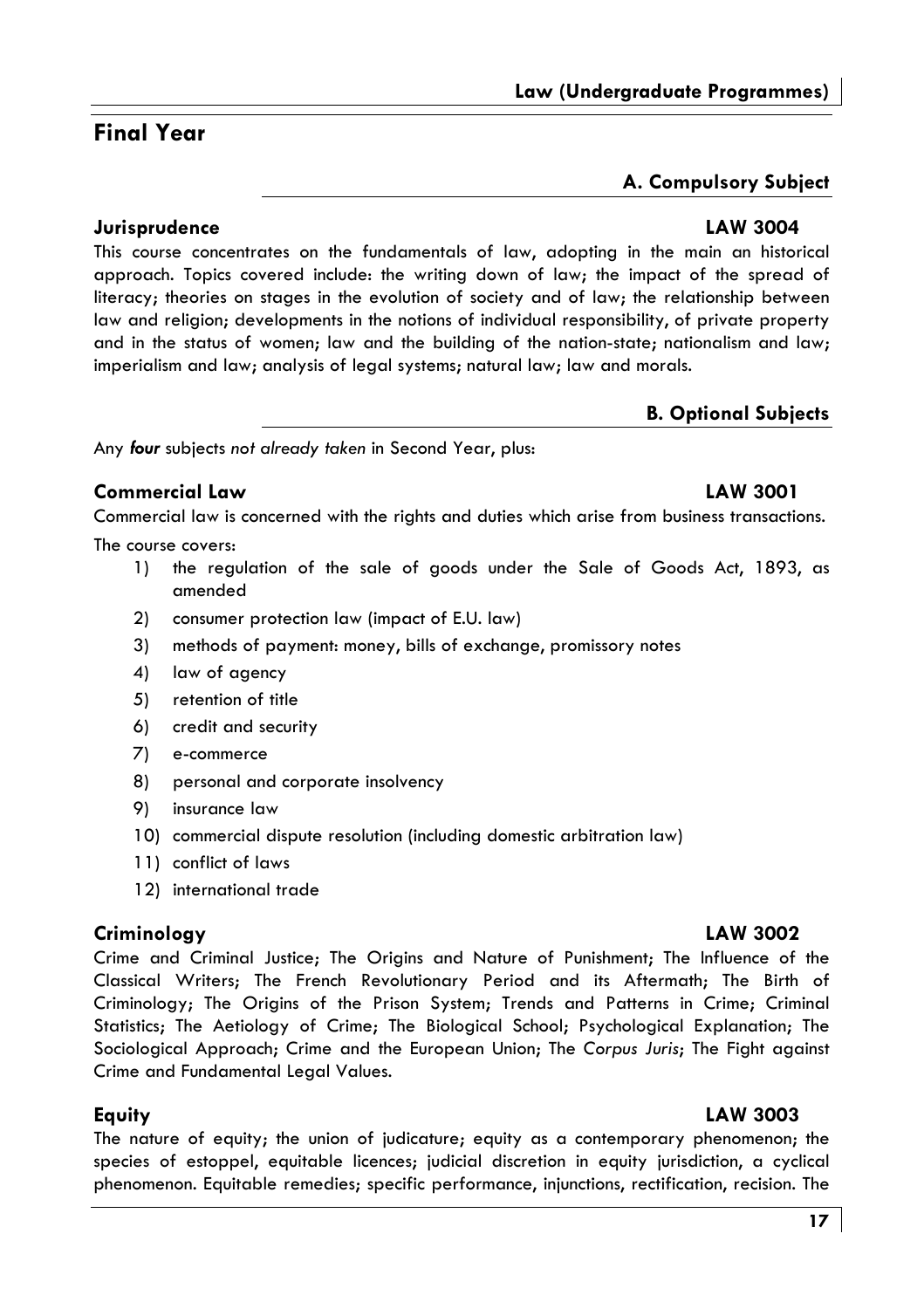role of equity in the administration of estates: election, performance, satisfaction, Conversion, Miscellaneous equitable doctrines; tracing, assignment of choses in action. Fraud in equity.

Trusts: Express trusts, the creation thereof. Secret trusts. Completely and incompletely constituted trusts; exceptions to the maxim that equity will not assist a volunteer. Implied trusts: constructive and resulting trusts: discretionary trusts: charitable trusts: the Cy-pres doctrine; trusts of "imperfect obligation"; nature of trusteeship, appointment, removal, control of trustees, trustee's duty to avoid a conflict of interest; payment of trustees, liabilities of trustees for breach of trust; trusts and taxation. Brady: Religion and the Law of Charities in IrelandHanbury and Maudsley: Modern Equity (12<sup>th</sup> ed. by Jill Martin)Keane: Equity and the Law of Trusts in the Republic of IrelandKeeton and Sheridan: Equity Kiely: Principles of Equity as Applied in IrelandMaudsley and Burn: Trusts and TrusteesNathan and Marshall's Casebook on TrustsParker and Mellows: The Modern Law of TrustsPettit: Equity and the Law of Trusts (4th ed.) Tiley's Casebook on Equity and the Law of Succession Underhill and Hayton: Law of Trusts and Trustees Wylie: Irish Land Law

Wylie: A Casebook on Eauity and Trusts in Ireland (London, 1985)

Students will be advised of relevant periodic literature during lectures and tutorials.

#### **Media Law**

#### **LAW 3006**

The subject of this course is the law affecting the media (including television, radio, film and video, newspaper and book publishing) in Ireland. The course is broadly divided into two parts, the first dealing with the application to the media of the general law relating to freedom of expression (such as the law of libel), and the second with the law specific to each sector of the media (such as censorship of publications). The following major topics will be covered during the year:

Part One: The Constitution of Ireland and Freedom of Expression; Models of Media Regulation. Defamation; Intellectual Property; Contempt of Court; Confidential Information and Privacy; Public Order; Offences against the State; Incitement to Hatred; Advertising Law.

Part Two: Broadcasting Legislation; Censorship of Publications; Censorship of Film and Video; Posts and Telecommunications.

The course will also deal with general themes affecting the media such as the contemporary international debate on pornography and UNESCO's proposed World Information Order.

Suggested Reading:

McDonald, M: Irish Law of Defamation, 2<sup>nd</sup> ed., 1989

McGonagle, M: A Textbook on Media Law, 1996

McMahon, B. and Binchy, W: Irish Law of Torts, 2nd ed., 1989

Robertson, G. and Nicol, A: Media Law, 3rd ed., 1992

Law Reform Commission: Civil Law of Defamation: Consultation Paper, 1991; Report, LRC 38-1991 Crime of Libel: Consultation Paper, 1991; Report, 41-1991

Contempt of Court: Consultation Paper, 1991; Report (47 -1994)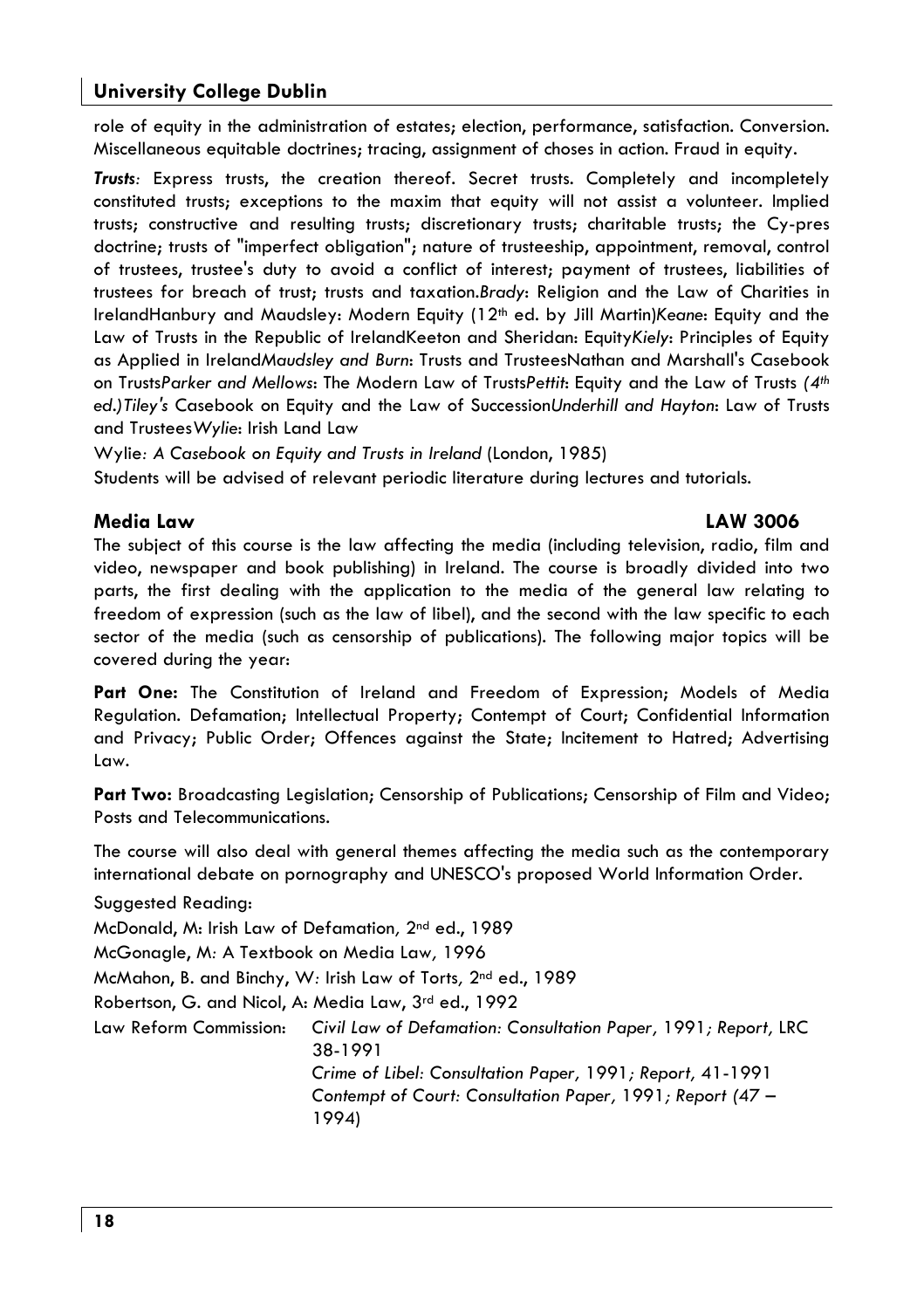#### **Planning and Development Law**

#### **LAW 3007**

Historical outline; jurisprudential and constitutional dimensions; decision makers, decision making and public participation; development plans; definition of development; planning permission; appeals; enforcement of development control; positive planning; land values and compensation; special controls over amenity; investigating planning title.

F. Garner: Planning Law in Western Europe Local Government (Planning and Development) Act, 1963

Local Government (Planning and Development) Act, 1976 Local Government (Planning and Development) Regulations, 1977 P. McAuslan: Land, Law and Planning M. Purdue: Cases and Materials on Planning Law E.M. Walsh: Planning and Development Law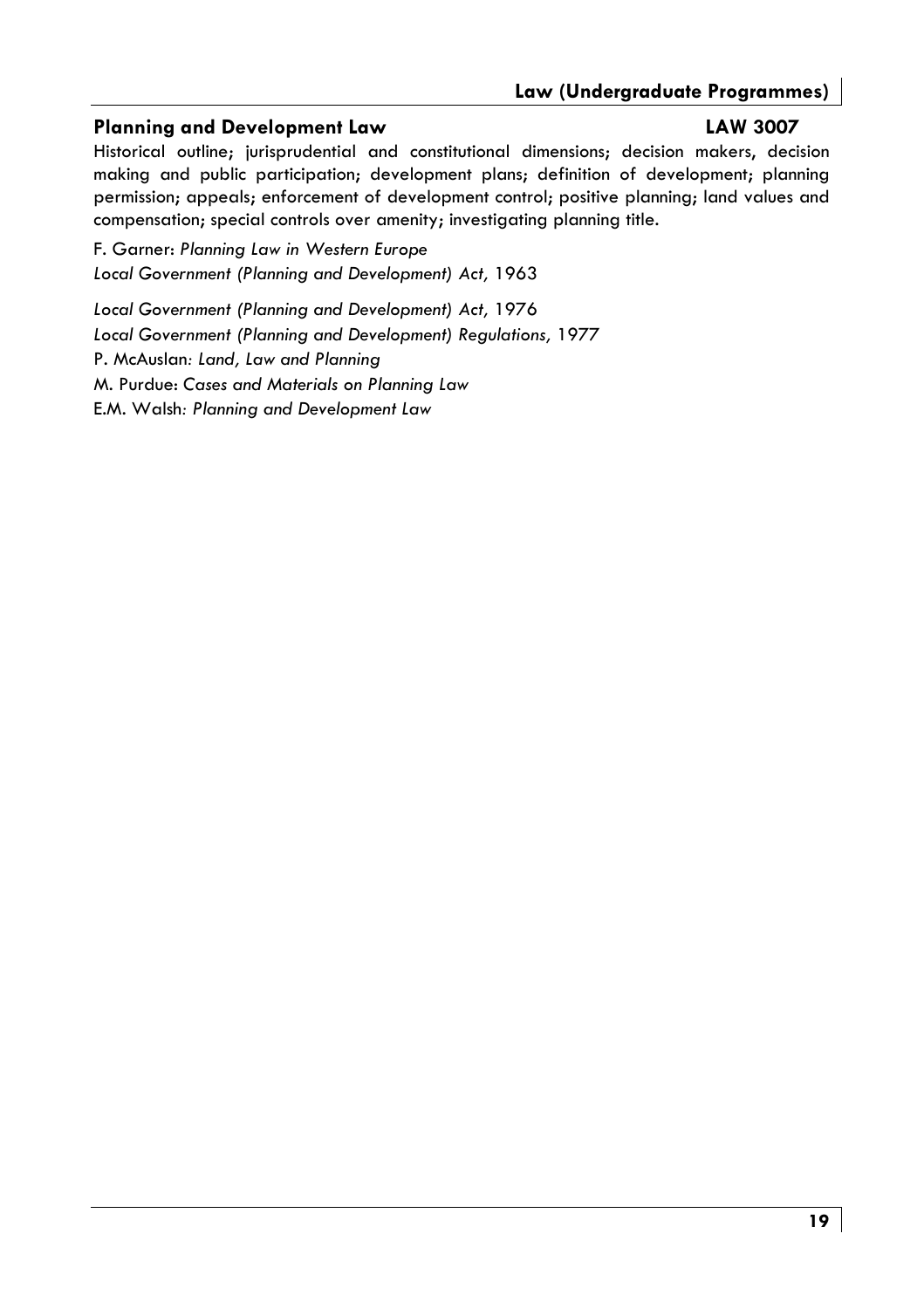# Degree of Bachelor of Civil Law (European Legal Studies)

#### **General Description**

The BCL Degree (European Legal Studies) is a four-year programme, the third year of which is spent abroad at a European university as an integral element in the degree programme. The degree is open to all students in the School. However, it is important to stress that the number of students who can take part in the programme will be limited by the number of places available in any given year.

#### **Admission Procedure**

Registered Second Year Civil Law students may apply to transfer into the BCL Degree (European Legal Studies) programme. A presentation on the Erasmus/Socrates Exchange Programme will be made early in the first semester. Applications should be submitted by the end of the first semester. Permission to transfer into the BCL (European Legal Studies) is conditional upon the applicant's passing the Second University Examination in Civil Law in the session in which such permission is sought. Admission to the degree will be dated from 1 September immediately following this examination; no deferral will be allowed.

#### **Course Requirements**

Students in this programme must attend an approved European university on a full-time basis for one academic year between the completion of the Second University Examination in Civil Law and enrolment in Final Year Civil Law courses. Choice of courses to be followed abroad should be made in consultation with the Director of the Erasmus/Socrates programme.

Registration for Final Year Civil Law courses in UCD must follow directly on the year spent ahroad.

#### **Examinations and Awards**

During the year abroad, examinations will be taken in the host university. A satisfactory performance in these examinations will be a condition of entry to the final year of the BCL Degree (European Legal Studies) programme. Students whose performance in the relevant examinations is deemed unsatisfactory will be eligible for entry only to the final year of the BCL Degree programme. This may have financial implications for fees/grants.

The awards for the BCL Degree (European Legal Studies) will be as for the BCL Degree. Marks obtained during the year abroad will not affect the class of degree awarded at the end of the programme.

This course, as described above, is not a separate and distinct degree from the BCL Degree.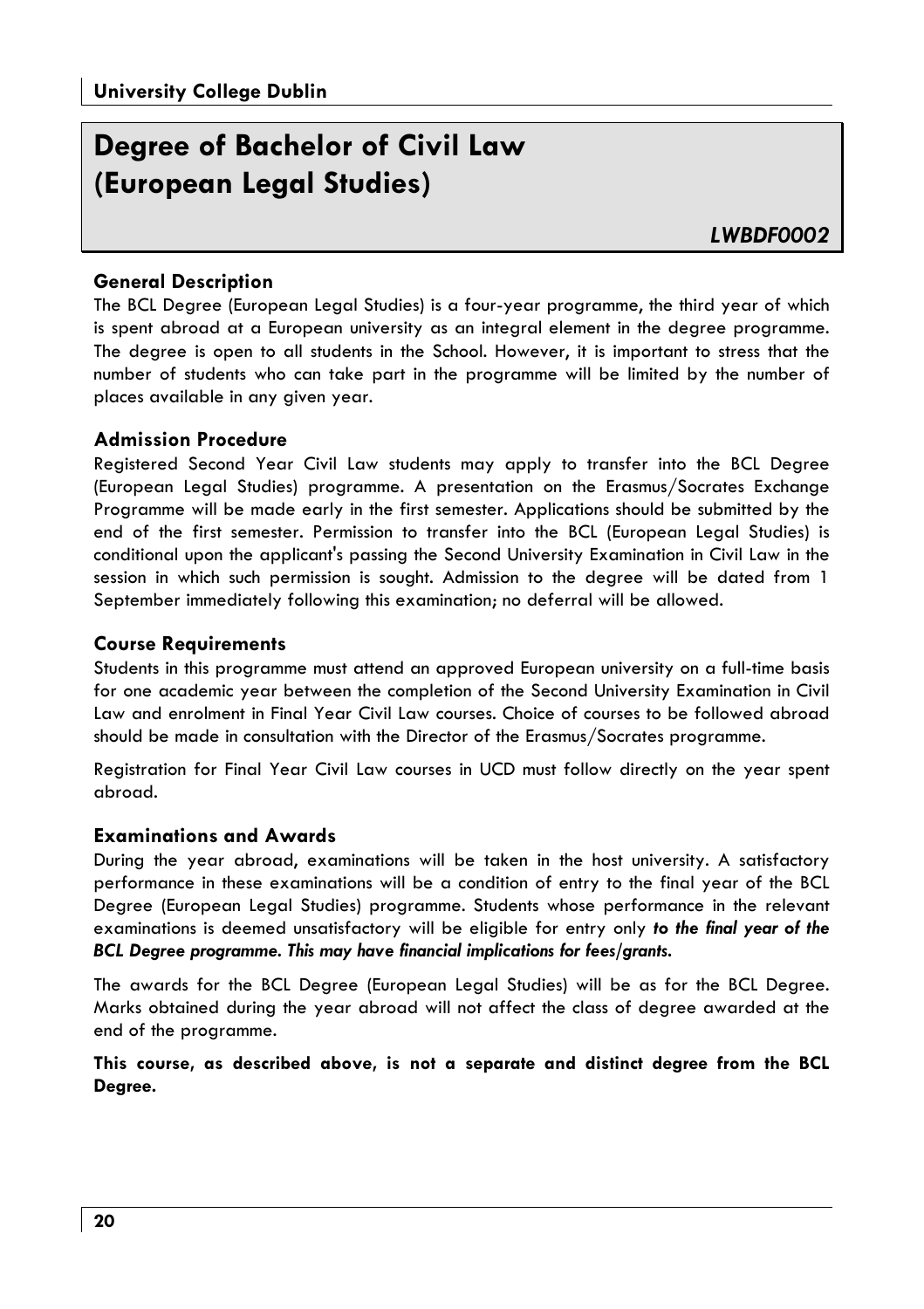# Dearee of Bachelor of Civil Law (International)

#### **I WRDF0003**

#### **General Description**

The BCL (International) Degree is a four-year degree, the third year of which is spent abroad at a North American or at an Australian university as an integral element in the dearee programme. The dearee is open to all students in the School. However, it is important to stress that the number of students who can take part in the programme will be limited by the number of places available in any given year.

#### **Admission Procedure**

Registered Second Year Civil Law students may apply to transfer into the BCL (International) programme. A presentation on the various International exchange programmes will be made in the first semester. Applications should be submitted to the School at the end of the first semester. Permission to transfer into the BCL (International) is conditional upon the applicant's passing the Second University Examination in Civil Law in the session in which such permission is sought. Admission to the degree will be dated from 1 September immediately following this examination: no deferral will be allowed.

#### **Course Requirements**

Students in this programme must attend an approved North American or Australian university law school on a full-time basis for one academic year between the completion of the Second University Examination in Civil Law and enrolment in Final Year Civil Law courses.

Registration for Final Year Civil Law courses in UCD must follow directly on the year spent ahroad.

#### **Examinations and Awards**

During the year abroad, examinations will be taken in the host university. A satisfactory performance in these examinations will be a condition of entry to the final year of the BCL (International) programme. Students whose performance in the relevant examinations is deemed unsatisfactory will be eligible for entry only to the final year of the BCL Degree programme. This may have financial implications for fees/grants.

The awards of the BCL (International) will be as per the BCL Degree. Marks obtained during the year abroad will not affect the class of degree awarded at the end of the programme.

This course, as described above, is not a separate and distinct degree from the BCL Dearee.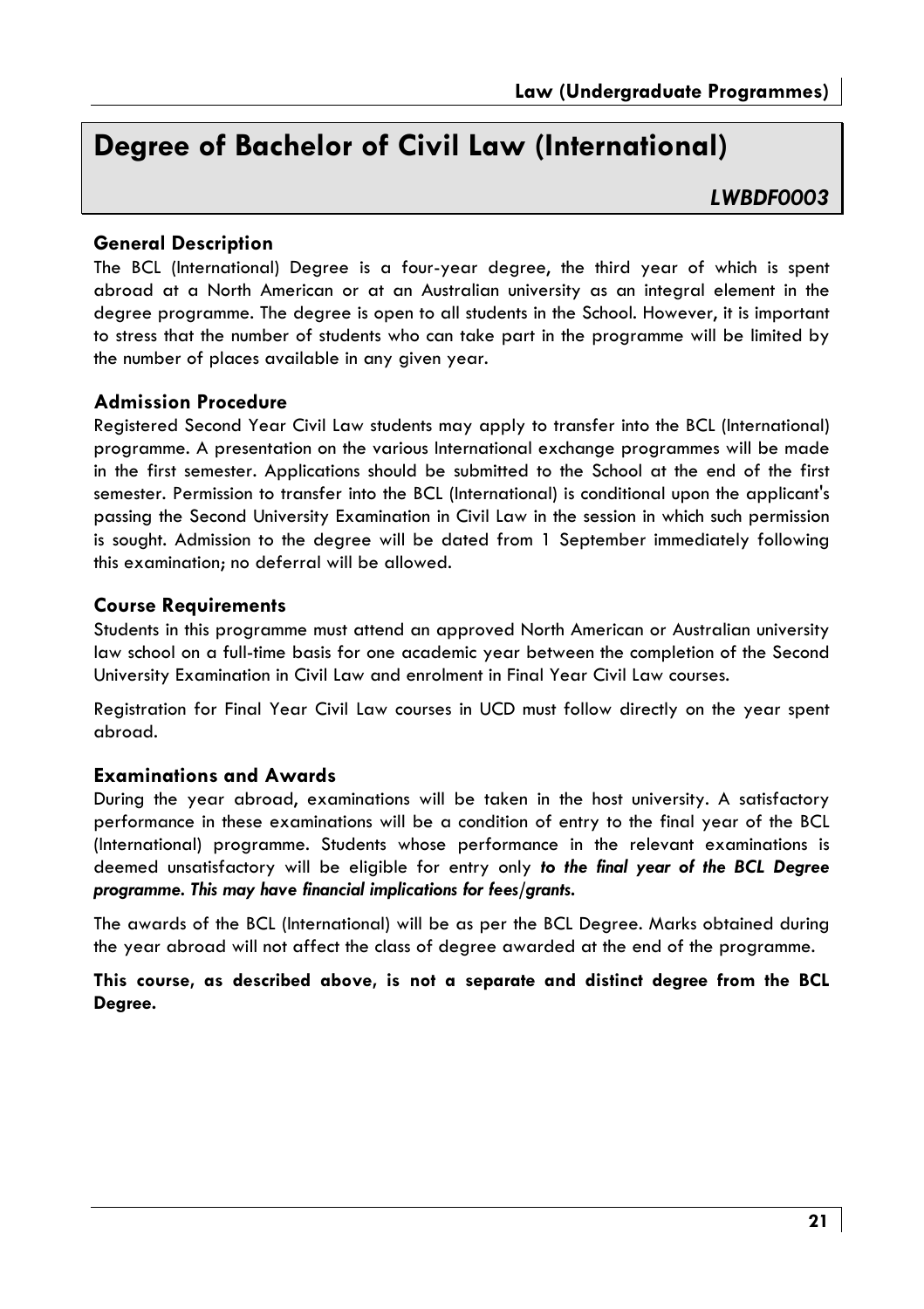# Degree of Bachelor of Civil Law (Law with French Law)

I WRDF0004

#### **General Description**

The BCL (Law with French Law) is a four-year degree designed to offer students a thorough grounding in Irish Law together with a general formation in French law. The latter will be gained initially in University College Dublin, then deepened by an obligatory year of study at a partner French university. Upon successful completion of their legal studies in France students will be awarded a Diploma in French Law by the relevant partner university.

#### Year Abroad

Students in this programme must attend courses at a partner French University on a full-time basis for one academic year between the completion of the Second University Examination in Civil Law and enrolment in the Final Year of the BCL (Law with French Law) course.

Students must register with UCD for the year spent abroad. Registration for the Final Year of the BCL (Law with French Law) degree course must follow directly on the year spent abroad.

#### **Examinations and Awards**

The examination regulations shall be those applicable to the BCL degree, with the following modification·

During the year abroad, examinations will be taken in the host university. A satisfactory performance in these examinations will be a condition of entry to the final year of the BCL (Law with French Law) course. Students whose performance is deemed to be satisfactory in the examinations in the relevant French partner institution will be awarded a qualification equivalent to a diploma by that institution. Students whose performance in the relevant examinations is deemed to be unsatisfactory will be eligible for entry only to the final year of the undesignated BCL degree. Students are advised that this may have financial implications for fees or grants.

The awards for the BCL (Law with French Law) will be the same as those for the BCL degree. Marks obtained during the year abroad will not affect the class of degree awarded at the end of the programme.

#### **Requlations**

- 1. The Degree of Bachelor of Civil Law (Law with French Law) may be conferred either as a Pass Degree or as a Degree with Honours.
- $2.$ Candidates for the Degree must have fulfilled the matriculation requirements of the National University of Ireland by passing the Leaving Certificate Examination of the Department of Education in the following subjects: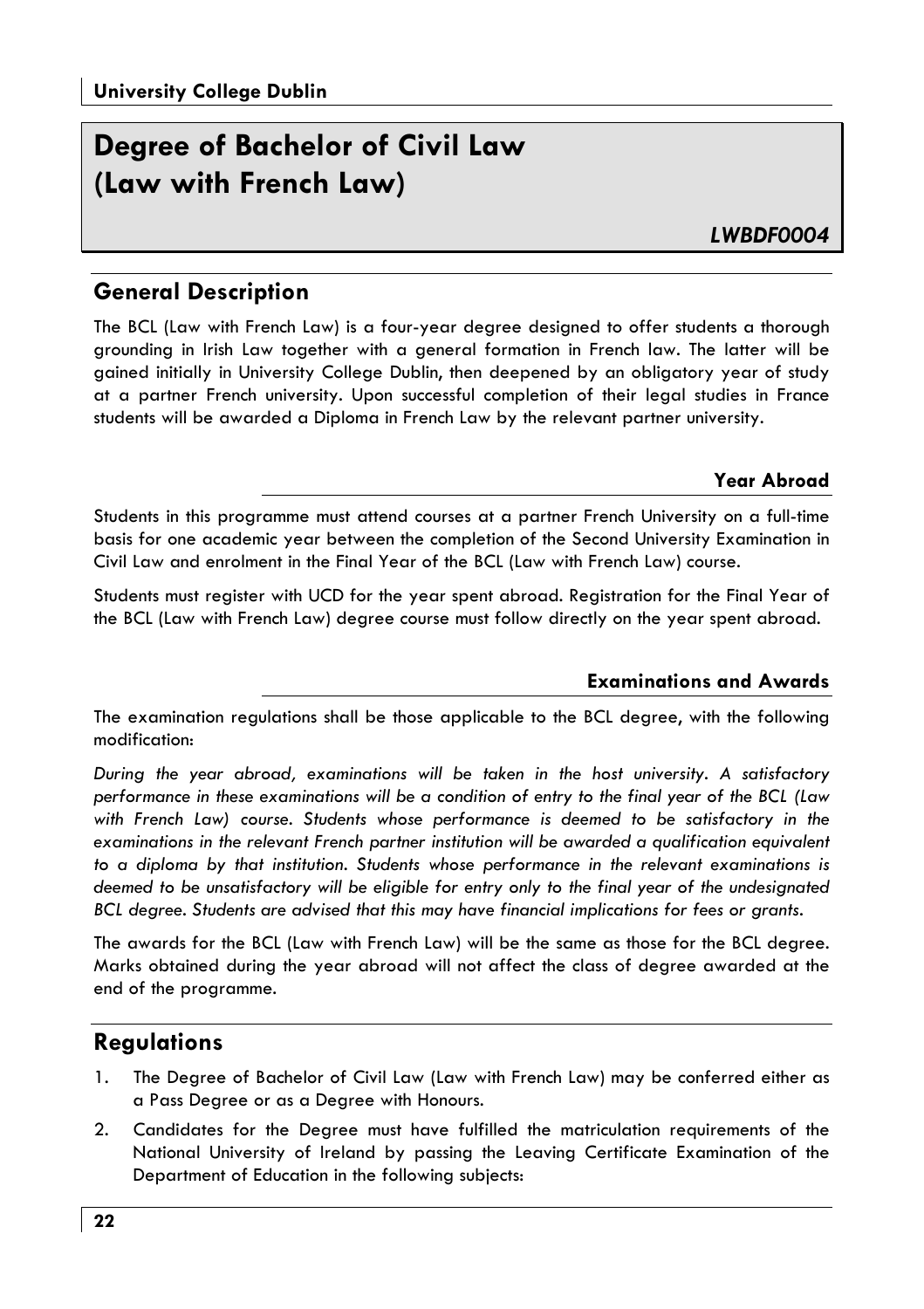- $(i)$ Irish:
- $(iii)$ English;
- French (Grade B3 on the Higher paper at the Leaving Certificate  $(iii)$ Examination):

(iv), (v), (vi) three other recognised subjects not glready selected.

- 3. Approved courses of study must be attended for at least twelve terms.
- $\mathbf{A}$ . The examinations in *Introduction to French Private Law (LAW 2021)* and *French Leaal* Theory (LAW 4001) will be in French.
- 5. Candidates must pass three examinations: The First University Examination in Law (Law with French Law), the Second University Examination in Law (Law with French Law), and the Final University Examination for the Degree (Law with French Law). Candidates must also pass the examinations at the relevant French University.
- 6. The **Diploma in French Law** is awarded on the basis of having passed the examinations at the relevant French University.
- 7. Candidates will not be allowed to enter the second year course until they have passed the First University Examination (Law with French Law). They will not be allowed to enter the final year course until they have passed the Second University Examination (Law with French Law) and have passed the examinations at the relevant French University.
- 8. The Second University Examination in Law (Law with French Law) must be passed within two years from the date of entering the second year course.
- 9. Candidates must apply to the School for permission to re-attend first year and second year.
- 10. Students who have successfully completed the First University Examination in Law (Law with French Law) may apply to the Admissions Office by the date specified to transfer to the BCL degree course. The transfer is subject to the transfer regulations as published in the Information for Applicants booklet.
- 11. Course Work. Marks for course work in the appropriate subject will be taken into account only on the occasion of the first sitting of the examination in that subject. This rule will not apply to students who have been given permission to register and repeat the year.
- 12. Options. A student's choice of optional subjects for 2 BCL (Law with French Law) and Final Year (Law with French Law) must be submitted in writing to the School of Law by the 28th June 2006. It is possible for students to change their choice of subjects by completing a 'change of subjects' form and submitting it to the School of Law by 31st August 2006 at the latest. No changes can be made after that date under any circumstances.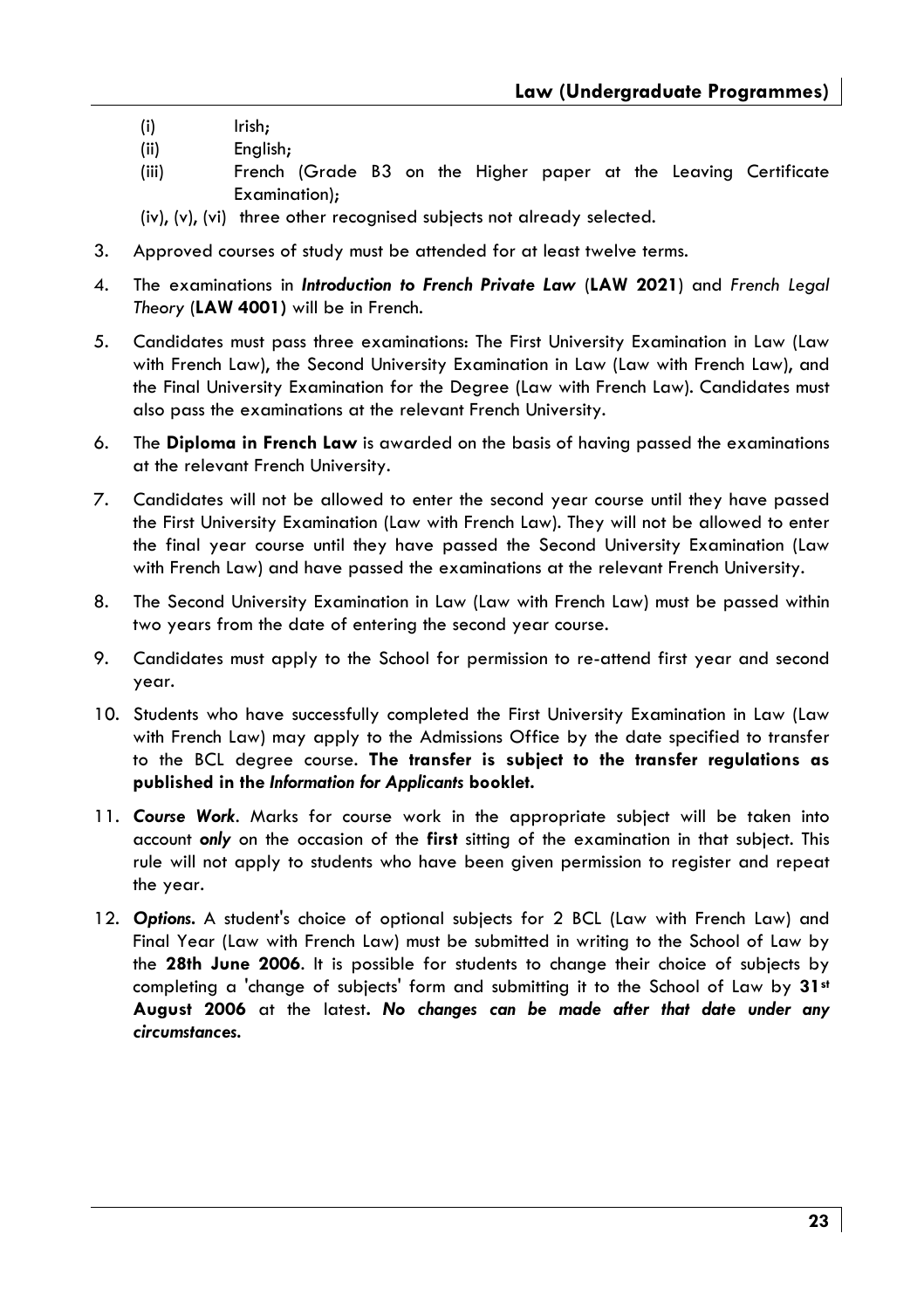# **Summary of Courses** for the Degree of Bachelor of Civil Law (Law with French Law)

**Second Year** 

#### A. Compulsory Subjects:

| LAW 2021 | Introduction to French Private Law <sup>*</sup> |
|----------|-------------------------------------------------|
| LAW 2013 | Land Law and Succession                         |
| LAW 2014 | Law of the European Union                       |

#### **B. Optional Subjects:**

Any two from among the following:

| LAW 2001 | Administrative Law                 |
|----------|------------------------------------|
| LAW 2002 | Banking Law                        |
| LAW 2020 | <b>Commercial Conflicts of Law</b> |
| LAW 2003 | Company Law                        |
| LAW 2004 | Comparative Law                    |
| LAW 2005 | <b>Environmental Law</b>           |
| LAW 2006 | Evidence                           |
| LAW 2007 | Family Law                         |
| LAW 2008 | Intellectual Property Law          |
| LAW 2009 | International Business Law         |
| LAW 2010 | International Human Rights Law     |
| LAW 2016 | Irish Legal History                |
| LAW 2012 | Labour Law                         |
| LAW 2017 | Medical Law                        |
| LAW 2018 | Public International Law           |
| LAW 2019 | Revenue Law                        |

Such other subjects as the School may from time to time approve.

(Students are advised that staff exigencies may mean that in any one year a selection only of these optional subjects will be available. The School reserves the right to impose a limit on the number of students taking any given option in second year law).

**Final Year** 

#### A. Compulsory Subject:

| LAW 4001 | French Legal Theory <sup>*</sup> |
|----------|----------------------------------|
| LAW 3004 | Jurisprudence                    |

#### **B. Optional Subjects:**

Any three subjects not already taken from the second year list, plus

| LAW 300 I | Commercial Law               |
|-----------|------------------------------|
| LAW 3002  | Criminology                  |
| LAW 3003  | Equity                       |
| LAW 3006  | Media Law                    |
| LAW 3007  | Planning and Development Law |
|           |                              |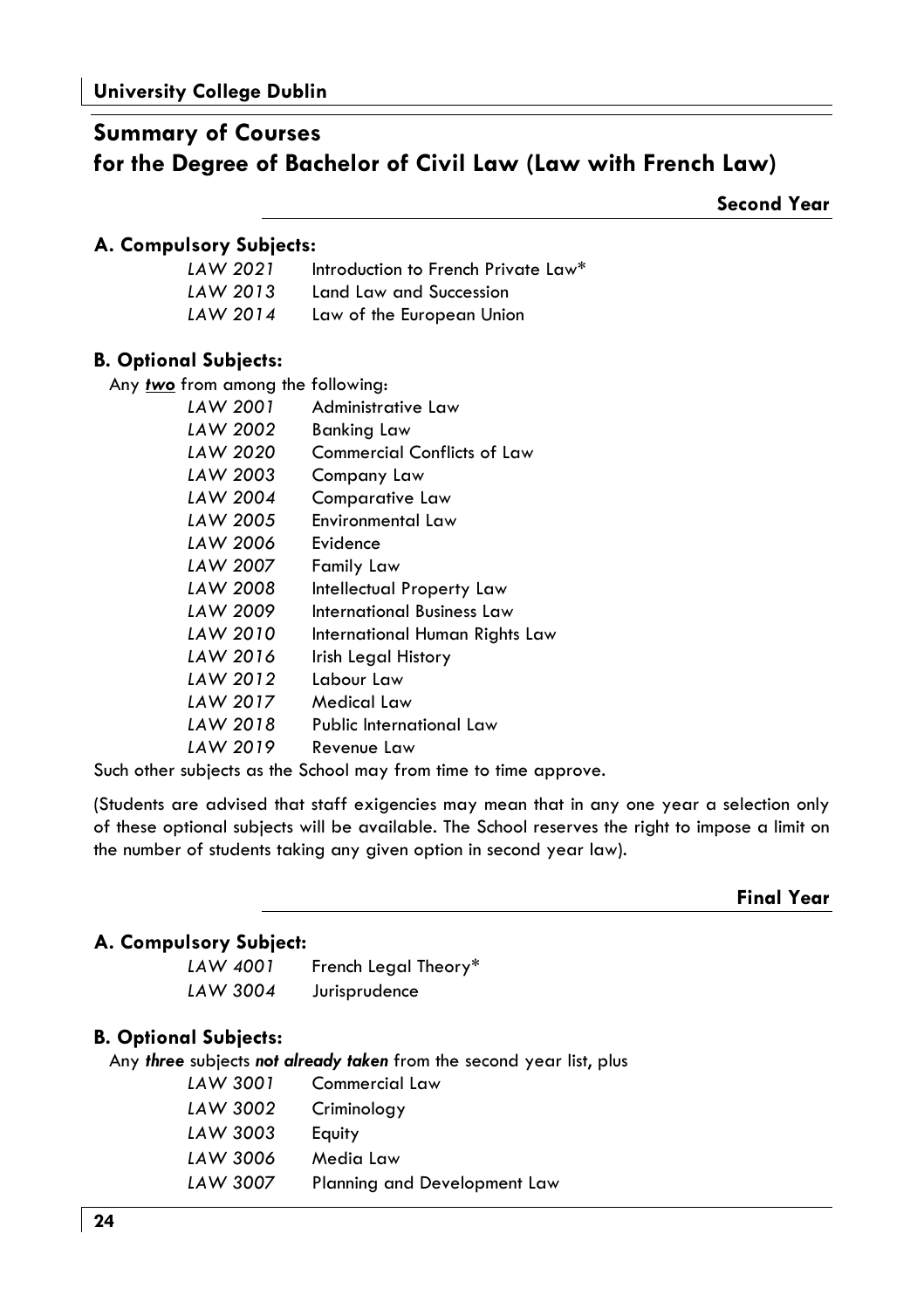(Students are advised that staff exigencies may mean that in any one year a selection only of these optional subjects will be available).

Subjects with an asterisk (\*) will be taught mainly through French

Note: The following second and third year optional subjects are not currently available: Advanced Public Law

|          | Criminal Procedure       |
|----------|--------------------------|
| LAW 3008 | Cultural Heritage Law    |
| LAW 2011 | International Trade Law  |
|          | Law and Economics        |
| LAW 2015 | Law and Political Theory |
| LAW 3005 | Legal Anthropology       |
|          | Roman Law                |
|          | Social Welfare Law       |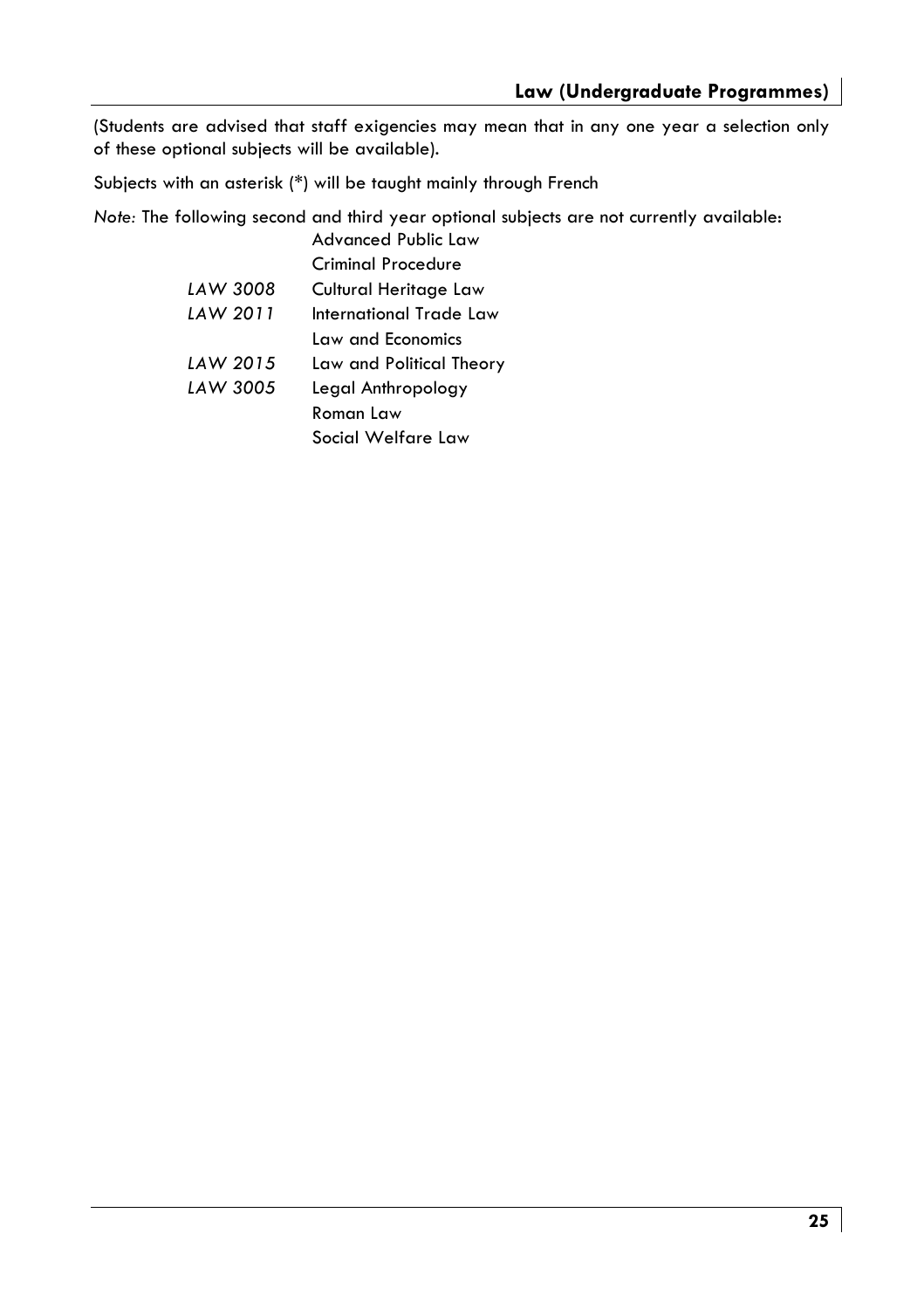# **European Credit Transfer System**

# Credit Scheme for Degree of Bachelor of Civil Law (Law with French Law)

|                                    | <b>Second Year</b> |
|------------------------------------|--------------------|
| Course Title:                      | Credits:           |
| Introduction to French Private Law | 12                 |
| Land Law and Succession            | 12                 |
| Law of the European Union          | 12                 |
| <b>Optional Subject</b>            | 12                 |
| <b>Optional Subject</b>            | $\frac{12}{1}$     |
| Total:                             | 60                 |

#### **Final Year**

| Course Title:           | Credits:        |
|-------------------------|-----------------|
| French Legal Theory     | 12              |
| Jurisprudence           | 12              |
| <b>Optional Subject</b> | 12              |
| <b>Optional Subject</b> | 12              |
| <b>Optional Subject</b> | $\overline{12}$ |
| Total:                  | 60              |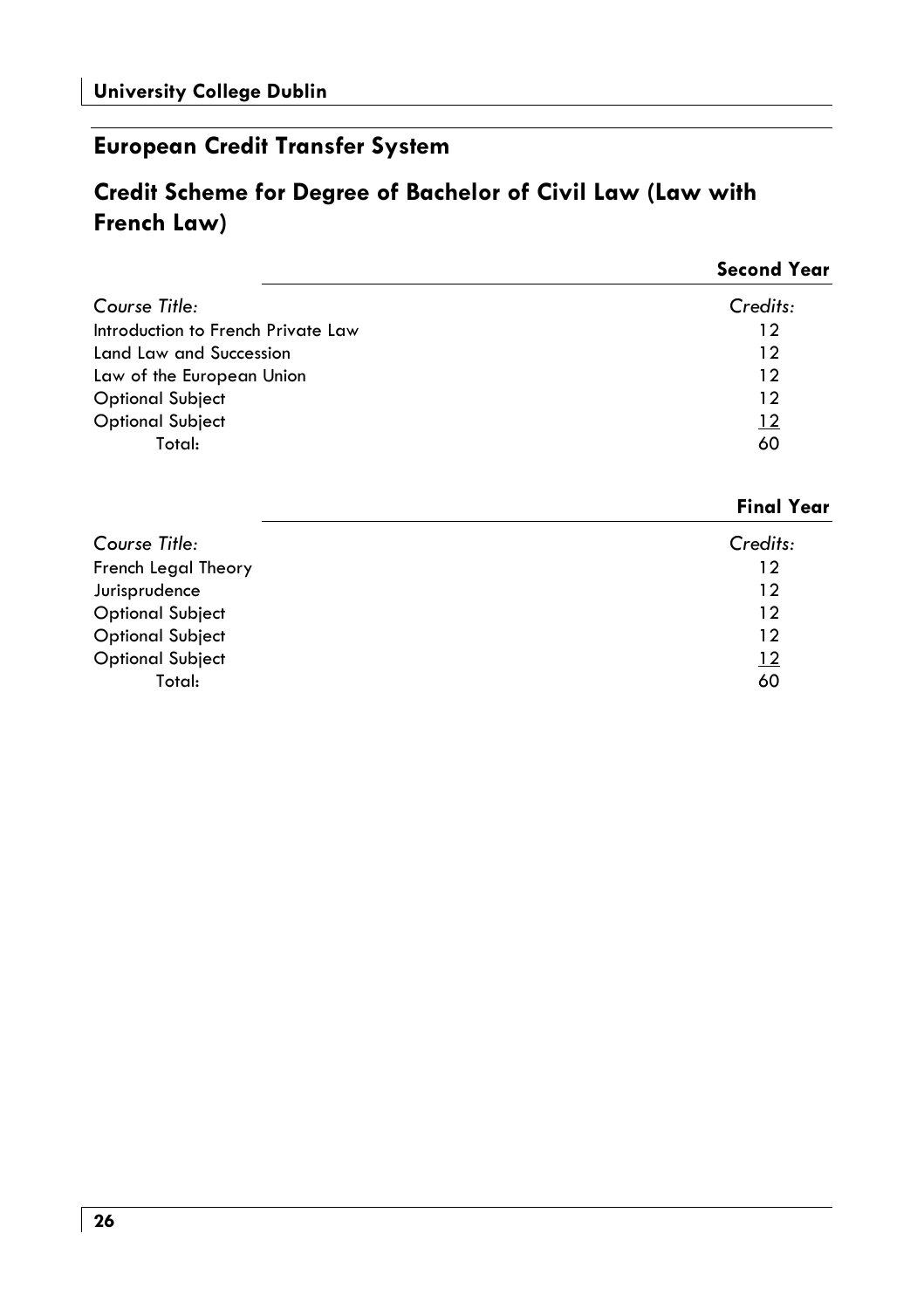Syllabus of Courses for the Dearee of Bachelor of Civil Law (Law with French Law)

### Second Year

#### A. Compulsory Subjects

#### **Introduction to French Private Law**

Contract, Tort (Droit des obligations); Introduction to Commercial Law.

Reading will be indicated at the beginning of the session.

#### Land Law and Succession

#### (a) Land Law

Tenure, Estates and interests in land. Difference between leasehold and freehold. Fee simple, fee tail and life estates. Fee farm arants, Eauitable estates and interests in land. The Statute of Uses. Future interests (in outline). Settled land. Co-ownership. Easements and profits. Restrictive covenants. Licences. Adverse possession. Landlord and tenant. Mortgages. Registration of Deeds and of Title.

Lyall: Land Law in Ireland. Wylie: Irish Land Law. Wylie: A Casebook on Irish Land Law.

#### (b) Succession

Nature of a Will, contracts to make wills; formalities and their avoidance; secret trusts, rule in Strong v Bird, proprietary estoppel, donatio mortis causa. Attestation. Alterations. Construction of wills: extrinsic evidence. Revocation and revival. Lapse and ademption. Intestate succession.

Brady: Succession Law in Ireland (Butterworths)

#### Law of the European Union

History of European integration; basic structure of the Union; incorporation of EU law into the Irish legal order; the institutional framework and acts of the EU institutions; legal principles and judicial remedies; the free movement of goods, persons, services, establishment and capital; Competition law; the effects of the Single European Act and future developments in the EU; policies of the EU.

#### **B. Optional Subjects**

#### **Administrative Law**

Administrative Law deals with the constitution, powers and procedure of those bodies on which the law confers powers and duties of a public nature, such as Government Departments, local authorities, tribunals and certain professional bodies. The course examines the procedural and formal requirements applicable to administrative action and the principles governing the legal nature of administrative powers, discretions and duties.

In particular, the course deals with the distinct set of remedies dealing with public law questions – available in a single procedure, the application for judicial review. Issues covered

#### **LAW 2014**

#### **LAW 2001**

# **LAW 2021**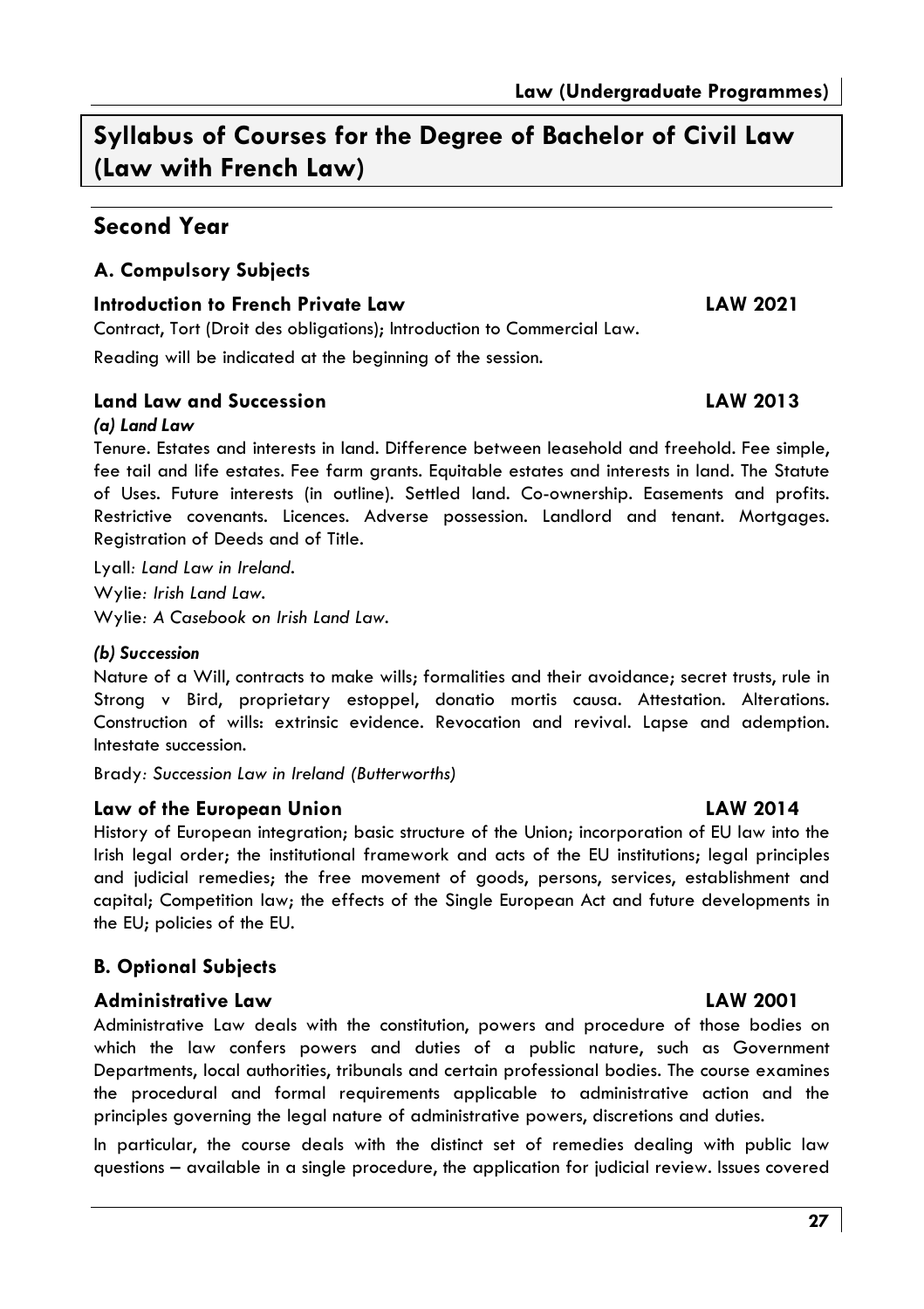#### **University College Dublin**

include the extent to which the courts can control the exercise of discretionary powers by administrative authorities and the availability of remedies for unlawful administrative action.

The course also considers the impact of the Constitution and the effects of contact with European Union law on administrative law. Some stress is placed on the historical evolution of Irish administrative law.

Materials: Hogan & Morgan, Administrative Law in Ireland, 3rd ed., 1998.

#### **Bankina Law**

An examination of the legal issues arising from the national and international operations of banks. Topics will include the regulation of credit institutions; the legal framework of the single market in banking; the bank-customer relationship with particular reference to bank liability for services provided; bank secrecy and money laundering; forms of finance encountered in banking transactions, including syndicated loans; transfer of loan assets by banks; bills of exchange with particular reference to cheques; banks and credit and security; legal considerations arising from customer insolvency and bank insolvency.

Breslin: Banking Law in the Republic of Ireland O'Connor: Law Relating to Cheques and Analogous Instruments in Ireland Paget's Law of Banking

#### **Commercial Conflicts of Law**

A study of the rules of Irish law which apply whenever a commercial transaction or an event has a connection with more than one legal system.

The course will focus on:

- (i) Jurisdiction of the Irish Courts and enforcement of foreign judgments in civil and commercial matters in Brussels Regulation I and non-regulation cases.
- (ii) Determining the applicable law in:
	- international contracts (Rome Convention)  $(a)$
	- (b) international torts including defamation, product liability and environmental damage.
- (iii) Taking and perfecting security in International Financial Services transactions.

#### Company Law

Unincorporated associations and bodies corporate, corporations sole and aggregate; charter companies; statutory companies; joint stock companies; limitation of liability; the Companies Acts 1862-1963; unlimited companies; quarantee companies; companies limited by shares. Formation of company, memorandum, articles of association, construction of memorandum; ultra vires; capital, classes of shares; alteration of rights; name of company; public and private companies, commencement of business; prospectus; share issues; allotment, transfer and transmission of shares; civil and criminal liability on prospectus borrowing, debentures and charges; management of business; meetings; resolutions; alterations of capital. Winding up; grounds and types of winding up; liquidators; secured, preferential and unsecured creditors; receivers. Auditors. Accounts. Meetings.

Gower: Principles of Company Law

Pennington: Company Law

Sealy and Cornish: Case Book on Company Law

# **LAW 2003**

#### **LAW 2002**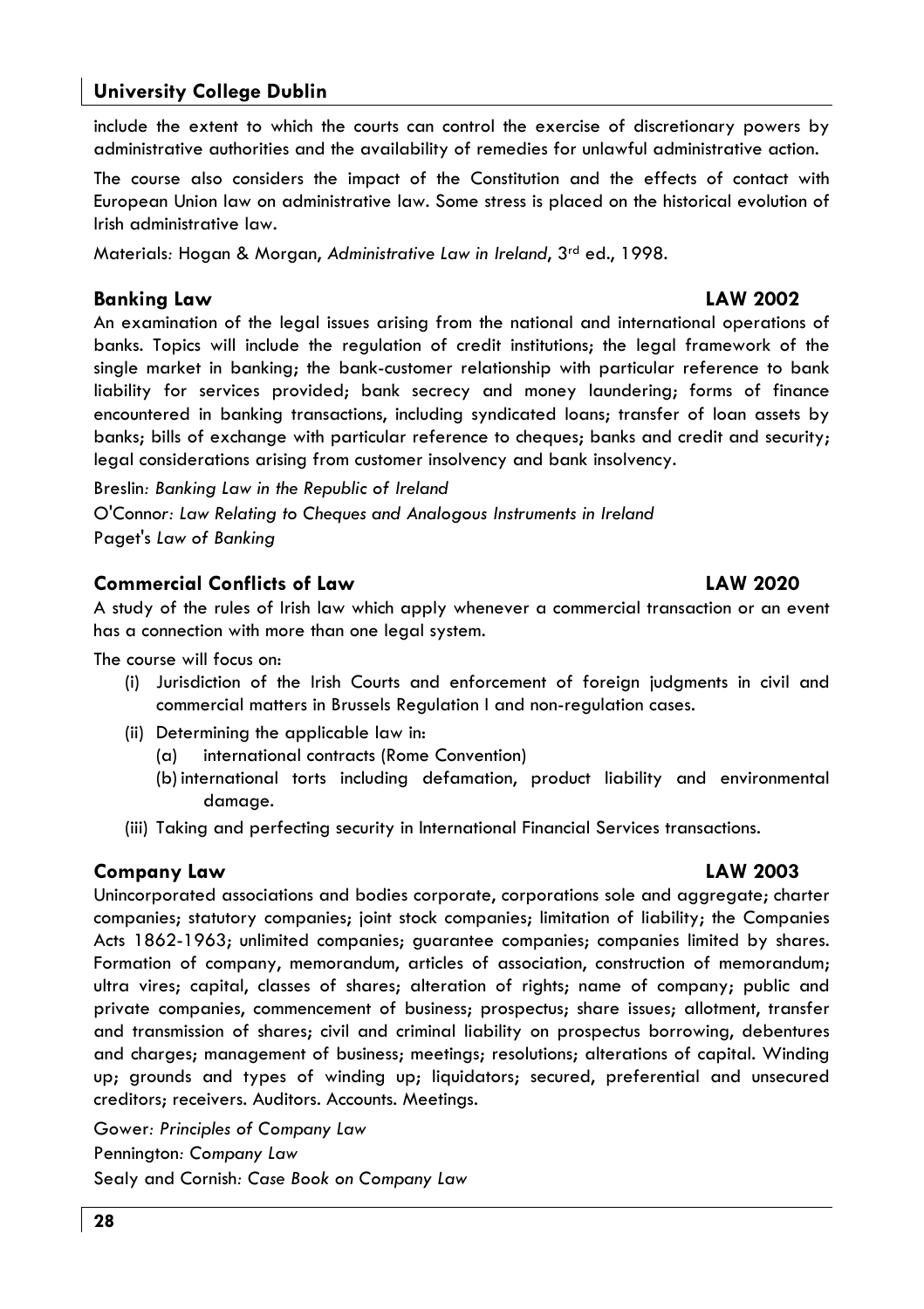#### **Comparative Law**

#### **LAW 2004**

Definition of comparative law. Structure and sources of law in major leagl systems with special reference to France, USA, UK and Ireland, Administration of justice, leagl professions, Separation of powers - judicial review. Law reform. Selected comparative topics from: Constitutional Law, Administrative Law, Criminal Procedure, Law of Tort.

Brown and Garner: French Administrative Law David: French Law, Sources, Structure, Methodology **Merryman: The Civil Law Tradition** Tresolini and Shapiro: American Constitutional Law Von Mehren: The Civil Law System Gunther: Cases and Materials in Constitutional Law

#### **Environmental Law**

#### **LAW 2005**

This course comprises a comprehensive examination of environmental law, from a national, European and International perspective. Environmental Law shall provide an account of all major environmental concerns other than planning and development and the built environment. It will analyse the principles applied to environmental protection and the application of environmental law in practice, including enforcement mechanisms.

This course is taught in two parts. Part I, the first semester, is an introduction to environmental law and the principles governing it. The emphasis will be on Irish Environmental Law. Topics include sources, principles and techniques of environmental protection; national regulatory framework; structure and powers of bodies having responsibility for the environment; the Environmental Protection Agency; integrated pollution control; environmental impact assessments. The course shall examine public participation and control; the right to information; procedures; appeals and judicial review; the enforcement of environmental law; the common law and environmental remedies; personal liability of individuals; fundamental rights and environmental law.

Part II, in the second semester, will expound on the material from Part I and will deal with European and international environmental law. The subject matter will explore how environmental law operates within European, international and national law, focusing on the core issues and case-law. It will trace the development of Community environmental law and its principles of environmental protection. It will examine the powers of Community and international institutions; the basis of European environmental law; the legislative and decision-making process; harmonization; the implementation and enforcement of Community law; Member States' duties. It will examine how the environment is dealt with in international law; seminal agreements signed by the international community. The course will deal with the substantive environmental law relating to various pollutants and media- including waste, air, water, waste, habitat and conservation concerns. It will also address business concerns and environmental law such as trade and competition law; issues of corporate responsibility and liability.

#### **Evidence**

#### **LAW 2006**

The law of Evidence is that system or body of rules which regulates the admission of proof in a court of law.

Rationale of proof and law of Evidence. Basic concepts. Relevance. Admissibility. Materiality. Receivability. Functions of judge and jury. Judicial discretion. Sources of law of Evidence.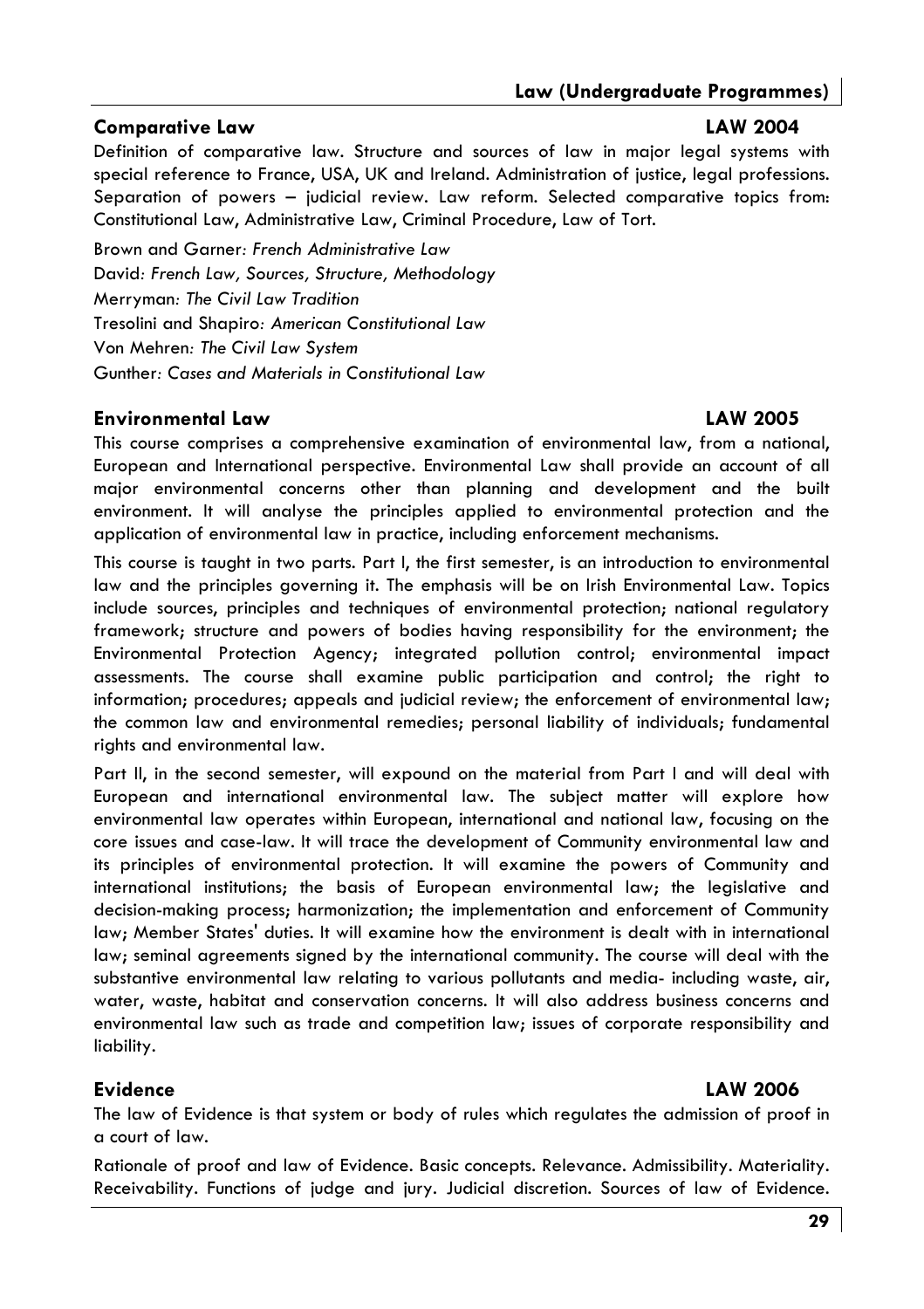#### **University College Dublin**

Types of Evidence, Burden of proof, Standard of proof, Presumptions, Judicial notice, Corroboration. Proof of law. Competence. Compellability. Examination of witnesses. Privileges. Exclusion associated with method of obtaining evidence. Confessional evidence. Evidence of disposition and character. Hearsay rule and its exceptions. Opinion evidence.

#### **Family Law**

#### **LAW 2007**

**LAW 2008** 

This course provides a comprehensive and current treatment of all aspects of law concerning the family and family relationships in Ireland. Family Law in Ireland is influenced by the interaction and impact of constitutional, public law, common law, criminal law, European law, European human rights law, international law and international and domestic statutory reforms of family law. It examines the rights and duties that arise from the existence of family relationships and deals with the procedures available to resolve such disputes. Family Law is one of the broadest and fastest expanding areas of law. The complexity of family relationships is mirrored in the study of the law governing those relationships providing a stimulating and interesting examination of current and controversial issues.

A course of lectures will be given on most of the following topics. Sociological aspects of the family. The family and the constitution. Formalities and the contract of marriage. Nullity of marriage, including the development of the void and voidable grounds. Resolution of marital breakdown covering legal separation, judicial separation and divorce. Consequences of marital breakdown, including maintenance, custody and access, financial and property relief. Domestic violence, spousal and cohabitee protection. International child abduction. Child abuse and care proceedings. Wardship. Adoption. Ownership of and disputes concerning family property. Recognition of foreign divorces. International maintenance. Abortion. The right to die.

A comprehensive course outline indicating relevant reading materials will be available at the start of term.

#### **Intellectual Property Law**

#### Intellectual Property Law is concerned with protecting the fruits of intellectual or creative endeavour primarily by the grant of exclusive rights. The course covers:

- (1) patent law: statutory protection for inventions, including biotechnological and softwarerelated inventions: Patents Act 1992.
- (2) law of confidence: general equitable action against a person who has divulged confidential information in breach of a duty of confidence.
- (3) passing off: action in tort for the protection of business goodwill as against traders using a similar trade name or product get-up.
- (4) trade mark law: statutory protection for registered trade names: Trade Marks Act, 1996.
- (5) trade marks on the internet: domain name disputes.
- (6) comparative advertising.
- (7) character merchandising and image marketing.
- (8) copyright law: statutory protection of original creative work: literary, dramatic, musical, artistic works; sound recordings, films, broadcasts, cable programmes, typographical arrangements, computer programmes, databases, performances: Copyright and Related Rights Act, 2000.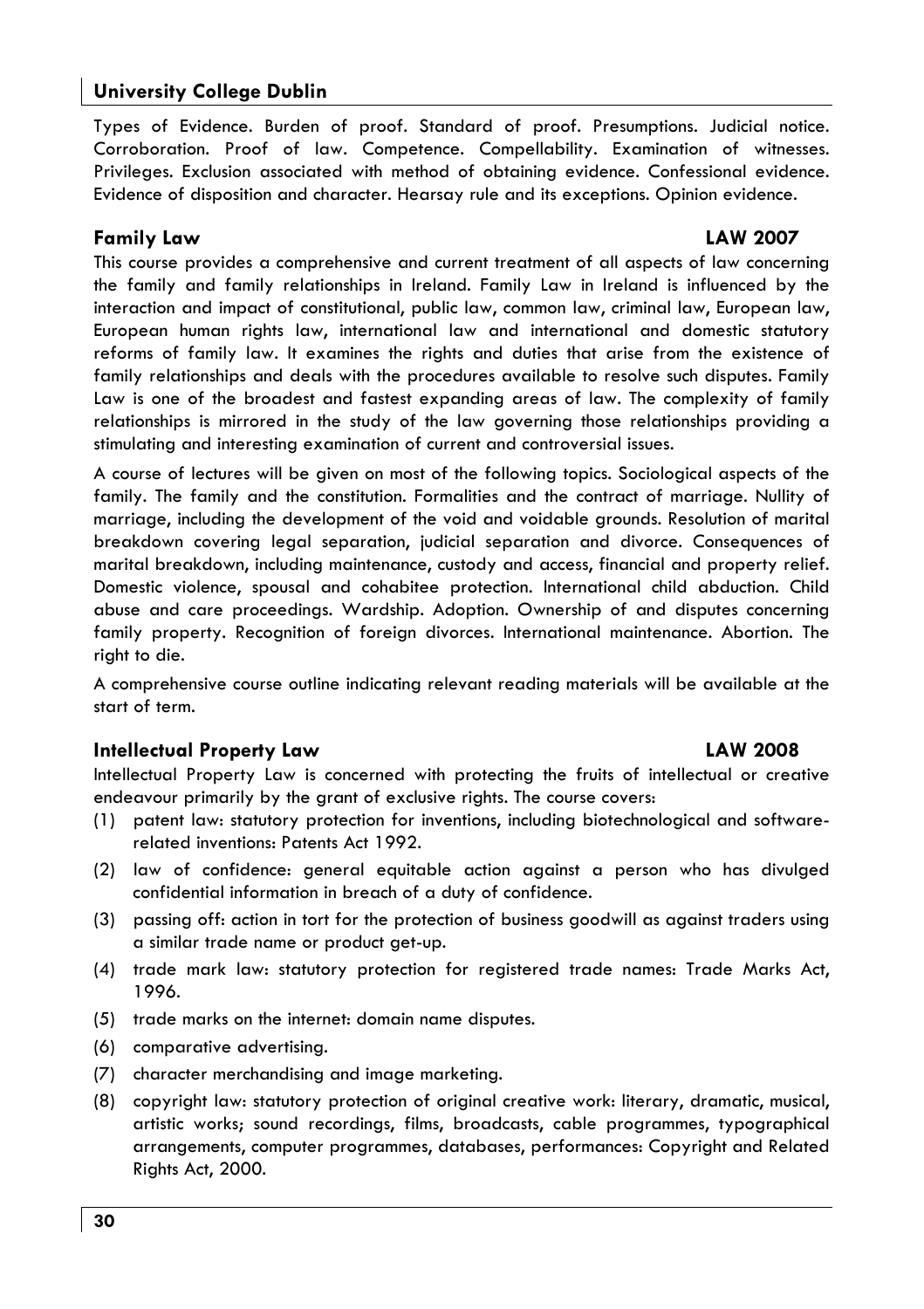- (9) industrial desians: statutory protection of functional and decorative desian: Industrial Designs Bill, 2000.
- (10) intellectual property in international trade: exhaustion of rights (use of intellectual property to prevent parallel imports): international harmonisation (GATT TRIPs): conflict of laws

#### **International Business Law**

#### **LAW 2009**

An analysis of the legal framework of business transactions as developed in an international context. The course is divided into two parts. The first part provides an analysis of international commercial transactions and the second part is dedicated to dispute resolution in international commercial transactions. The following topics will be covered:

#### Part One: Analysis of International Commercial Transactions

Topics will include:

- A study of the law applicable to international commercial agreements and of the formation of international agreements.
- An overview of the main types of international commercial transactions such as:
	- $\blacktriangleright$ international contracts (includina contracts of international sales of goods, gaency and distribution agreements, international transfer of technology and know-how agreements, counter-trade agreements);
	- $\blacktriangle$ international banking and financial law;
	- $\blacktriangle$ international tax law:
	- ➤ international company and bankruptcy law.
- The course will also focus on the protection and remedies available in case of breach or non-performance of international commercial agreements.

#### Part Two: Dispute Resolution in International Commercial Transactions

Topics will include:

- An overview of international dispute resolution, including:
	- $\blacktriangleright$ international negotiation;
	- $\blacktriangleright$ alternative dispute resolution:
	- court litigation of international commercial agreements.
- A study of international commercial arbitration with an emphasis on:
	- $\blacktriangleright$ the analysis of the formation and the validity of the international arbitration aareement.

#### **International Human Rights Law**

This course involves a study of the promotion and protection of human rights under international law. Since international human rights is itself a subset of public international law, the course entails a brief introduction to the development and nature of international law and the evolution of international human rights law.

The substantive part of the course includes a study of the legal foundations of contemporary international human rights law with particular emphasis on the international bill of rights drafted under the auspices of the United Nations. It also focuses on the means by which individuals may enforce their rights under the aegis of that organisation, e.g. through various complaint procedures and international fact finding processes. Other topics include, the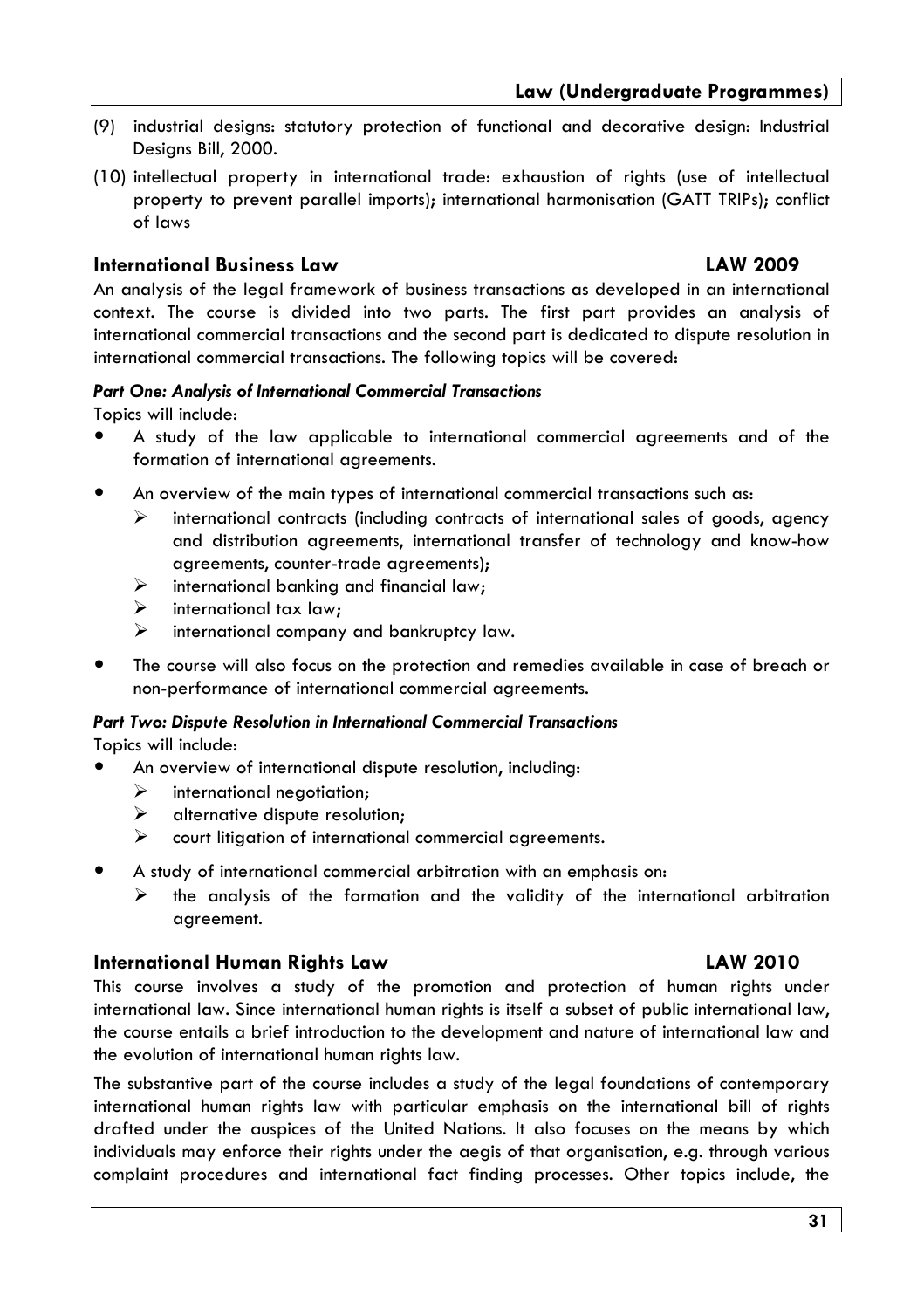#### **University College Dublin**

protection afforded by international law to particular aroups of persons, e.g. refugees and asylum-seekers.

The course also focuses on the European system for the protection of human rights established by the Council of Europe. In particular, it examines the individual petition procedure established by the European Convention on Human Riahts, as well as critically analysing the jurisprudence of the European Court of Human Rights in relation to selected substantive rights quaranteed under the Convention.

#### **Irish Legal History**

#### **LAW 2016**

An overview of the history of law in Ireland. General considerations - sources, variety of legal records and their significance, impact of mainstream European legal traditions, nexus with Enalish common law.

Gaelic Ireland - the law tracts, interpretation and historical value, consideration of selected tracts.

Medieval Irish lordship - arrival of common law, evolution of courts, import of common law doctrine, liberties and franchises, interaction of common law and brehon law.

From the Tudors to 1800 - constitutional development: Poynings' law, acts of state, nonenactment of Irish Bill of Rights; institutional diversity: palatinates, Munster and Connacht presidencies, prerogative and conciliar jurisdictions, ecclesiastical courts; the penal laws against Catholics and Dissenters.

Recommended Reading:

W.N. Osborough: Studies in Irish Legal History

Fergus Kelly: A Guide to Early Irish Law

G.J. Hand: English Law in Ireland, 1290-1324

Hans Pawlisch: Sir John Davies and the Conquest of Ireland: A Study in Legal Imperialism

#### **Labour Law**

#### **I AW 2012**

The Institutions of Labour Law. Foundations of Irish Labour Law. Contract of employment. Statutory regulation of employment relationship. Equal Pay and Employment Equality. Holidays. Payment of Wages. Maternity leave and pay. Hours of work. Termination of employment. Unfair dismissal. Trade Unions. Collective bargaining. Trade disputes. Picketing. EU Social Policy.

Wedderburn: The Worker and the Law (1986) Kerr and Whyte: Irish Trade Union Law (1985) Kerr: The Trade Union and Industrial Relations Acts of Ireland (1991) Murphy and Roche (eds.): Irish Industrial Relations in Practice (1994) Lynch and Fennell: Labour Law in Ireland (1993) Meenan: Working within the Law (1994) Curtin: Irish Employment Equality Law (1989) Madden and Kerr: Unfair Dismissal: Cases and Commentary (1990)

#### **Medical Law**

#### **LAW 2017**

Ideally, medical law serves important needs in our society: it requlates properly the medical profession; it provides a reliable and effective means of investigating medical accidents; it creates an adequate and rational system of compensation for patients suffering injury; and it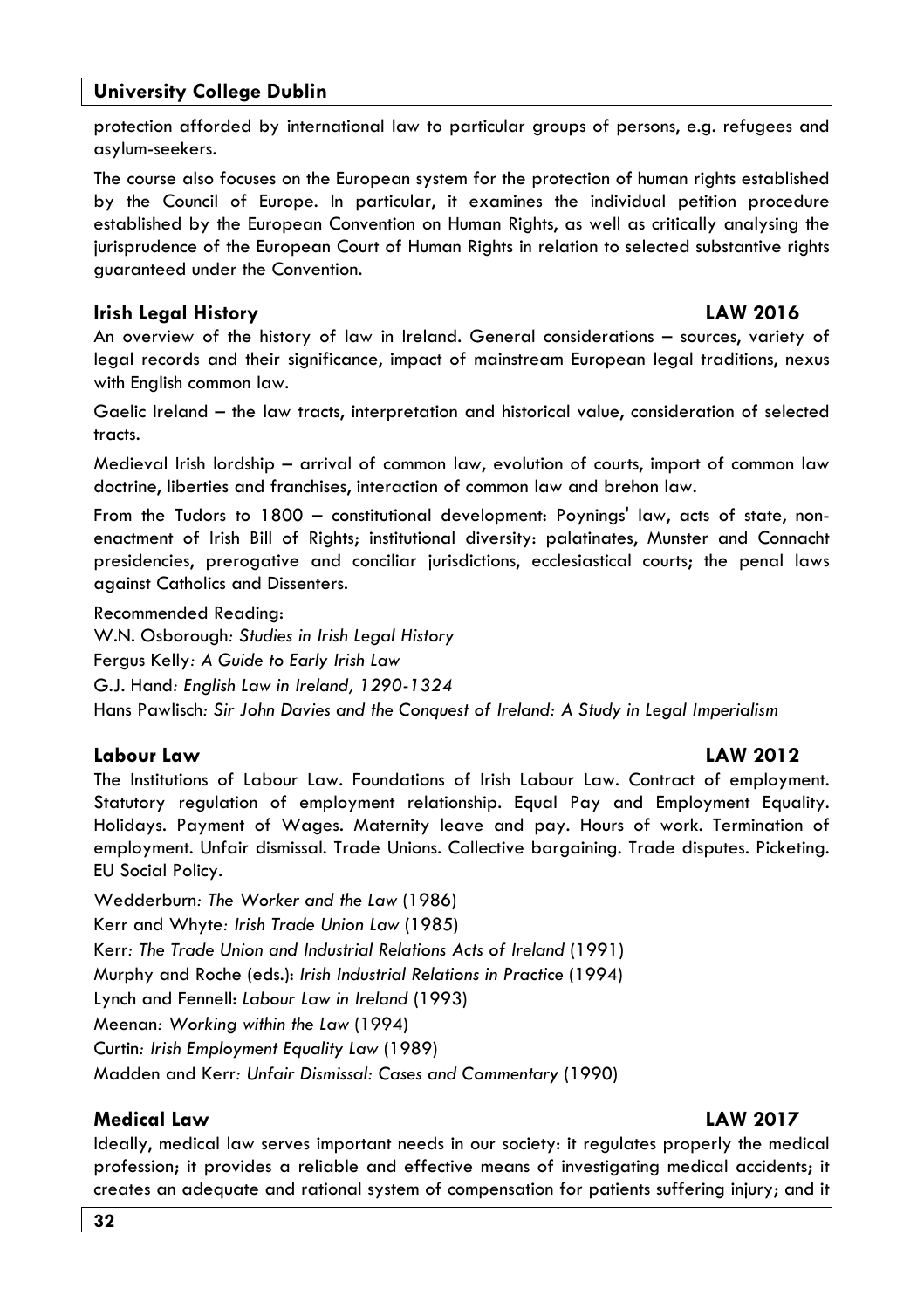gives doctors understandable quidance on those greas of medical practice of moral ethical sensitivity. This course covers in detail Irish medical law, includes a generous comparative dimension, and critically reviews the question of whether existing law meets the needs mentioned above.

The course has four parts. Part 1 examines the subject of medical law and ethics. It encompasses the nature of medical practice, the intersection between law and ethics, the question of a rational ethical framework for medical practice and law, and the issue of medical confidentiality and the duty of disclosure (with particular reference to treatment of HIV/AIDS). Part 2 deals with the subject of medical malpractice. The focus will be upon consent, medical negligence, medical litigation, drug-induced damage and fault liability. Part 3 concentrates on medical law in action in areas of life from conception to death. Its compass will include infertility, facilitating conception, contraception, abortion, infertility, wrongful conception, pre-natal injury, selective treatment of neonates, tissue donations and transplants, research, medical treatment and surgery, treatment of the dying and death. Part 4 is concerned with law and psychiatry. Basic elements include the concept of mental disorder, voluntary admissions to hospital, involuntary hospitalisation, the right to refuse treatment, the leaal aspects of treatment, review of detentions and treatments, riahts in hospital, patient advocacy, disabilities and discriminations, the criminal justice system and mental disorder.

#### **Public International Law**

Characteristics of international law. Contemporary economic and political factors affecting the sources and techniques of international law. The territory of the State. Self-determination. Use of force. Role of United Nations in solving international disputes. Law of the sea. Treaties and Custom. The International Court of Justice. The relationship between International and Municipal Law. International responsibility.

Akehurst: A Modern Introduction to International Law Brownlie: Principles of Public International Law (3rd ed.) Greig: International Law (2<sup>nd</sup> ed.) Harris: Cases and Materials on International Law Shaw: International Law

#### Revenue Law

Administration of tax system (filing of returns and payment of tax) and territoriality rules governing chargeability to Irish tax. In-depth examination of income tax code and Schedules defining taxable income and allowable deductions. Analysis of Corporation Tax, Capital Gains Tax, Capital Acquisitions Tax and Probate Tax, with emphasis on legal theory and case law rather than computational aspects.

Butterworth's Irish Tax Guide 2005/2006 Butterworth's U.K. Tax Guide 2005/2006 Institute of Taxation Income Tax **Taxes Consolidation Act 1997** 

#### **LAW 2018**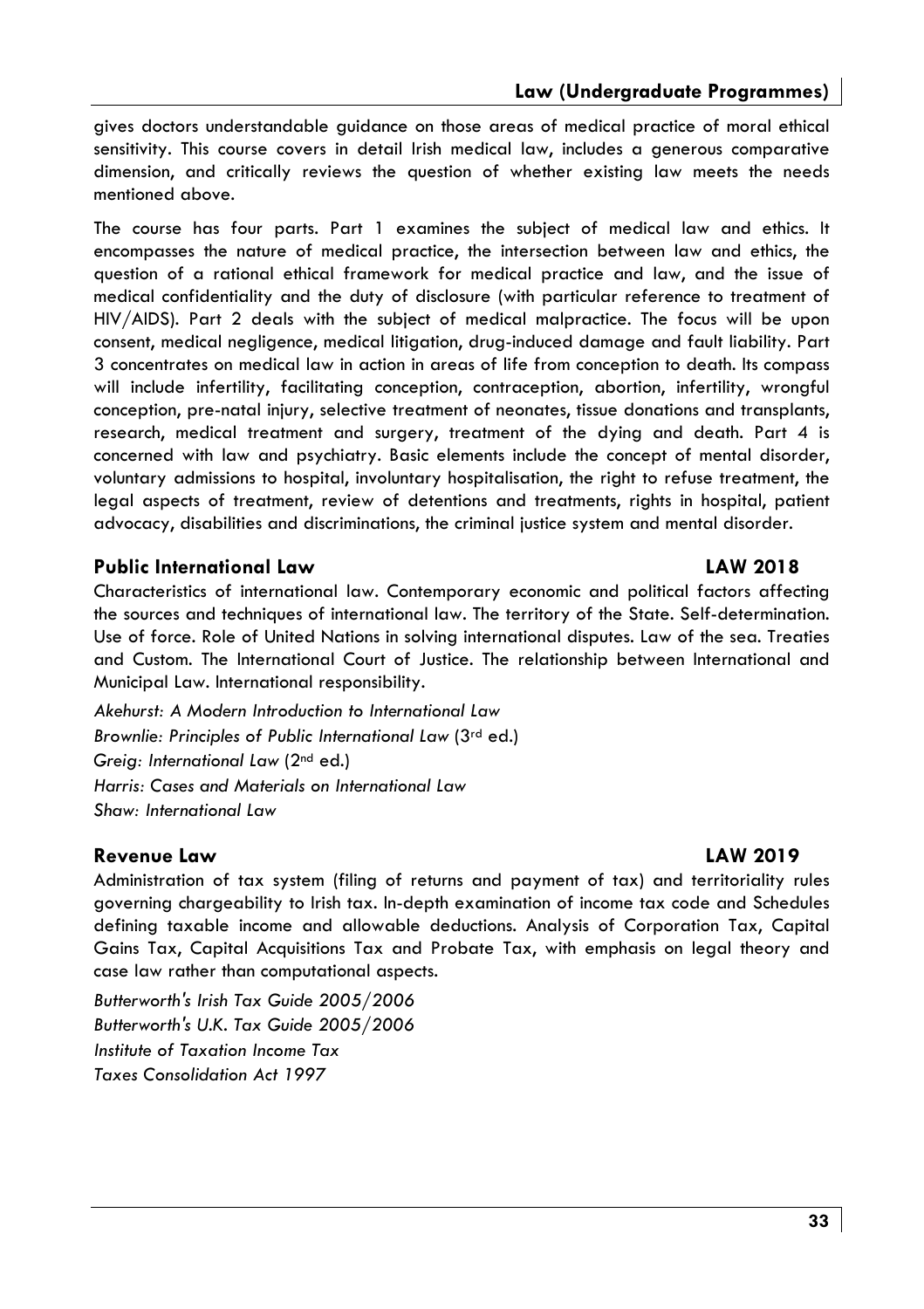#### **Final Year**

#### A. Compulsory Subjects

#### **French Legal Theory**

The concept and the specificity of French legal thinking; the evolution of French legal theory since antiquity (particular emphasis will be placed on the development of French legal theory at the time of the "enlightenment") ; presentation of the different schools of French legal theory and philosophy.

#### Jurisprudence

This course concentrates on the fundamentals of law, adopting in the main an historical approach. Topics covered include: the writing down of law; the impact of the spread of literacy; theories on stages in the evolution of society and of law; the relationship between law and religion; developments in the notions of individual responsibility, of private property and in the status of women; law and the building of the nation-state; nationalism and law; imperialism and law; analysis of legal systems; natural law; law and morals.

#### **B. Optional Subjects**

Any three subjects not already taken in Second Year, plus:

#### **Commercial Law**

Commercial law is concerned with the rights and duties which arise from business transactions.

The course covers:

- (1) the regulation of the sale of goods under the Sale of Goods Act, 1893, as amended
- (2) consumer protection law (impact of E.U. law)
- (3) methods of payment: money, bills of exchange, promissory notes
- (4) law of agency
- (5) retention of title
- (6) credit and security
- (7) e-commerce
- (8) personal and corporate insolvency
- (9) insurance law
- (10) commercial dispute resolution (including domestic arbitration law)
- (11) conflict of laws
- (12) international trade

#### Criminology

Crime and Criminal Justice; The Origins and Nature of Punishment; The Influence of the Classical Writers; The French Revolutionary Period and its Aftermath; The Birth of Criminology; The Origins of the Prison System; Trends and Patterns in Crime; Criminal Statistics; The Aetiology of Crime; The Biological School; Psychological Explanation; The Sociological Approach; Crime and the European Union; The Corpus Juris; The Fight against Crime and Fundamental Legal Values.

#### **LAW 4001**

#### **LAW 3004**

#### **LAW 3001**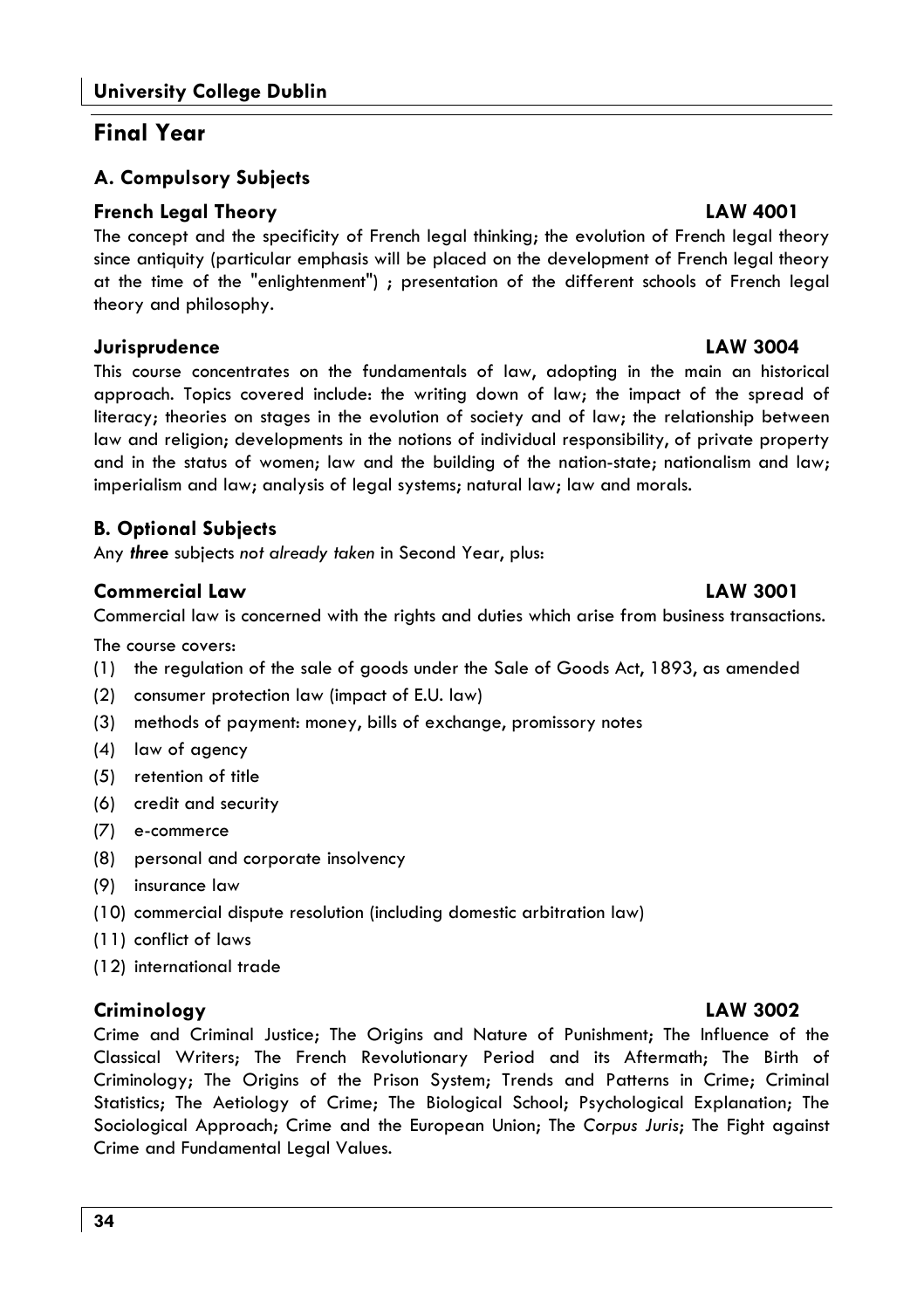#### Eauitv

#### **LAW 3003**

The nature of equity; the union of judicature; equity as a contemporary phenomenon; the species of estoppel, equitable licences: judicial discretion in equity jurisdiction, a cyclical phenomenon. Equitable remedies; specific performance, injunctions, rectification, recision. The role of equity in the administration of estates; election, performance, satisfaction. Conversion. Miscellaneous equitable doctrines; tracing, assignment of choses in action. Fraud in equity.

Trusts: Express trusts, the creation thereof. Secret trusts. Completely and incompletely constituted trusts; exceptions to the maxim that equity will not assist a volunteer. Implied trusts; constructive and resulting trusts; discretionary trusts; charitable trusts; the Cy-pres doctrine: trusts of "imperfect obligation": nature of trusteeship, appointment, removal, control of trustees, trustee's duty to avoid a conflict of interest; payment of trustees, liabilities of trustees for breach of trust; trusts and taxation.

Brady: Religion and the Law of Charities in Ireland Hanbury and Maudsley: Modern Equity (12<sup>th</sup> ed. by Jill Martin) Keane: Equity and the Law of Trusts in the Republic of Ireland Keeton and Sheridan: Equity Kiely: Principles of Equity as Applied in Ireland Maudsley and Burn: Trusts and Trustees Nathan and Marshall's Casebook on Trusts Parker and Mellows: The Modern Law of Trusts Pettit: Equity and the Law of Trusts (4th ed.) Tiley's Casebook on Equity and the Law of Succession Underhill and Hayton: Law of Trusts and Trustees Wylie: Irish Land Law Wylie: A Casebook on Equity and Trusts in Ireland (London, 1985) Students will be advised of relevant periodic literature during lectures and tutorials.

#### Media Law

#### **LAW 3006**

The subject of this course is the law affecting the media (including television, radio, film and video, newspaper and book publishing) in Ireland. The course is broadly divided into two parts, the first dealing with the application to the media of the general law relating to freedom of expression (such as the law of libel), and the second with the law specific to each sector of the media (such as censorship of publications). The following major topics will be covered during the year:

Part One: The Constitution of Ireland and Freedom of Expression; Models of Media Regulation. Defamation; Intellectual Property; Contempt of Court; Confidential Information and Privacy; Public Order; Offences against the State; Incitement to Hatred; Advertising Law.

Part Two: Broadcasting Legislation; Censorship of Publications; Censorship of Film and Video; Posts and Telecommunications.

The course will also deal with general themes affecting the media such as the contemporary international debate on pornography and UNESCO's proposed World Information Order.

Suggested Reading: McDonald, M: Irish Law of Defamation, 2<sup>nd</sup> ed., 1989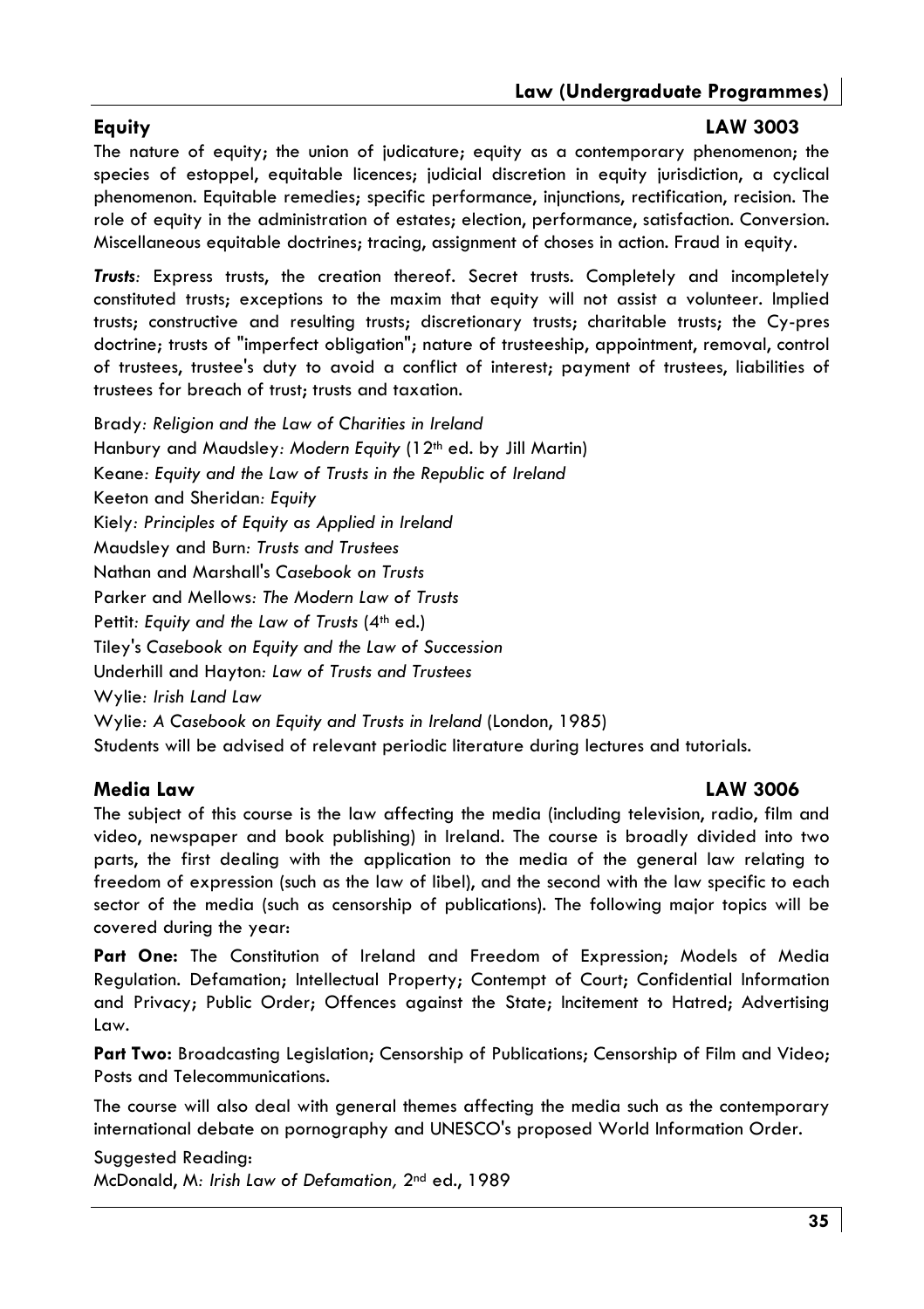#### **University College Dublin**

McGonaale, M: A Textbook on Media Law, 1996 McMahon, B. and Binchy, W: Irish Law of Torts, 2<sup>nd</sup> ed., 1989 Robertson, G. and Nicol, A: Media Law, 3rd ed., 1992 Law Reform Commission: Civil Law of Defamation: Consultation Paper, 1991; Report, LRC 38-1991 Crime of Libel: Consultation Paper, 1991; Report, 41-1991 Contempt of Court: Consultation Paper, 1991; Report (47 - 1994)

#### **Planning and Development Law**

#### **LAW 3007**

Historical outline; jurisprudential and constitutional dimensions; decision makers, decision making and public participation; development plans; definition of development; planning permission; appeals; enforcement of development control; positive planning; land values and compensation; special controls over amenity; investigating planning title.

J.F. Garner: Planning Law in Western Europe Local Government (Planning and Development) Act, 1963 Local Government (Planning and Development) Act, 1976 Local Government (Planning and Development) Regulations, 1977 P. McAuslan: Land, Law and Planning M. Purdue: Cases and Materials on Planning Law E.M. Walsh: Planning and Development Law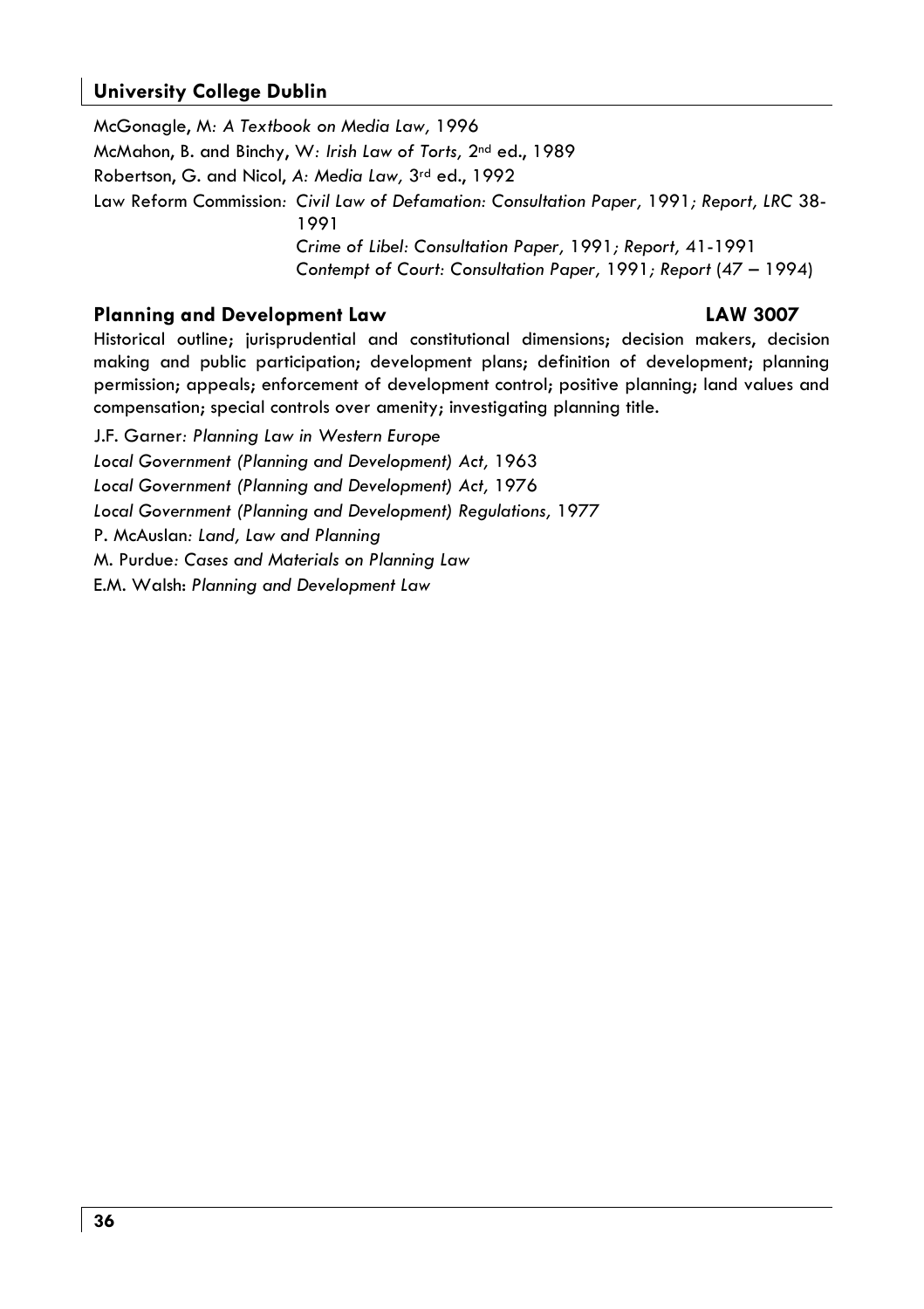# Diploma in Common Law

#### I WDPF0001

#### **Course Description**

The Diploma in Common Law is a one-year Diploma course awarded to students from French partner law schools who successfully complete their legal studies at UCD. This Diploma is available only to those students from France who are enrolled in the School as a consequence of the exchange arrangements which attend the BCL (Law with French Law) degree.

#### **Course Syllabus**

Students take four BCL subjects determined by the School of Law in agreement with the relevant French partner institutions. Two of the subjects selected must be the Common Law subjects Contract and Tort and the remaining two will be selected from the range of subjects available in the BCL curriculum.

For further information see syllabus of courses for the degree of Bachelor of Civil Law degree.

#### **Examination Regulations**

Students must pass each of their chosen subjects.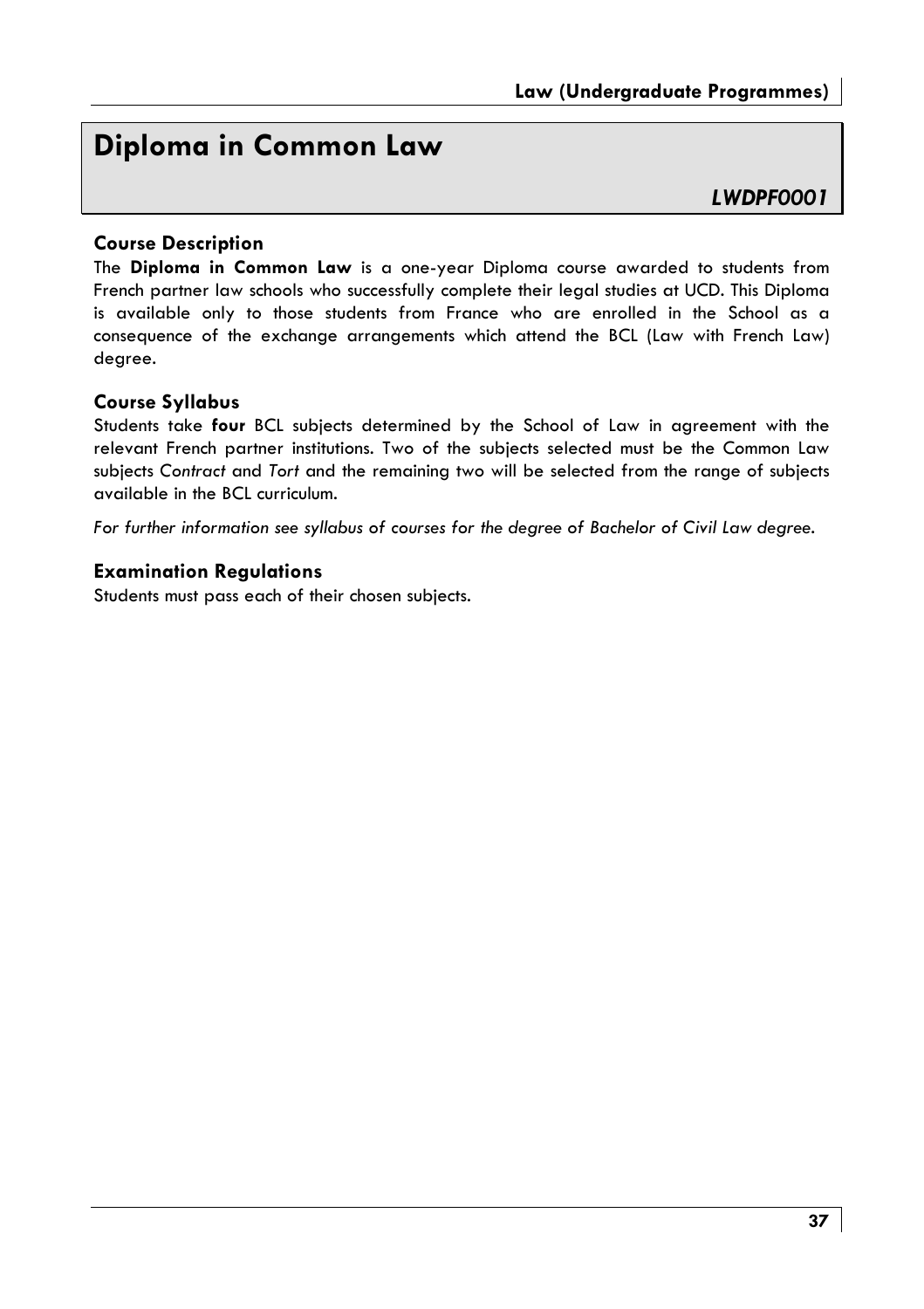# Degree of Bachelor of Business and Legal Studies (BBLS)

# **Requlations**

- $\mathbf{1}$ . The Degree of Bachelor of Business and Legal Studies is a joint primary Degree of the School of Law and the School of Business.
- The Degree may be conferred either as a Pass Degree or as a Degree with Honours.  $2.$
- 3. Approved courses of study must be attended for at least twelve terms after matriculation.
- $\mathbf{\Delta}$ Candidates for the Degree must have fulfilled the Matriculation requirements of the National University of Ireland by passing the Leaving Certificate Examination of the Department of Education in the following subjects:
	- i. Irish
	- ii. Enalish
	- iii. Another recognised language
	- iv. Mathematics (A minimum of Grade D3 on the Higher paper or Grade B3 on the Ordinary paper at the Leaving Certificate Examination);
	- v. & vi Any two recognised subjects not already selected.
- 5. General:
	- 5.1 A unit is a set of approximately twenty-four hours of lectures for non-semesterised courses and thirty-six hours of lectures for semesterised courses.
	- 5.2 Each course of study is composed of one or more units. Each course will be followed by an examination.
	- 5.3 Credits will be given for each course passed. Each level of the Degree programme contains sixty credits apart from Mode III Level 4 which contains 62 credits.
	- 5.4 No compensation applies in any examination in the degree.
	- 5.5 Examination results are awarded on the basis of individual subjects rather than on an overall award for an individual year of the course. However, in the award of the degree, an overall class will be awarded by aggregating the results of the subjects at Level 3 and Level 4.
	- 5.6 Please note the following definition of terms in relation to business courses:

Course: A series of lectures, associated course work (if any) and the examinations associated with the course.

Course Work: All essays, projects, mid-term examinations etc. that contribute towards the final mark for a course in addition to the final written examination paper.

Examination Offering: There are two examinations associated with each course. The first examination termed the First Offering, held immediately after the course, and the second examination termed the Second Offering, held at a later date, normally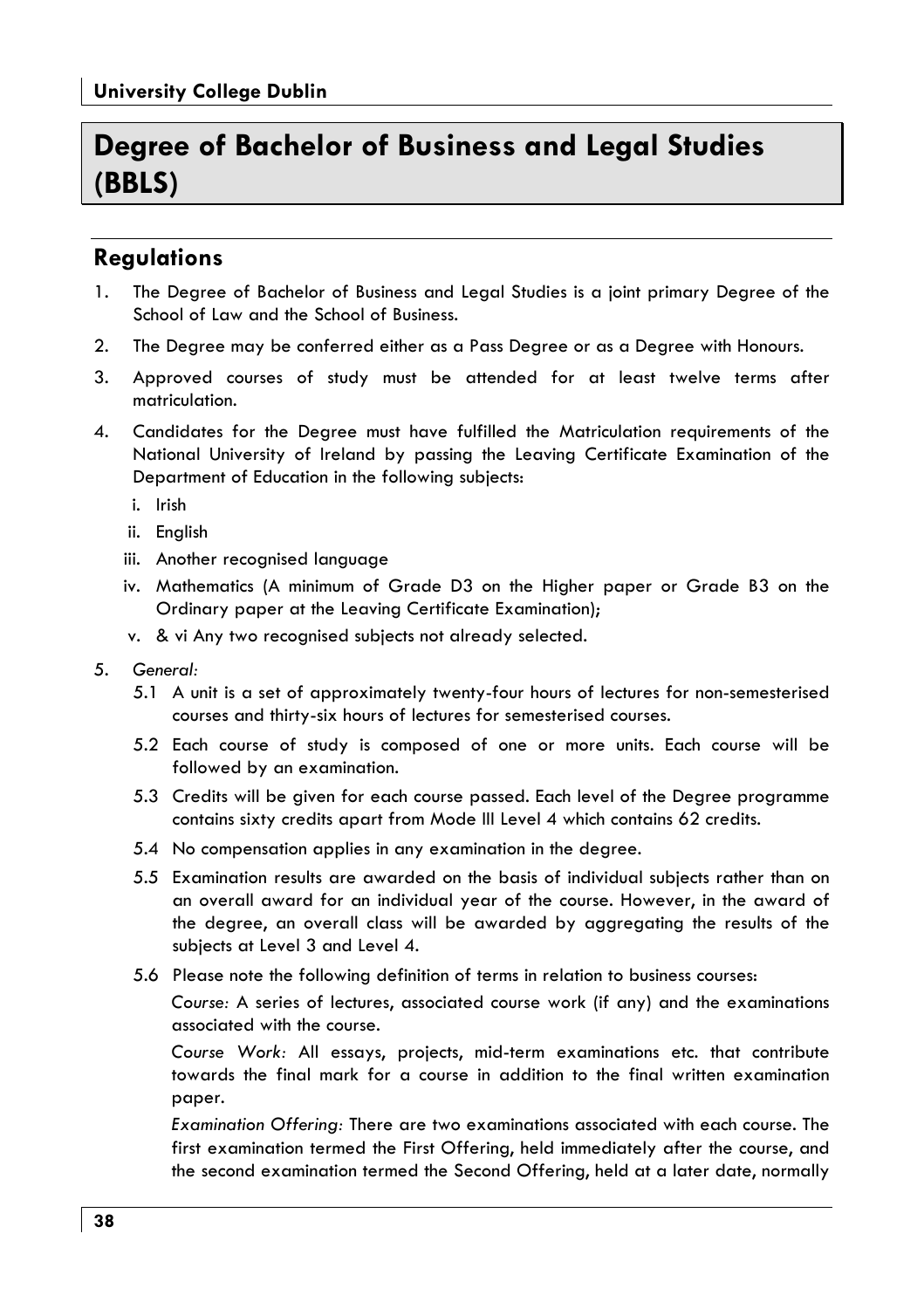at the end of the subsequent semester for semesterised courses and Autumn for non-semesterised courses.

Deferral of Examination: Where the first examination offering associated with a course is not taken for whatever reason.

5.7 In relation to business courses, students who do not obtain the credits associated with a course by the second examination offering may be required to re-register for that course, re-attend, complete any assigned course work, pass the course examination and pay the associated fee.

Please note: The business courses are as prescribed for the academic year 2005/2006. Students should note that the business courses listed for Levels 1, 2, 3 and 4 for the academic year 2006/2007 and subsequent years may change, may be dropped or may be modified.

The degree is composed of a number of courses which are given at four levels. Level 1 6. courses are offered at the commencement of the degree programme. These are followed by Level 2 and Level 3 courses. Level 4 courses are taken in the final stage of the degree programme. The academic requirements of the degree will be satisfied when all the stipulated courses have been passed.

In Level 4 students may choose to specialise in Law or in Business Studies. Depending on the Mode chosen, students may take one or two additional optional subjects in their chosen discipline and drop an optional subject in the other discipline.

Business Studies courses in Levels 2, 3 and 4 are semesterised and examinations are held at the end of each course. The second offering examinations for first semester courses will be offered at the end of the second semester of the same year. The second offering examinations for the second semester examinations will take place at the end of the first semester of the following year.

The following refers to **business** courses:

Students should note that it is likely that second offering examinations for second semester courses of the previous academic year will be held in the first week of January and in the first week of the second semester.

Please Note with regard to **business** courses:

The business course half of the Bachelor of Business and Legal Studies is currently in the process of review and it is likely that substantial changes will take place in the programme of study for all levels from the academic year 2005/2006 onwards.

- 7. Progress from Level 2 to Level 3 (and Level 3 to Level 4):
	- 7.1 Students who pass at least two legal studies courses in Level 2 are eligible to enter Level 3, subject to having passed all Level 1 courses.
	- 7.2 Students who pass at least two legal studies courses in Level 3 are eligible to enter Level 4, subject to having passed all Level 2 courses.
- 8. Where a student passes an examination after more than one attempt, his or her overall mark will be the successful examination mark.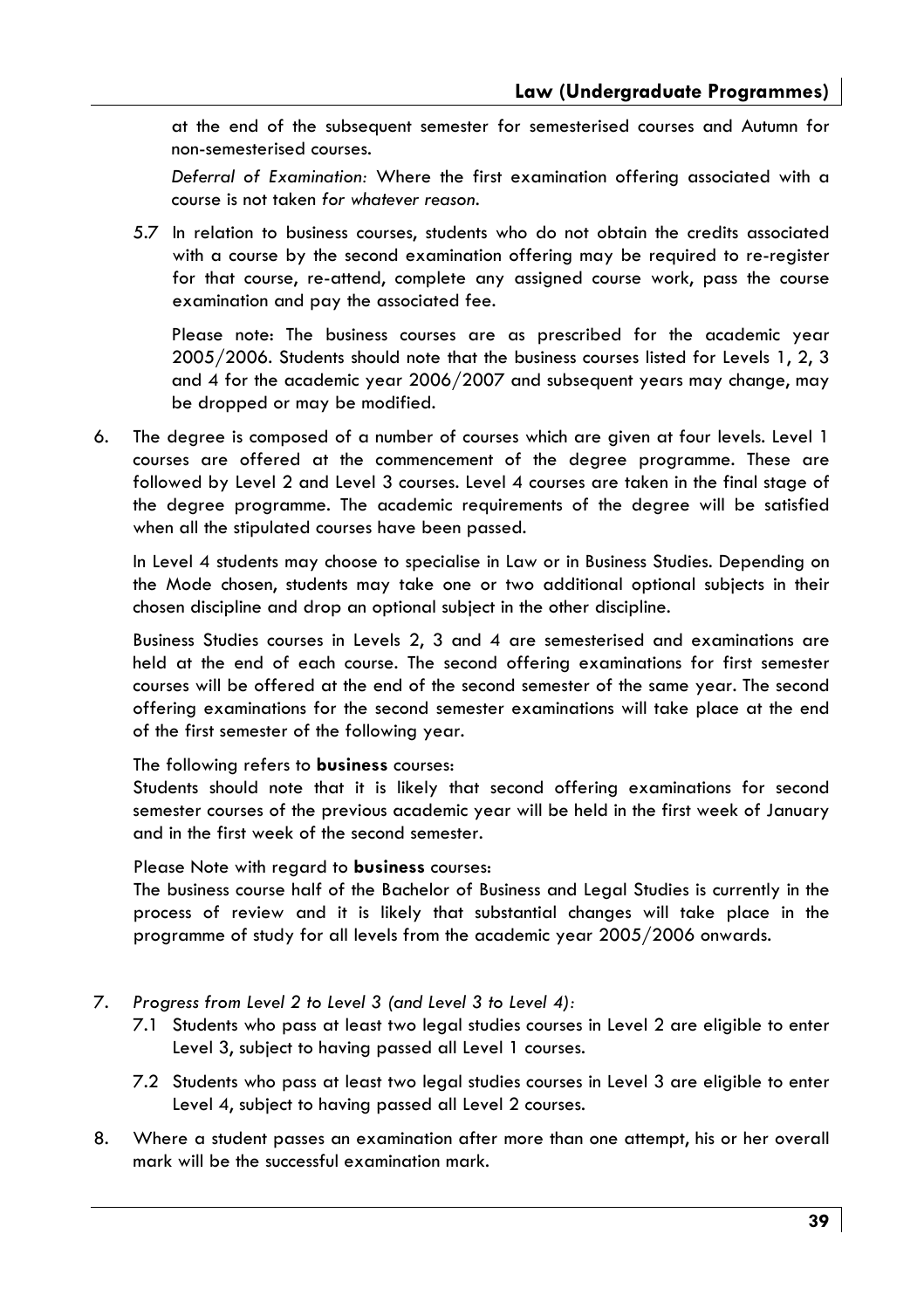- 9. Students cannot be reaistered for any course (s) nor attempt any examination (s) in course (s) from more than two consecutive levels in any one academic year.
- 10. Examinations of more than two consecutive levels may not be taken at the same sitting.
- 11. If a Law course is terminated or changed, it will not normally be examined in its original form for more than two years. In the event of a business course being changed, modified or terminated, then no other examination for that course will be offered other than the second offering examination.
- 12. A student's choice of Level 4 Mode must be made in writing at the end of the Level 3 academic year. The Mode choice is not open to change at any time. A student's choice of Level 4 Law and Business course electives must be made at the end of the Level 3 academic year.

The following only relates to Business courses. A student's application to choose Level 4 Business Semester 1 electives must be made at the end of the Level 3 academic year. The number of student places in courses / offering(s) of courses is determined by the School of Business and an application to register for a course/offering does not guarantee entry into that course/offering. The elective(s) choice is not open to change at anytime. Where students have to indicate a list of preferences for courses, students are bound at all times into this list. Permission to be registered for a course and to attempt the examination at the end of any Level 4 course is contingent on the student satisfying the minimum attendance requirement of the course. Formal attendance at a course will be deemed to have commenced when School records show that the student is enrolled for the course.

13. Permission to defer examinations in Law courses must be obtained from the School of l aw.

The following relates to **business** course deferrals. Students who do not obtain the credits associated with a course by the second examination offering may be required to re-register for that course, re-attend and pay the associated fee. Students should note that courses may change from year to year, may not be offered in certain years, and may be dropped entirely from the programme. This will require the substitution of a course (s) by additional course (s) and will entail re-registration, re-attendance and the payment of the appropriate fees.

#### The following refers to **business** courses:

Those students who do not obtain credits associated with a course by the second examination offering in their first cycle of registration for that course, may find that subsequent examination offerings, if any, may not be held at a time which is convenient and they may also find that these subsequent examination offerings may be time-tabled at the very same time as other examination offerings which they may still need to take.

#### 14. Course Work

Where a mark is given for course work, a pass mark will not be awarded for the course unless at least  $35\%$  is attained in the written examination in that course.

The following relates to business courses. The course work mark shall only be counted for the first examination offering of any course. The second examination offering mark shall therefore be based entirely on the written second examination offering paper.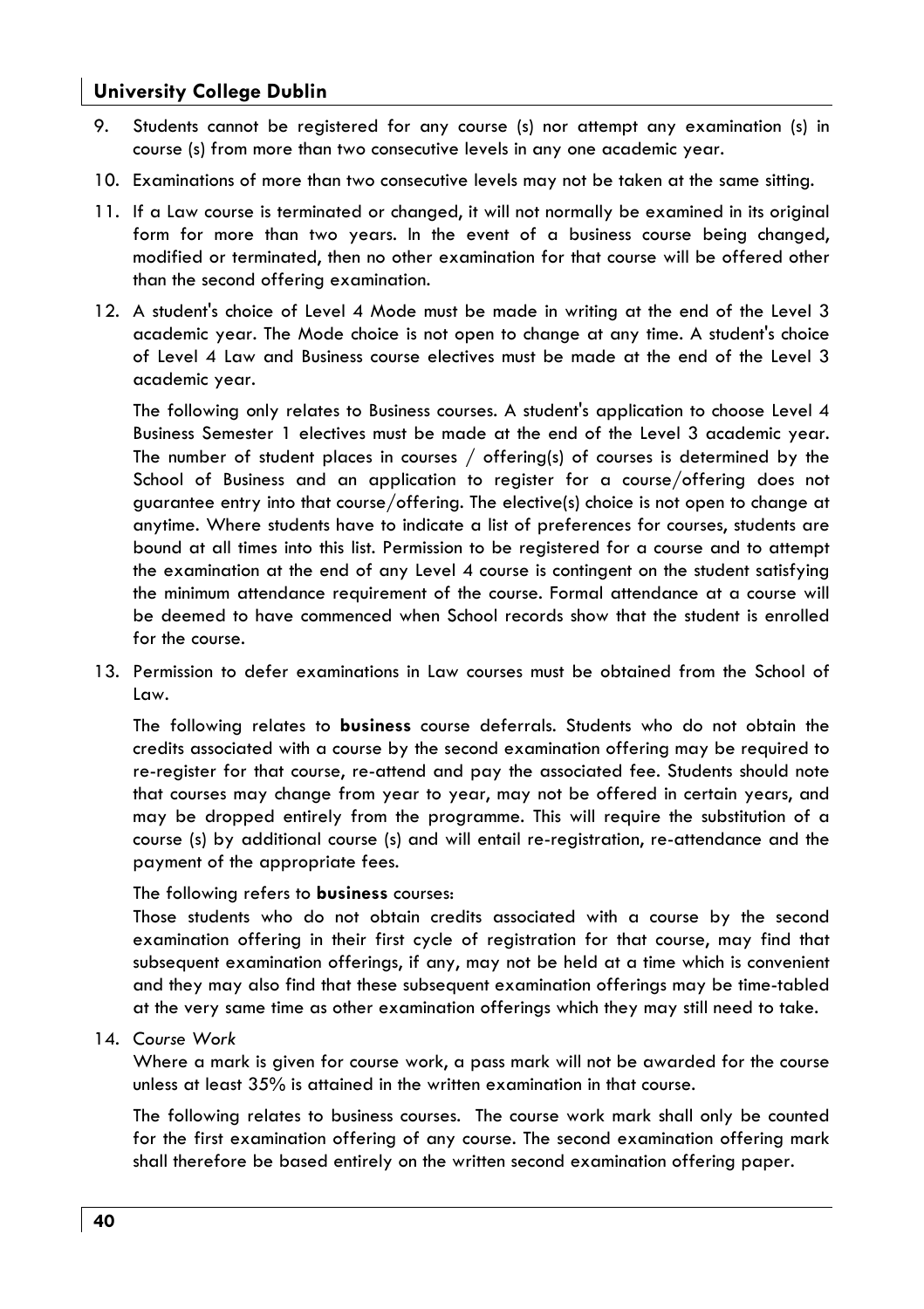- 15. Students who defer examinations run the risk of encountering administrative issues such as not being eligible to register to courses at the same time as those students who complete examinations on time, timings of second offering examinations, etc. As a consequence, students are advised not to defer examinations.
- 16. A student may not repeat any examination that the student has already passed.
- 17. A maximum of 40% of the total marks available in each course may be allotted to course work.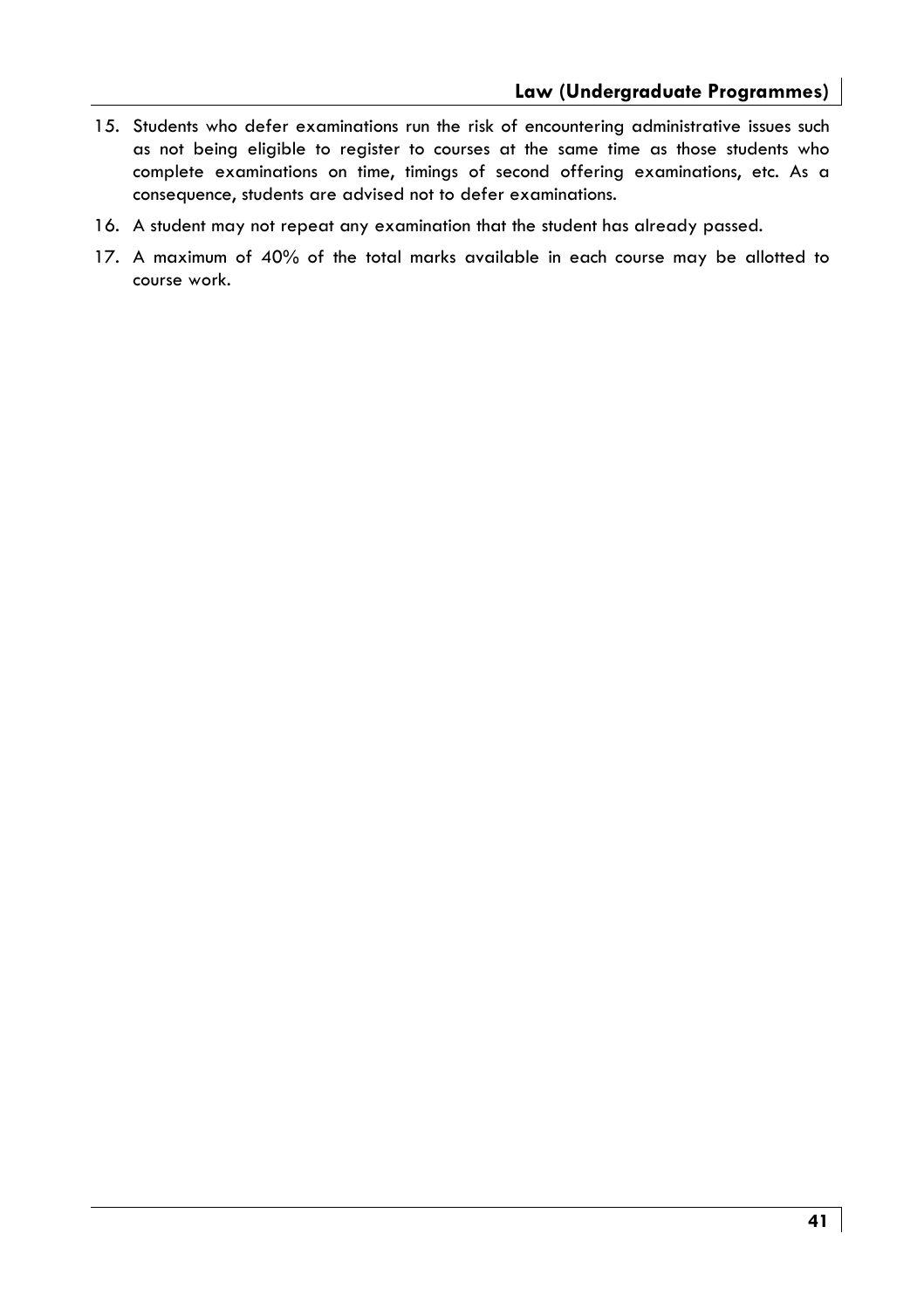## **Summary of Courses**

#### **Business Studies Subjects**

| MIS 1002 | Quantative Analysis for<br><b>Business</b>                  |
|----------|-------------------------------------------------------------|
| ACC 2003 | Management Accounting                                       |
| ACC 2005 | <b>Financial Accounting 2</b>                               |
| MIS 1005 | Introduction to Computers and<br><b>Information Systems</b> |
|          | <b>ECON 2208 Economics for Law and Business</b>             |

#### **Legal Studies Subjects**

| LAW 2501 Company Law               |
|------------------------------------|
| LAW 2505 Law of the European Union |
| LAW 2503 Criminal Law              |

#### Third Year (Level 3)

Second Year (Level 2)

| <b>Business Studies Subjects</b><br><b>FIN 2004</b> | Finance                                 |                             | <b>Legal Studies Subjects Options</b>                     |
|-----------------------------------------------------|-----------------------------------------|-----------------------------|-----------------------------------------------------------|
|                                                     | <b>BMGT 2003 Business Logistics and</b> | LAW 3509                    | l and Law                                                 |
|                                                     | <b>Operations Management</b>            | LAW 3502                    | Corporate Finance Law                                     |
| <b>HRM 2003</b>                                     | <b>Managing Employee Relations</b>      | LAW 3503                    | Employment Law                                            |
| MKT 2003                                            | Marketing                               | LAW 3504                    | Insolvency Law*                                           |
|                                                     |                                         | LAW 3505                    | Intellectual Property Law                                 |
|                                                     |                                         | LAW 3506                    | International Business Law                                |
|                                                     |                                         | LAW 3508                    | <b>Financial Services Law and</b><br>Investor Protection* |
|                                                     |                                         | LAW 3510                    | Commercial Law                                            |
|                                                     |                                         | $*$ not available in 2005-6 |                                                           |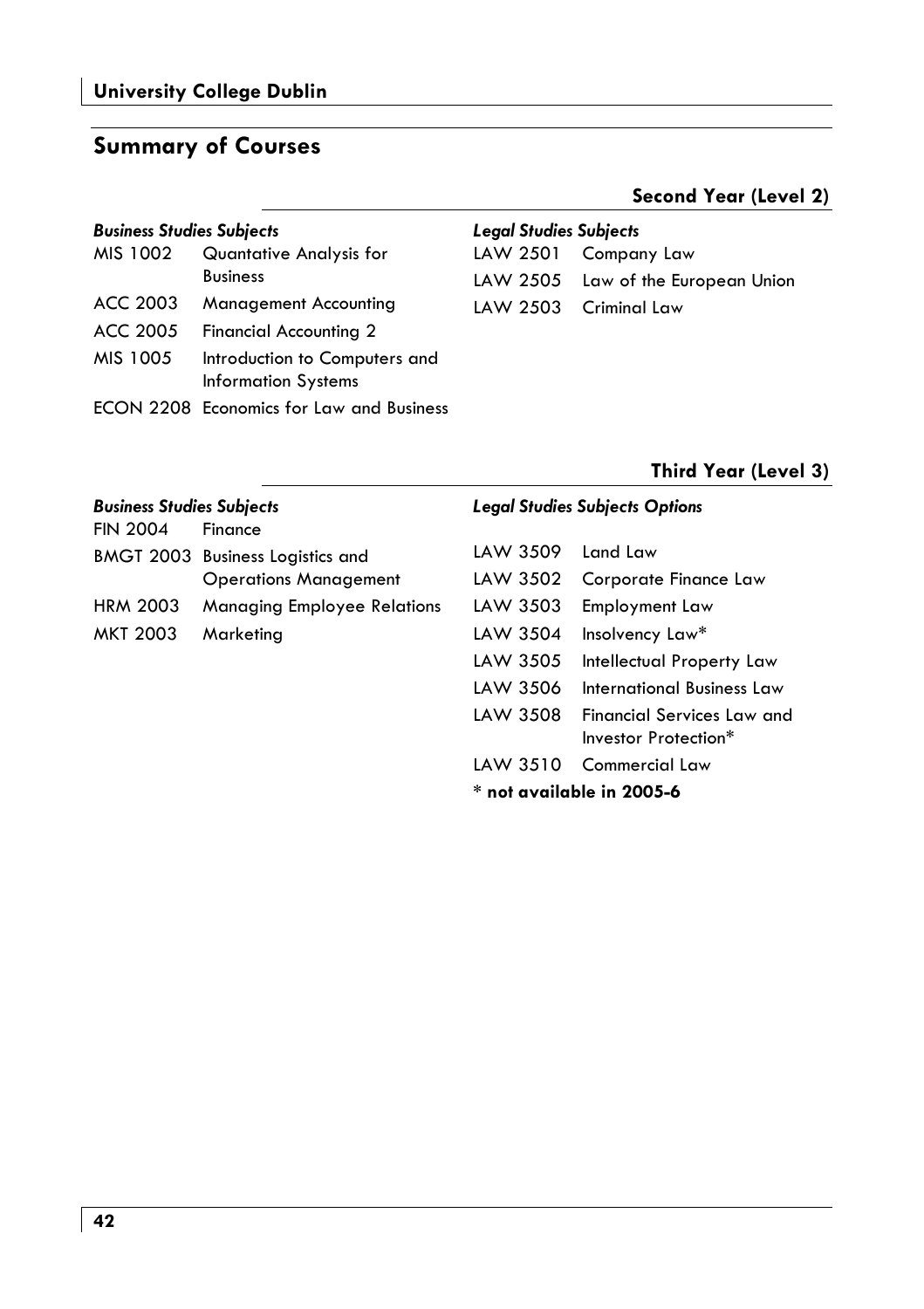**Legal Studies Subjects** 

**Legal Studies Subjects** 

3 Options\*\*

#### Fourth Year (Level 4)

#### Mode I

**Business Studies Subjects BMGT 3003 Strategy Formulation and** Implementation

4 Options\*

#### Mode II

**Business Studies Subjects BMGT 3003** Strateay Formulation and

#### M

|                                  | <b>BMGT 3003</b> Strategy Formulation and       | 4 Options**                   |                    |
|----------------------------------|-------------------------------------------------|-------------------------------|--------------------|
|                                  | Implementation                                  | LAW 4508                      | Minor Dissertation |
| 2 Options*                       |                                                 |                               |                    |
| Mode III                         |                                                 |                               |                    |
| <b>Business Studies Subjects</b> |                                                 | <b>Legal Studies Subjects</b> |                    |
| <b>BMGT</b>                      | 3003 Strategy Formulation<br>and Implementation | 2 Options**                   |                    |

6 Options\*

#### **\*\*Legal Studies Optional Subjects:**

| LAW 4511 | Administrative Law                 |                                           |
|----------|------------------------------------|-------------------------------------------|
|          |                                    |                                           |
| LAW 4506 | <b>Banking Law</b>                 |                                           |
| LAW 4501 | <b>Commercial Conflicts of Law</b> |                                           |
| LAW 4502 |                                    | Competition Law in the European Union and |
|          | Ireland                            |                                           |
| LAW 4507 | Environmental Law                  |                                           |
| LAW 4503 | Equity                             |                                           |
| LAW 4509 | Evidence                           | Mode 2 only                               |
| LAW 4510 | Jurisprudence                      | Mode 2 only                               |
| LAW 4512 | Media Law                          |                                           |
| LAW 4505 | Revenue Law                        |                                           |

#### **Legal Studies**

These courses, and such other courses which may be available from time to time, will be offered at the discretion of the School of Law and each course may not be available in any one year.

#### \* Business Studies Options

Business course electives are taken from courses offered in Level 3 of the Bachelor of Commerce Degree Programme.

These courses, and such other courses which may be available from time to time, will be offered at the discretion of the School of Business and each course may not be available in any one year.

The availability of courses to students may be subject to timetable constraints.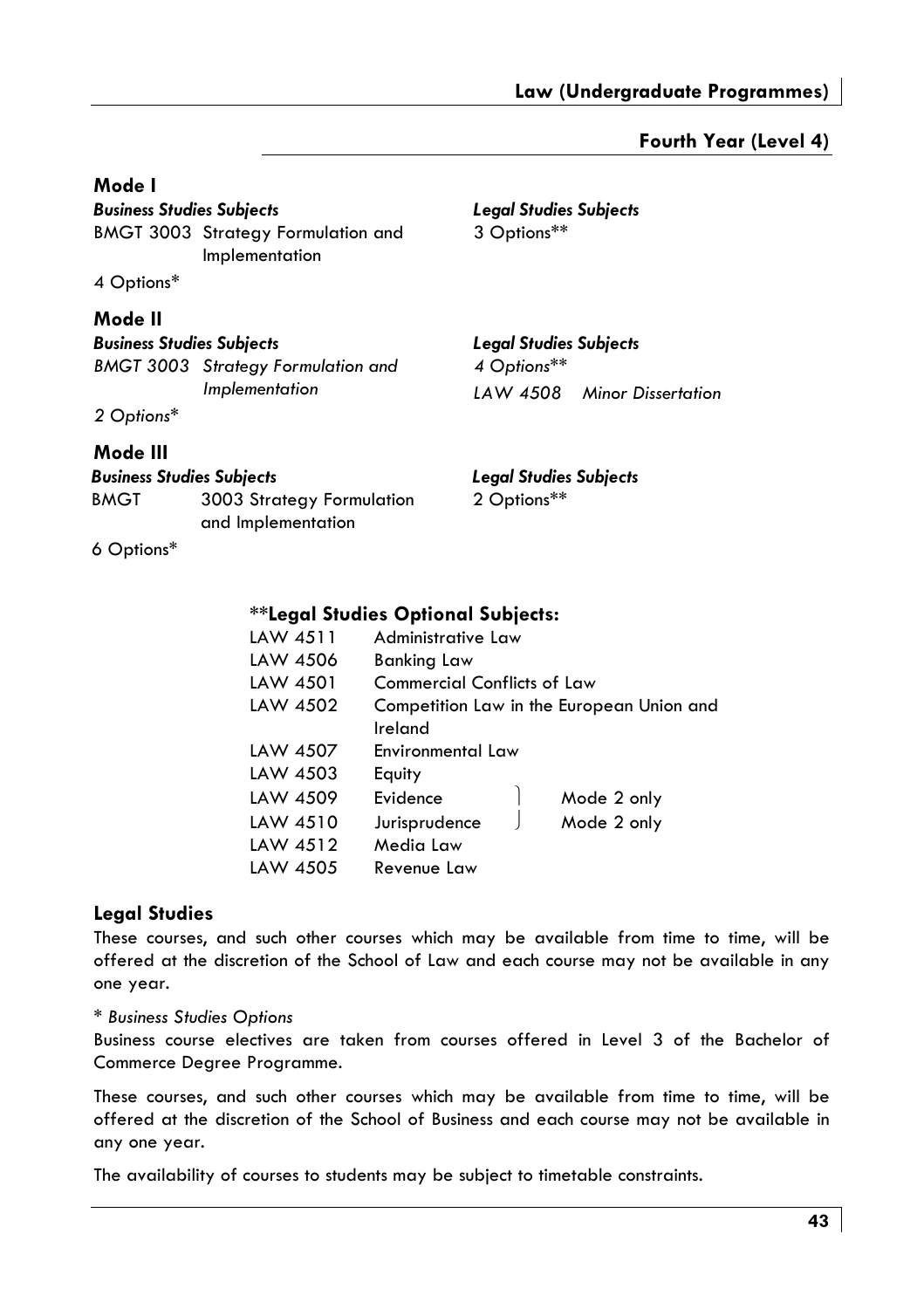# European Credit Transfer System (ECTS)

# Credit Scheme for Degree of Bachelor of Business and Legal **Studies**

### Second Year (Level 2) Business and Legal Studies

| Course Title:                                     | Credits: |
|---------------------------------------------------|----------|
| <b>Quantative Analysis for Business</b>           | 7.5      |
| Management Accounting                             | 6.0      |
| <b>Financial Accounting</b>                       | 6.0      |
| Introduction to Computers and Information Systems | 3.75     |
| <b>Economics for Law and Business</b>             | 3.75     |
| Company Law                                       | 11.0     |
| <b>Criminal Law</b>                               | 11.0     |
| Law of the European Union                         | 11.0     |
| Total:                                            | 60.0     |

#### Third Year (Level 3) Business and Legal Studies

| Course Title:                                       | Credits: |
|-----------------------------------------------------|----------|
| Finance                                             | 6.0      |
| <b>Business Logistics and Operations Management</b> | 6.0      |
| <b>Managing Employee Relations</b>                  | 6.0      |
| Marketing                                           | 6.0      |
| Law Subject Option                                  | 12.0     |
| Law Subject Option                                  | 12.0     |
| Law Subject Option                                  | 12.0     |
| Total:                                              | 60.0     |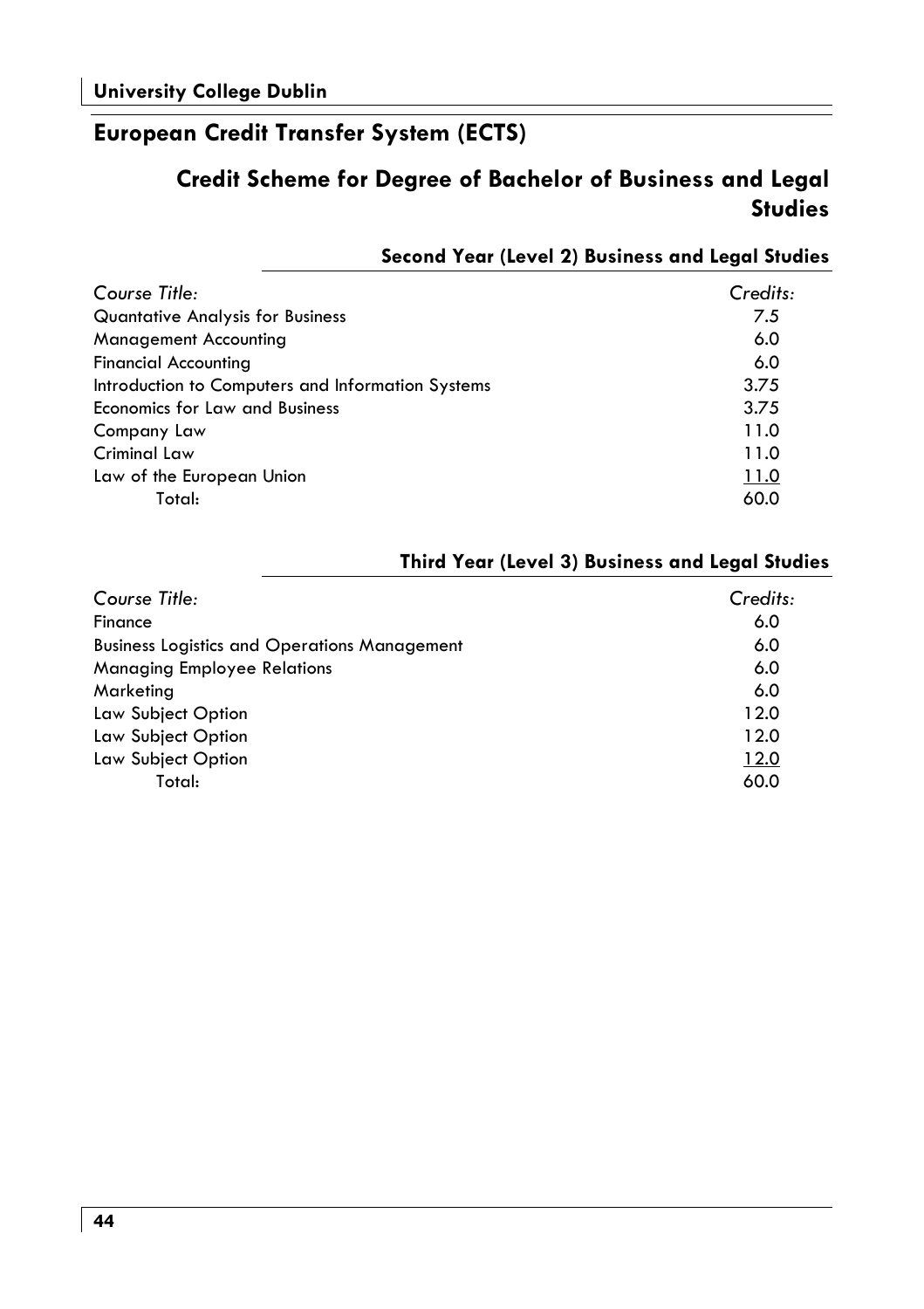| Mode I<br>1                       |                 |
|-----------------------------------|-----------------|
| Legal Studies Subjects:           | <b>Credits</b>  |
| Option                            | 10              |
| Option                            | 10              |
| Option                            | 10              |
| <b>Business Studies Subjects:</b> |                 |
| <b>Strategy Formulation</b>       | 6               |
| Option                            | 6               |
| Option                            | 6               |
| Option                            | 6               |
| Option                            | $\underline{6}$ |
| Total:                            | 60              |
| Mode II<br>$\mathbf{2}$           |                 |
| <b>Legal Studies Subjects</b>     | Credits         |
| Option                            | 10              |
| Option                            | 10              |
| Option                            | 10              |
| Option                            | 10              |
| <b>Minor Dissertation</b>         | $\mathbf{c}$    |
| <b>Business Studies Subjects:</b> |                 |
| <b>Strategy Formulation</b>       | 6               |
| Option                            | 6               |
| Option                            | <u>6</u>        |
| Total:                            | 60              |
| 3<br>Mode III                     |                 |
| Legal Studies Subjects            | Credits         |
| Option                            | 10              |
| Option                            | 10              |
| <b>Business Studies Subjects</b>  |                 |
| <b>Strategy Formulation</b>       | 6               |
| Option                            | 6               |
| Option                            | 6               |
| Option                            | 6               |
| Option                            | 6<br>6          |
| Option<br>Option                  |                 |
| Total:                            | <u>6</u><br>62  |
|                                   |                 |

#### Fourth Year (Level 4) Business and Legal Studies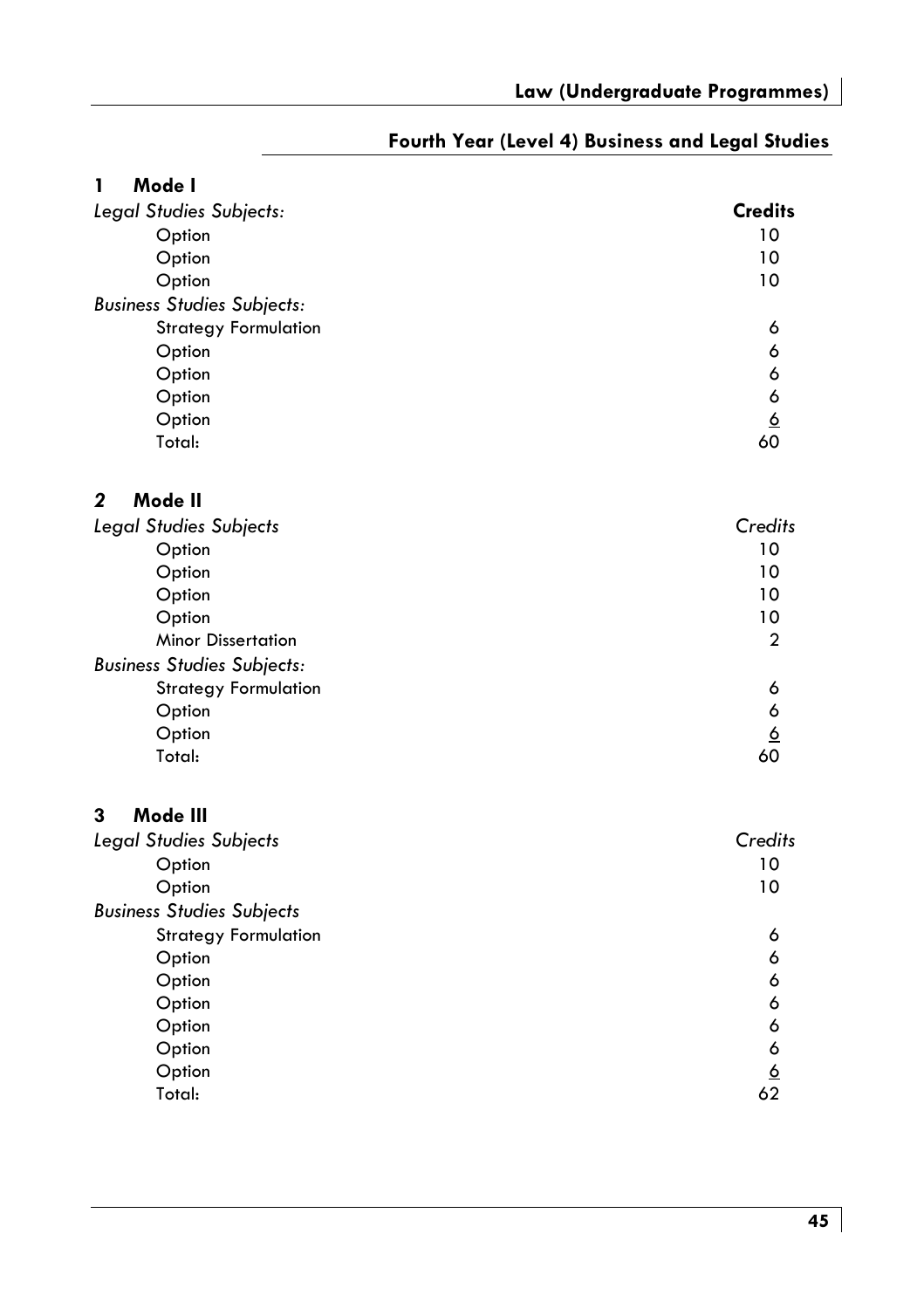# Syllabus of Courses for the Dearee of Bachelor of Business and Leaal Studies

#### **Business Subjects**

#### Second Year - Level 2

**MIS 1002** 

#### **Quantative Analysis for Business**

 $(2 \text{ units})$ Introduction to probability and statistics for business. Descriptive statistics (means, variances, frequency distributions, constructing graphs and tables). Probability theory and probability distributions, including uniform, binomial, normal, t-distribution, chi-squared and F-distribution. Decision-making under uncertainty and Bayes' law. Sampling with and without replacement. Classical hypothesis testing with applications. Analysis of variance. Multivariate ordinary least squares model. R-squared, t-tests of regression co-efficients, Durbin-Watson statistics, autocorrelation, heteroskedasticity. Time-series models and forecasting models, including stochastic processes. Applications to quality control. (Optional) principal components and factor analysis.

#### **Management Accounting**

Overview of management accounting. Different costs for different purposes. Cost accumulation systems: job costing and activity-based costing. Information for decision making: cost behaviour; cost-volume-profit analysis; relevant costs, and decision making with scarce resources. Information for planning and control: the budget process; behavioural issues in budgeting; standard costing; flexible budgets; financial and non-financial measures of performance.

#### **Financial Accounting 2** (pre-requisite: ACC 1002)

The conceptual and legal framework of financial reporting; Reporting financial performance; Earnings per share; The valuation of stocks; The valuation of tangible fixed assets; Foreign currency translation; Provisions, contingent liabilities and contingent assets; Performance evaluation and company valuation; International accounting.

#### **Introduction to Computers and Information Systems**

In today's competitive and complex business environments, information systems (IS) and information technology (IT) are essential tools for business organisations. Consequently, computers and information systems have become an important part of our everyday work and social environments. As members of society, it is important to understand what computers and information systems are all about. As future business professionals, it is especially important to know how to use and apply these technologies. The objectives of this course are to provide students with basic knowledge about computers and information systems, and to help them develop the skills needed to use and take advantage of these technologies. The course is comprised of two hours of lectures plus two hours of practical "hands-on" tutorials

#### **ACC 2003**  $(1 \text{ unit})$

**ACC 2005** 

 $(1 \text{ unit})$ 

#### **MIS 1005**  $(1 \text{ unit})$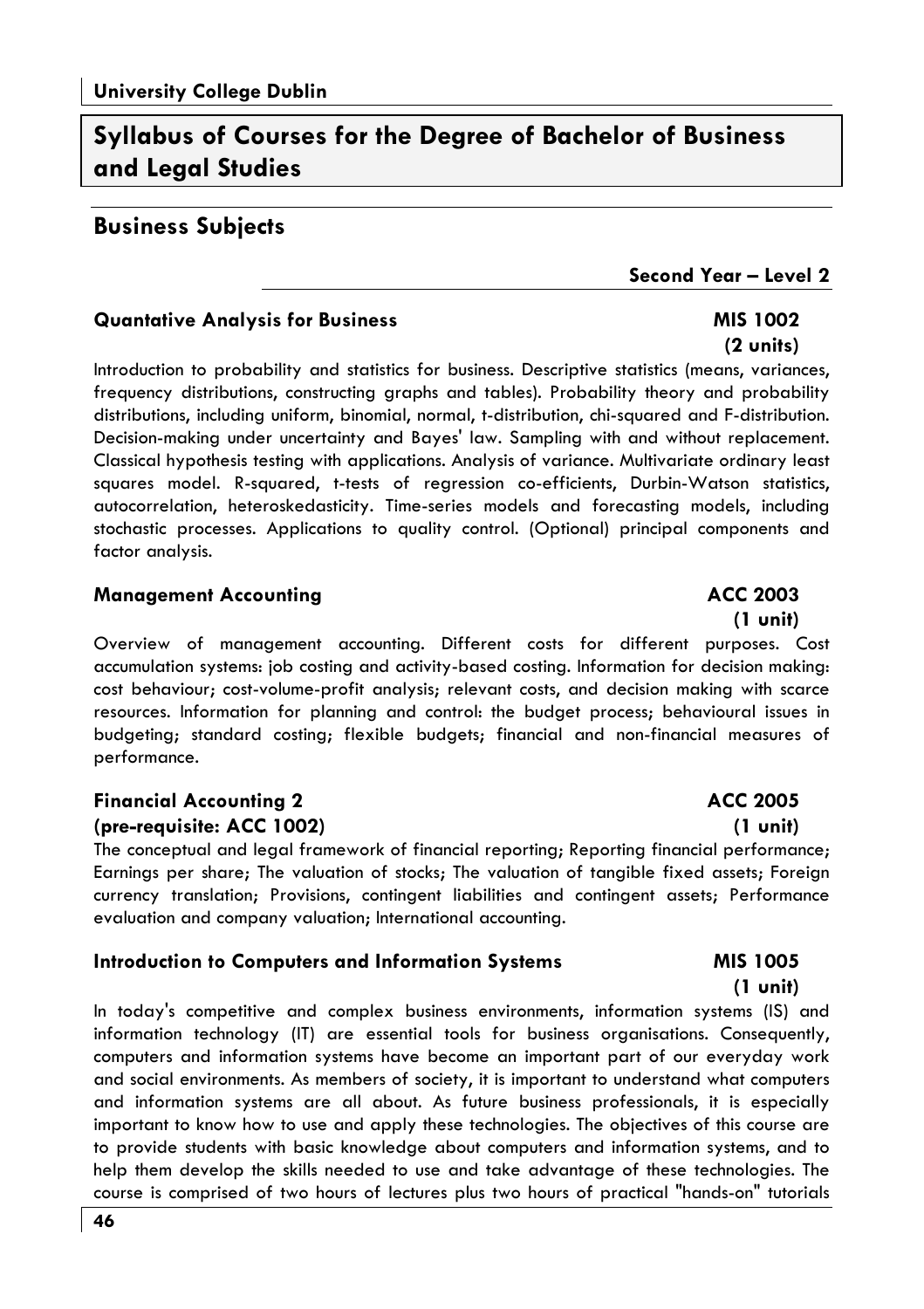#### Law (Underaraduate Proarammes)

per week. The topics covered include an overview of computer hardware, operating and applications software, word-processing, spreadsheet design, software development, an introduction to the role of information and information systems in business, and discussion of the social impacts of computing.

#### **Economics for Law and Business**

### $(1 \text{ unit})$

- (a) Microeconomic analysis: Public goods, externalities and other related topics.
- (b) Applications to business in managerial economics and economics of the firm's decisionmakina.
- (c) Applications in the legal area, e.g. in the economics of property rights, moral hazard and adverse selection in insurance markets.

### Third Year - Level 3

#### **Business Logistics and Operations Management**

This course is designed to provide students with an understanding of how the modern product is created and delivered. The main topics are as follows: approaches to product design; options for process design; techniques for production capacity planning; structure of facility location decisions; management of physical procurement, the sourcing, purchasing and handling of materials; principles of production scheduling, push versus pull systems, materials requirements planning (MRP), lean manufacturing; the management of physical distribution channel desian, customer service goals, trends in supplier-buyer relationships, just-in-time (JIT) delivery principles; inventory management; the use of quantitative techniques in supply chain management; the role of value chains and networks in competitive strategy; advanced manufacturing concepts; innovation and the management of technology.

#### **Finance**

Joint Stock Company. Principles of taxation. Present values and wealth. Investment appraisal. Value additivity. The cost of capital. Portfolio Theory. Risk versus Return. Sources of Finance. Agency theory. Gearing. Capital structure. Dividend decision. Financial analysis and planning. Working capital management. Valuation of options. Mergers and takeovers. International financial management. Valuation of companies.

#### **Managing Employee Relations**

This series of lectures will introduce students to management-employee relations at the collective and at the individual level. At the collective level, it will consider the attitudes and goals and organisation of the parties, the framework of law within which industrial relations is conducted, the working practices and procedures adopted by the parties, and some recent trends and developments in industrial relations in Ireland, including the growing emphasis on strategic approaches to the management of industrial relations. At the individual level, the following topics will be examined: the nature/changing nature of work, managing flexible organisations and the evolution of the personnel function in contributing to corporate effectiveness; strategies choice facing the personnel function in managing workforces; implementing personnel objectives in today's organisations. The objectives, role and functions of the personnel department will also be reviewed.

#### **FIN 2004**

#### **HRM 2003**

#### **BMGT 2003**

**ECON 2208**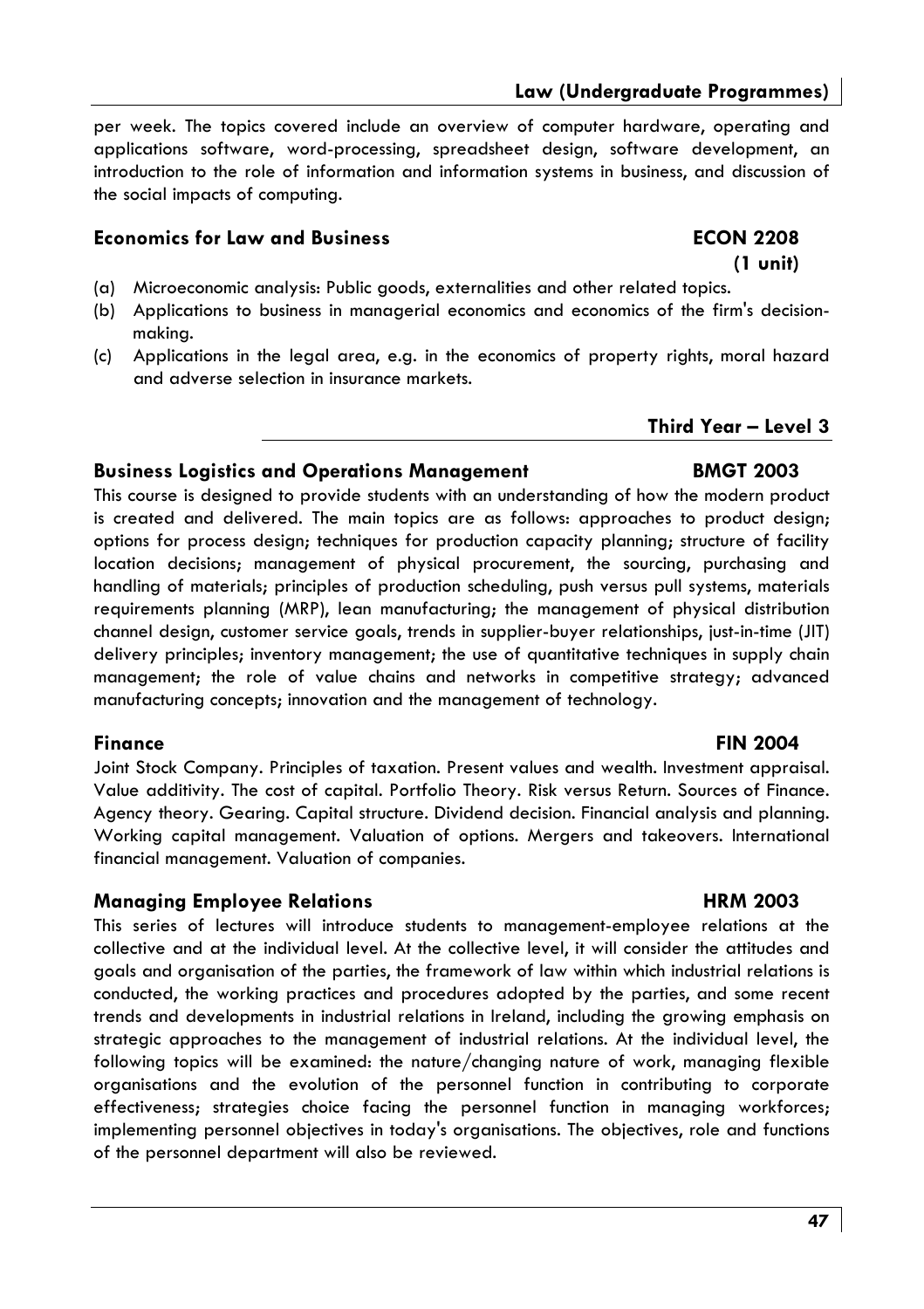#### **University College Dublin**

#### Marketina

Marketing is a concern for all people and organisations. We all live by exchanging something. Marketing is the study of exchange processes in society: how transactions are initiated, motivated, facilitated and completed. The topics covered in the course are: the role of marketing in society; the scope of marketing in the organisation; analytical methods used in marketing analysis; understanding consumer, industrial and service markets; understanding and analysing competitors and informing marketing decisions. The course will also look at the area of marketing management. Marketing management is concerned with choosing target markets; evaluating customer needs and wants; providing, communicating and delivering products and services to satisfy customers and profit to organisations. The topics covered are: product and service decisions, brandina, pricina, marketina communications, distribution, marketing, planning and implementation.

#### Fourth Year - Level 4

**BMGT 3003** 

#### **Strategy Formulation and Implementation**

This course examines the internal and external environments of the firm. Strategic options, the link between strategy and the nature of the firm and the nature of competitive advantage are examined. The implementation of strategy across firms and industries is discussed.

#### **Fourth Year - Level 4 - Business Electives**

Four business course electives are taken from courses offered in Level 3 of the Bachelor of Commerce Degree Programme. For a list of electives and their syllabus, please refer to the courses in Level 3 of the Bachelor of Commerce programme description in the Commerce (Undergraduate Courses) booklet.

These courses, and such other courses which may be available from time to time, will be offered at the discretion of the School of Business and each course may not be available in any one year.

The availability of courses to students may be subject to timetable constraints.

#### **Law Subjects**

#### Second Year - Level 2

#### Company Law

Incorporation and its consequences. Internal structure of companies. Objects. Shares and membership. Duties of directors. Protection of minorities. Capital and its maintenance. Accounts and auditors. Company reorganisations, examinerships, liquidations.

#### Criminal Law

The Burden of Proof. The Actus Rues. Mens Rea (including strict liability). Corporate and Vicarious Liability. The Use of Force. Consent. Duress. Necessity. Provocation. Automatism. Insanity. Intoxication. Children and the Criminal Law. Parties to Offences. Conspiracy. Murder

#### LAW 2503

#### **MKT 2003**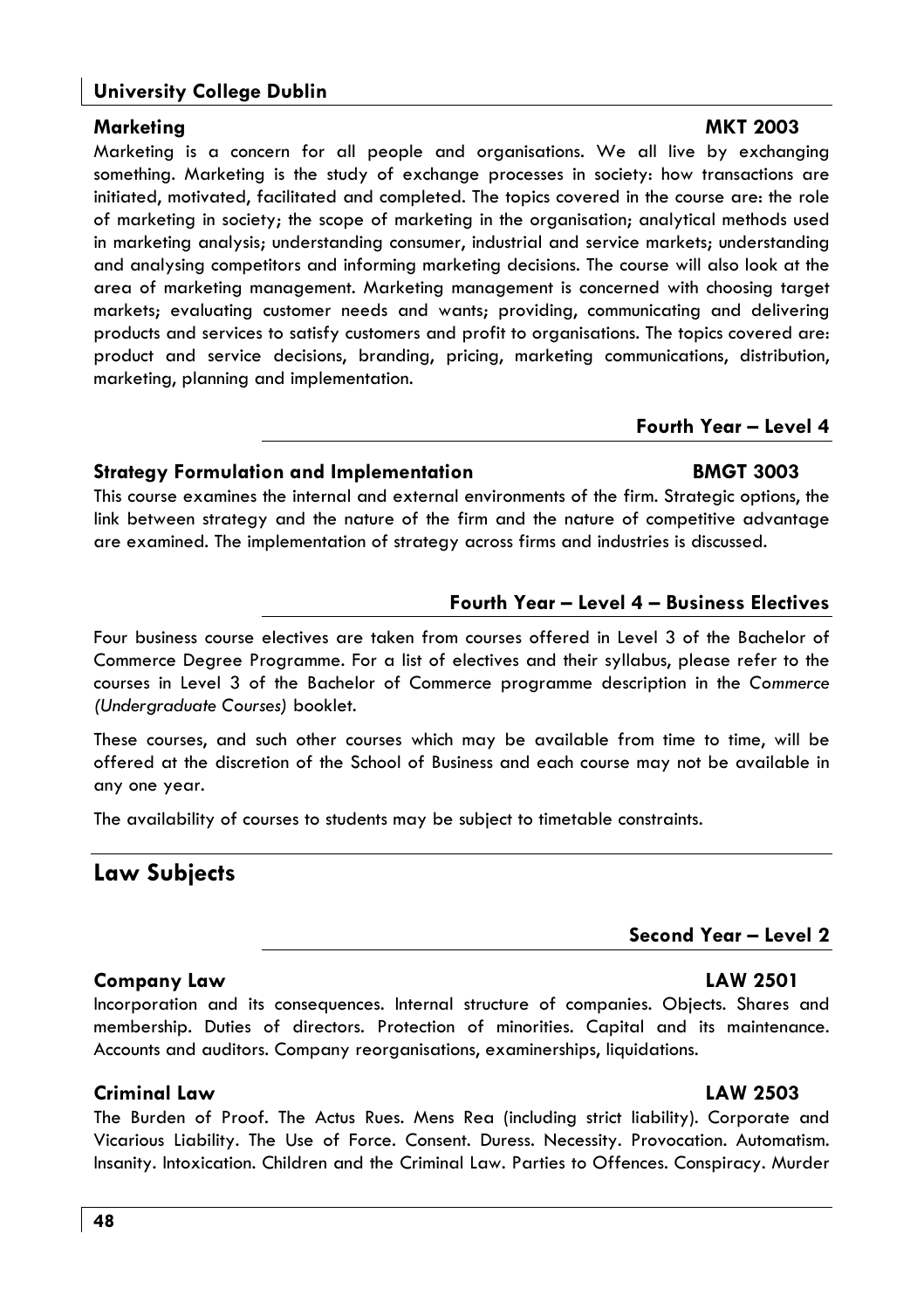(including Causation), Sexual Offences, Property Offences, Money Laundering, Forfeiture after conviction. Forfeiture without conviction. Possession.

#### Law of the European Union

This course examines the fundamental principles of Community law and their impact on the domestic legal order. It examines the objectives of Community law, explains the basic institutional framework and explores the effect of Community law on market integration.

Topics will include: the legal nature and institutional structure of the Union: the sources of law with particular reference to general principles; judicial protection; free movement of goods and persons; interaction with domestic law.

#### Third Year - Level 3

#### Land Law

Tenure. Estates and interests in land. Difference between leasehold and freehold. Fee simple, fee tail and life estates. Fee farm grants. Equitable estates and interests in land. The Statute of Uses. Future interests (in outline). Settled land. Co-ownership. Easements and profits. Restrictive covenants. Licences. Adverse possession. Landlord and tenant. Mortgages. Registration of Deeds and of Title.

Lyall: Land Law in Ireland Wylie: Irish Land Law Wylie: A Casebook on Irish Land Law

#### **Commercial Law**

Commercial law is concerned with the rights and duties which arise from business transactions.

The course covers:

- $\blacksquare$ the regulation of the sale of goods under the Sale of Goods Act, 1893, as amended
- consumer protection law (impact of E.U. law)
- methods of payment: money, bills of exchange, promissory notes
- law of agency  $\blacksquare$
- retention of title  $\blacksquare$
- credit and security  $\blacksquare$
- $\blacksquare$ e-commerce
- $\blacksquare$ personal and corporate insolvency
- insurance law
- $\blacksquare$ commercial dispute resolution (including domestic arbitration law)
- $\blacksquare$ conflict of laws
- international trade

#### **Corporate Finance Law**

Topics considered include the legal issues that arise in the selling of corporate debt (the assignment of debts by way of debt factoring, whether by legal or equitable means); the subordination of corporate debt (by way of either contractual or trust methods, and the problems that have arisen in various common law countries with these methods); the publication of prospectuses inviting the public to subscribe for shares in companies (with

# **LAW 2505**

**LAW 3509** 

#### **LAW 3510**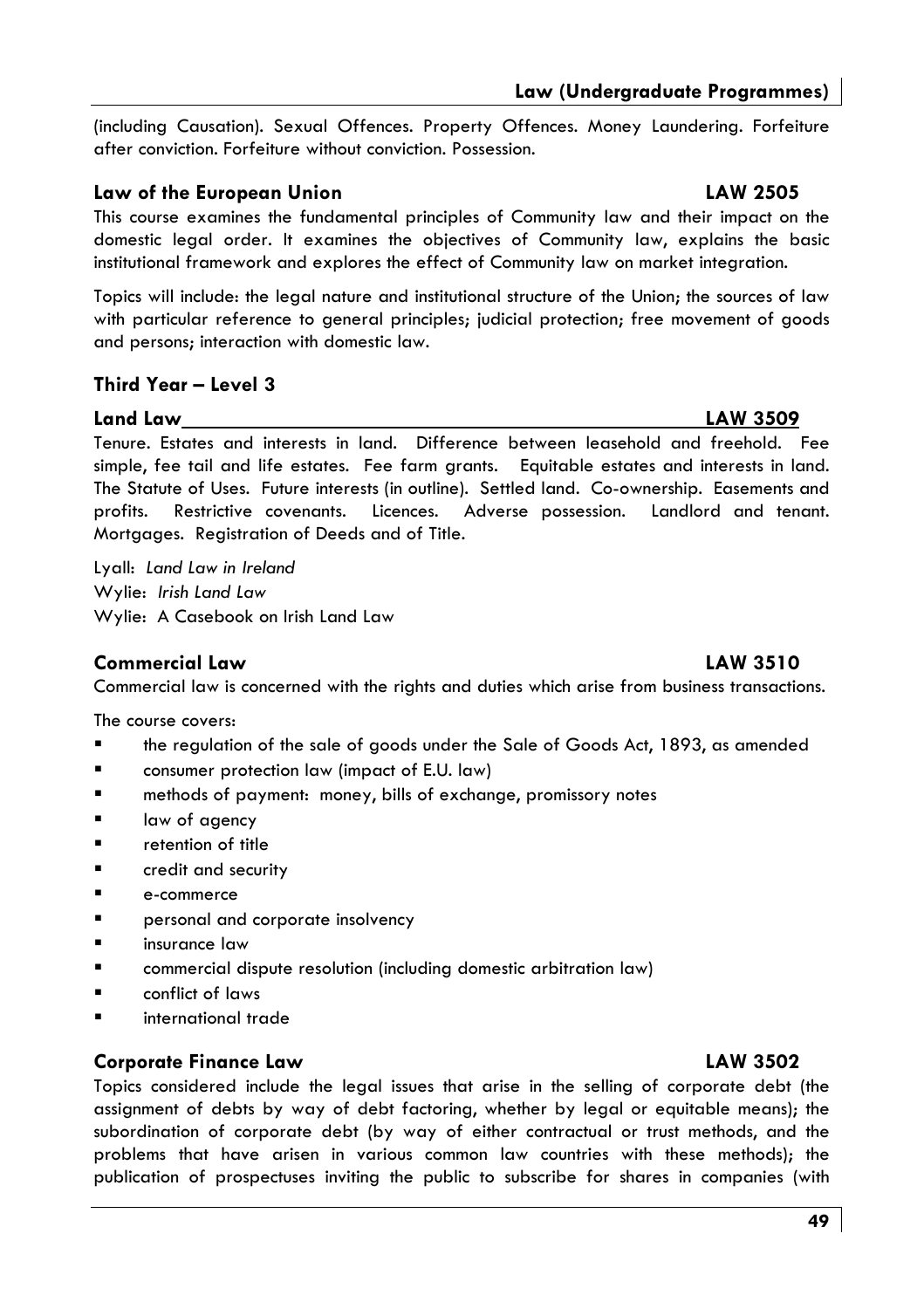#### **University College Dublin**

particular reference to the issue of what is an offer to the public): the difference types of remedy that a disgruntled shareholder can invoke in the event of there being something deficient with the company's prospectus (in this regard case law on remedies such as recission, deceit, actionable omission negligent misstatement, etc. will be examined, as well as statutory remedies): the European Stock Exchange Directives (common principles and how they have been implemented domestically in Ireland); the law relating to corporate borrowing (ultra vires doctrine, case law, rules of agency) and recovery of ultra vires loans (doctrine of unjust enrichment); legal issues that can arise when using corporate book debts to secure corporate loans: the common law and statutory rules on insider dealing (what constitutes insider dealing: comparative case law from other countries; sanctions and remedies; common law rules); regulation of mergers.

#### **Employment Law**

Contracts of employment. Collective bargaining. Statutory regulation of employment. Termination of employment. Unfair dismissal and redundancy. Equal pay. Discrimination in employment. Trade disputes. Picketing. Labour Court and other state agencies.

#### **Financial Services Law and Investor Protection**

#### This course is divided into two parts.

The first part involves an examination of the legal issues and regulatory framework affecting the provision of financial services in Ireland. Topics reviewed include requlatory authorities, investment intermediaries, securities, derivatives, funds, internet trading, and developments in EU regulation and financial services.

The second part of the course involves an analysis of investor protection law in Ireland. Topics reviewed include market abuses (such as insider dealing, money laundering and market manipulation), codes of conduct, investor compensation, common law actions and pre-emptive civil remedies.

#### **Intellectual Property Law**

Intellectual Property Law is concerned with protecting the fruits of intellectual or creative endeavour primarily by the grant of exclusive rights. The course covers:

- (1) patent law: statutory protection for inventions, including biotechnological and softwarerelated inventions: Patents Act 1992.
- (2) law of confidence: general equitable action against a person who has divulged confidential information in breach of a duty of confidence.
- (3) passing off: action in tort for the protection of business goodwill as against traders using a similar trade name or product get-up.
- (4) trade mark law: statutory protection for registered trade names: Trade Marks Act, 1996.
- (5) trade marks on the internet: domain name disputes.
- (6) comparative advertising.
- (7) character merchandising and image marketing.
- (8) copyright law: statutory protection of original creative work: literary, dramatic, musical, artistic works; sound recordings, films, broadcasts, cable programmes, typographical arrangements, computer programmes, databases, performances: Copyright and Related Rights Act, 2000.

#### LAW 3503

**LAW 3508** 

**LAW 3505** 

#### 50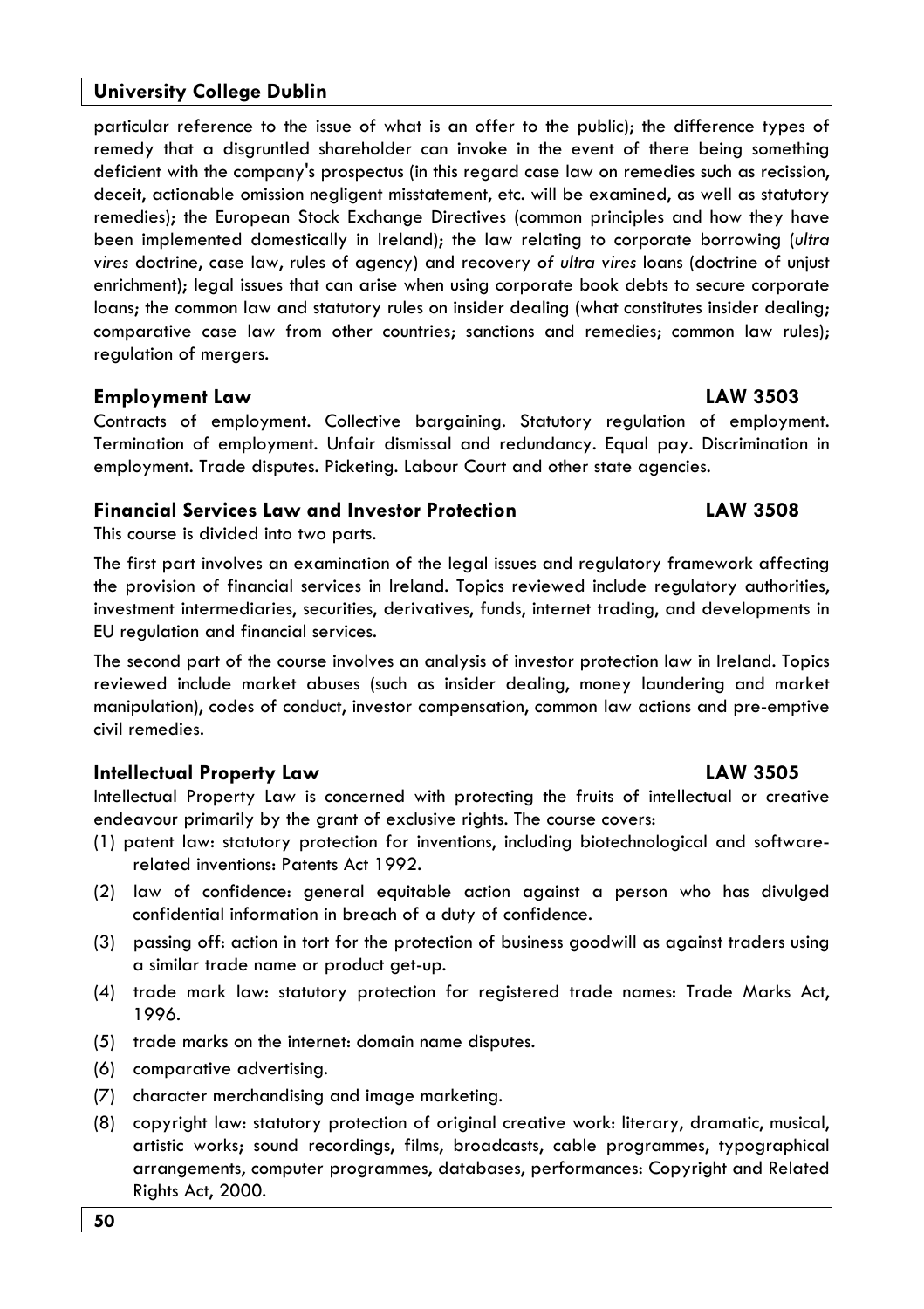(9) industrial desians: statutory protection of functional and decorative desian: Industrial Designs Bill, 2000.

#### **International Business Law**

#### **LAW 3506**

An analysis of the legal framework of business transactions as developed in an international context. The course is divided into two parts. The first part provides an analysis of international commercial transactions and the second part is dedicated to dispute resolution in international commercial transactions. The following topics will be covered:

#### **Part One: Analysis of International Commercial Transactions**

Topics will include:

- $\bullet$ A study of the law applicable to international commercial agreements and of the formation of international agreements.
- An overview of the main types of international commercial transactions such as:
	- international contracts (including contracts of international sales of goods, agency ↘ and distribution agreements, international transfer of technology and know-how agreements, counter-trade agreements);
	- $\prec$ international banking and financial law;
	- $\blacktriangleright$ international tax law:
	- $\blacktriangleright$ international company and bankruptcy law.
- The course will also focus on the protection and remedies available in case of breach or non-performance of international commercial agreements.

#### Part Two: Dispute Resolution in International Commercial Transactions

Topics will include:

- An overview of international dispute resolution, including:
	- ➤ international negotiation:
	- ↘ alternative dispute resolution;
	- court litigation of international commercial agreements.  $\blacktriangleright$
- A study of international commercial arbitration with an emphasis on:
	- the analysis of the formation and the validity of the international arbitration agreement.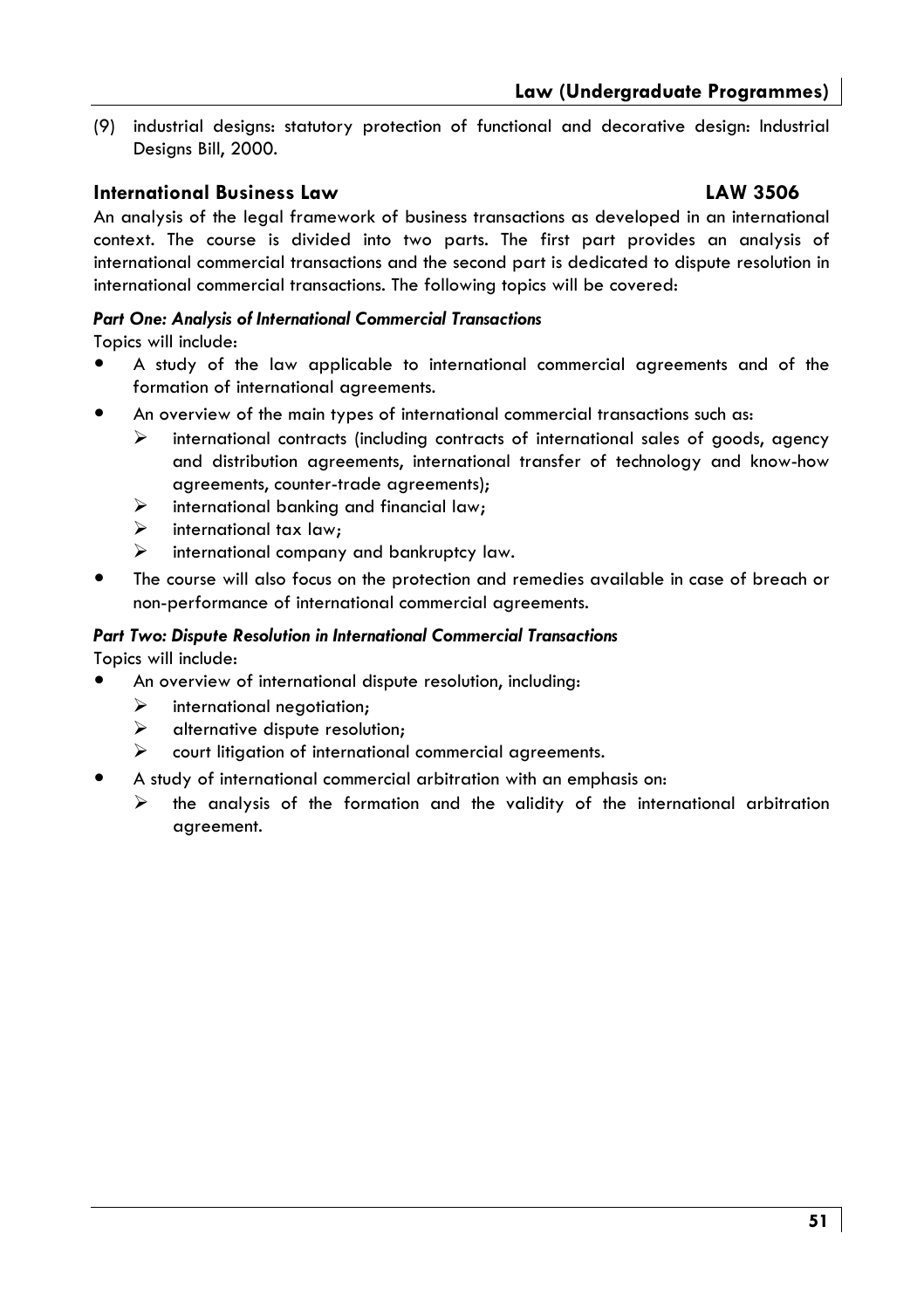#### **Administrative Law**

Administrative Law deals with the constitution, powers and procedure of those bodies on which the law confers powers and duties of a public nature, such as Government Departments, local authorities, tribunals and certain professional bodies. The course examines the procedural and formal requirements applicable to administrative action and the principles governing the legal nature of administrative powers, discretions and duties.

In particular, the course deals with the distinct set of remedies dealing with public law questions - available in a single procedure, the application for judicial review. Issues covered include the extent to which the courts can control the exercise of discretionary powers by administrative authorities and the availability of remedies for unlawful administrative action.

The course also considers the impact of the Constitution and the effects of contact with European Union law on administrative law. Some stress is placed on the historical evolution of Irish administrative law

#### **Banking Law**

An examination of the legal issues arising from the national and international operations of banks. Topics will include the regulation of credit institutions; the legal framework of the single market in banking; the bank-customer relationship with particular reference to bank liability for services provided; bank secrecy and money laundering; forms of finance encountered in banking transactions, including syndicated loans; transfer of loan assets by banks; bills of exchange with particular reference to cheques; banks and credit and security; legal considerations arising from customer insolvency and bank insolvency.

Breslin: Banking Law in the Republic of Ireland Paget's Law of Banking O'Connor: Law Relating to Cheques and Analogous Instruments in Ireland

#### **Commercial Conflicts of Law**

A study of the rules of Irish law which apply whenever a commercial transaction or an event has a connection with more than one legal system.

The course will focus on:

- (i) Jurisdiction of the Irish Courts and enforcement of foreign judgments in civil and commercial matters in Brussels Regulation I and non-regulation cases.
- (ii) Determining the applicable law in:
	- international contracts (Rome Convention)  $(a)$
	- (b) international torts including defamation, product liability and environmental damaae.
- (iii) Taking and perfecting security in International Financial Services transactions.

#### **Competition Law in the European Union and Ireland**

An examination of the substantive law of Ireland on competition with particular emphasis on European Union practice as it influences Irish developments. Particular emphasis will be placed on the various forms of anti-competitive conduct such as horizontal agreements, abuse of dominant position such as predatory pricing, refusal to supply customers etc., and mergers and monopolies.

#### **LAW 4511**

Fourth Year - Level 4

# **LAW 4501**

#### **LAW 4502**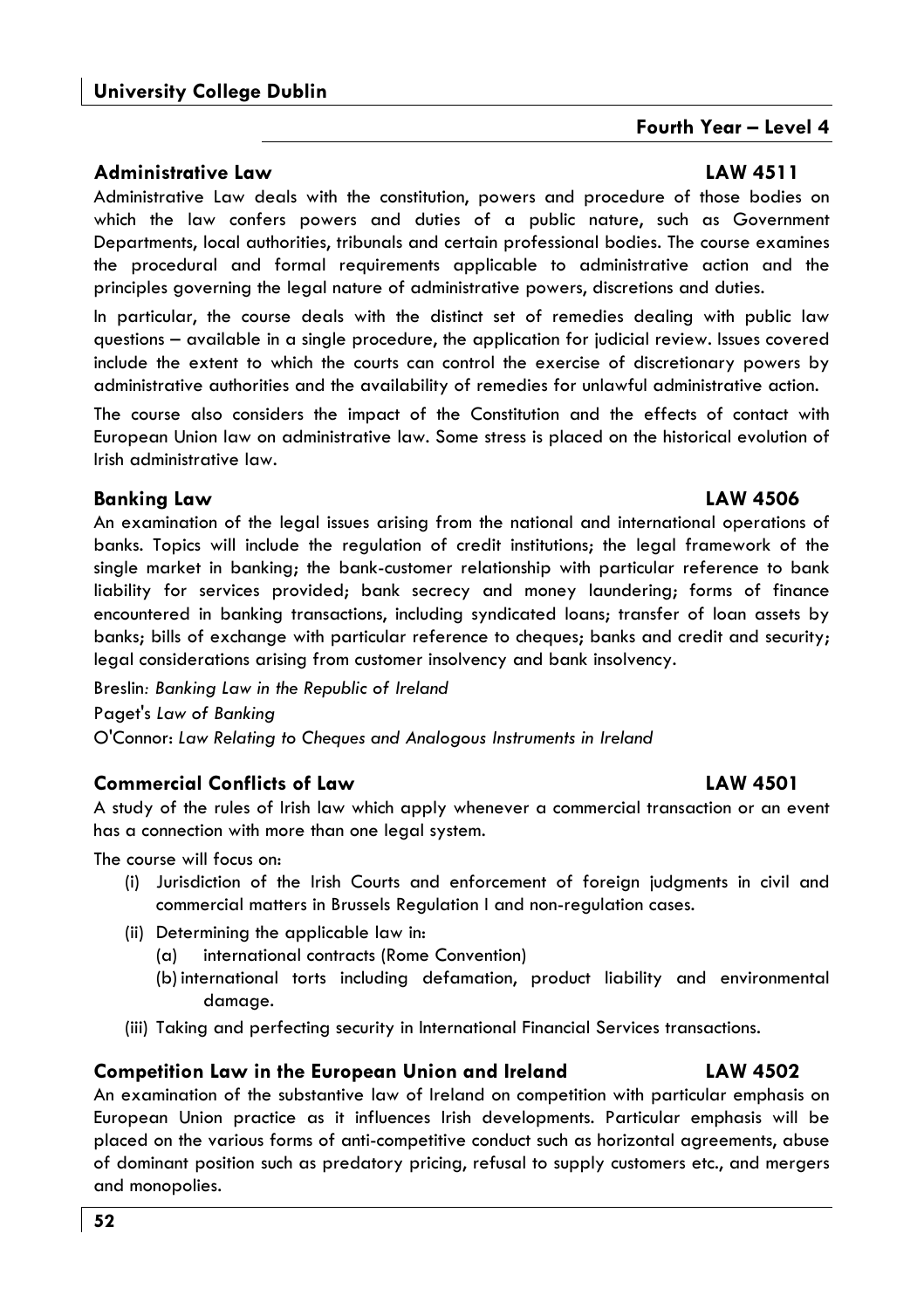#### Law (Underaraduate Proarammes)

**LAW 4507** 

The European Community jurisprudence under Articles 81 and 82 are considered in detail (i.e. European Community Competition law as it applies to private undertakings). Also Article 86 jurisprudence will be considered (i.e. the application of European Community law to the public semi-state sector which has heavily influenced the break-up of semi-state monopolies). Detailed consideration will also be aiven to relevant issues in Irish Competition Law arisina out of the Competition Act 2002.

#### **Environmental Law**

This course comprises a comprehensive examination of environmental law, from a national, European and International perspective. Environmental Law shall provide an account of all major environmental concerns other than planning and development and the built environment. It will analyse the principles applied to environmental protection and the application of environmental law in practice, including enforcement mechanisms.

This course is taught in two parts. Part I, the first semester, is an introduction to environmental law and the principles governing it. The emphasis will be on Irish Environmental Law. Topics include sources, principles and techniques of environmental protection; national regulatory framework; structure and powers of bodies having responsibility for the environment; the Environmental Protection Agency; integrated pollution control; environmental impact assessments. The course shall examine public participation and control; the right to information; procedures; appeals and judicial review; the enforcement of environmental law; the common law and environmental remedies; personal liability of individuals; fundamental rights and environmental law.

Part II, in the second semester, will expound on the material from the Part I and will deal with European and international environmental law. The subject matter will explore how environmental law operates within European, international and national law, focusing on the core issues and case- law. It will trace the development of Community environmental law and its principles of environmental protection. It will examine the powers of Community and international institutions; the basis of European environmental law; the legislative and decision-making process; harmonization; the implementation and enforcement of Community law; Member States' duties. It will examine how the environment is dealt with in international law; seminal agreements signed by the international community. The course will deal with the substantive environmental law relating to various pollutants and media- including waste, air, water, waste, habitat and conservation concerns. It will also address business concerns and environmental law such as trade and competition law; issues of corporate responsibility and liability.

#### Equity

#### LAW 4503

This course divides into two areas, meriting equal consideration. The Equity lectures examine the historical development of equity as a judicial phenomenon and its current place in modern society, before moving on to consider the doctrines and remedies associated with Equity. The second part of the course deals with the nature of a trust, setting up of both express private trusts and charitable trusts and the duties imposed upon those who oversee their management.

In particular, the areas covered by Equity include: the historical development of equity and the rise and fall of judicial discretion; the Doctrine of Estoppel; legitimate expectation; injunctions; specific performance; rectification and rescission; fraud in equity and undue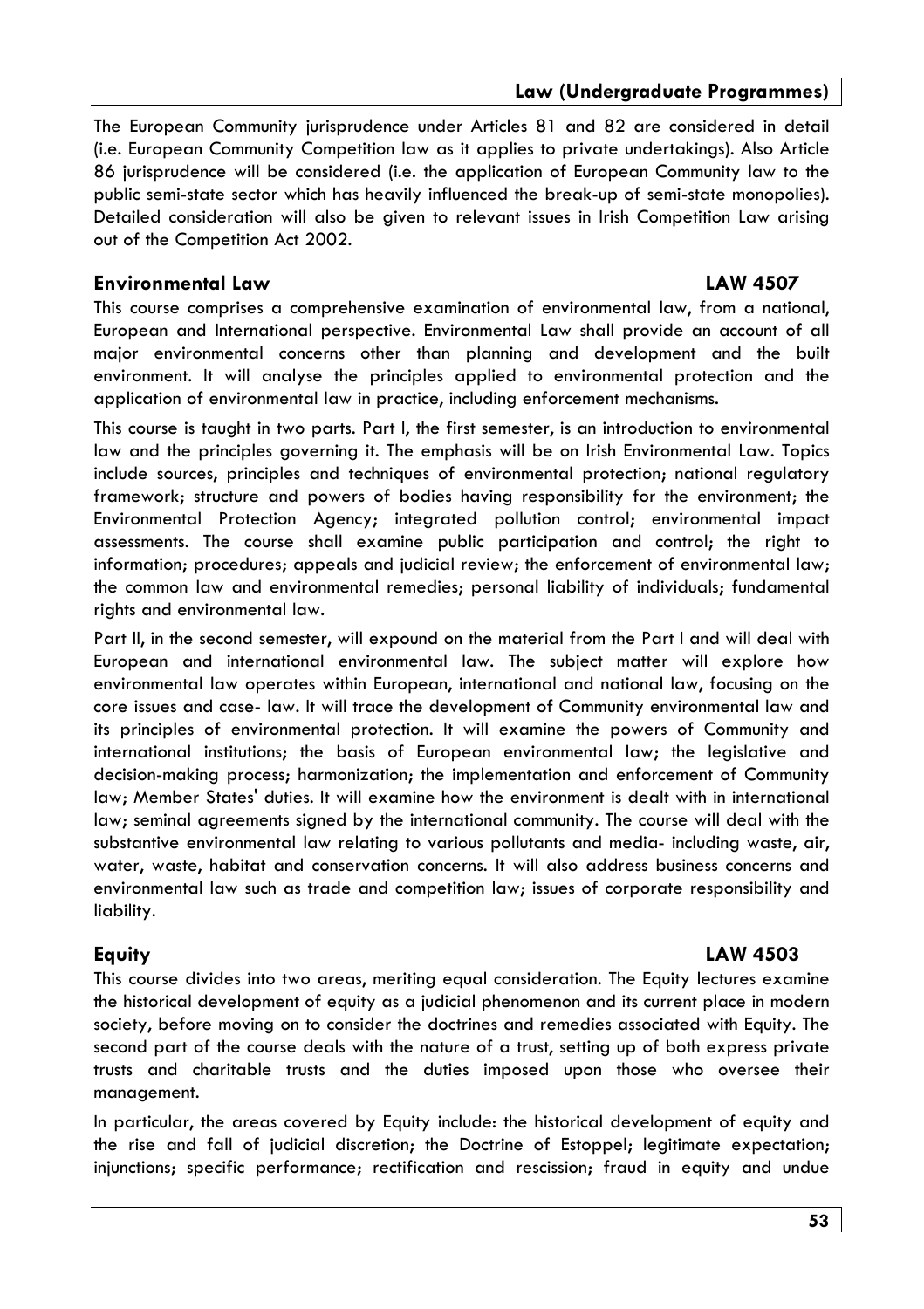#### **University College Dublin**

influence: tracina: administration of estates: the doctrines of election, conversion, satisfaction and ademption.

The Law of Trusts includes: the creation of express private trusts; completely and incompletely constituted trusts; exceptions to the rule that equity will not assist a volunteer; resulting trusts; constructive trusts: secret and half secret trusts: charitable trusts and the doctrine of Cy Pres: protective trusts; the nature of trusteeship: control and obligations of trustees.

#### Evidence

#### **LAW 4509**

The law of Evidence is that system or body of rules which regulates the admission of proof in a court of law.

Rationale of proof and law of Evidence. Basic concepts. Relevance. Admissibility. Materiality. Receivability. Functions of judge and jury. Judicial discretion. Sources of law of Evidence. Types of Evidence. Burden of proof. Standard of proof. Presumptions. Judicial notice. Corroboration. Proof of law. Competence. Compellability. Examination of witnesses. Privileges. Exclusion associated with method of obtaining evidence.

Confessional evidence. Evidence of disposition and character. Hearsay rule and its exceptions. Opinion evidence.

#### Jurisprudence

This course concentrates on the fundamentals of law, adopting in the main an historical approach. Topics covered include: the writing down of law; the impact of the spread of literacy; theories on stages in the evolution of society and of law; the relationship between law and religion; developments in the notions of individual responsibility, of private property and in the status of women; law and the building of the nation-state; nationalism and law; imperialism and law; analysis of legal systems; natural law; law and morals.

#### Media Law

The subject of this course is the law affecting the media (including television, radio, film and video, newspaper and book publishing) in Ireland. The course is broadly divided into two parts, the first dealing with the application to the media of the general law relating to freedom of expression (such as the law of libel), and the second with the law specific to each sector of the media (such as censorship of publications). The following major topics will be covered during the year:

Part One: The Constitution of Ireland and Freedom of Expression; Models of Media Regulation. Defamation; Intellectual Property; Contempt of Court; Confidential Information and Privacy; Public Order; Offences against the State; Incitement to Hatred; Advertising Law.

Part Two: Broadcasting Legislation; Censorship of Publications; Censorship of Film and Video; Posts and Telecommunications.

The course will also deal with general themes affecting the media such as the contemporary international debate on pornography and UNESCO's proposed World Information Order.

Suggested Reading:

McDonald, M: Irish Law of Defamation, 2<sup>nd</sup> ed., 1989 McGonagle, M: A Textbook on Media Law, 1996 McMahon, B. and Binchy, W: Irish Law of Torts, 2nd ed., 1989

# **LAW 4510**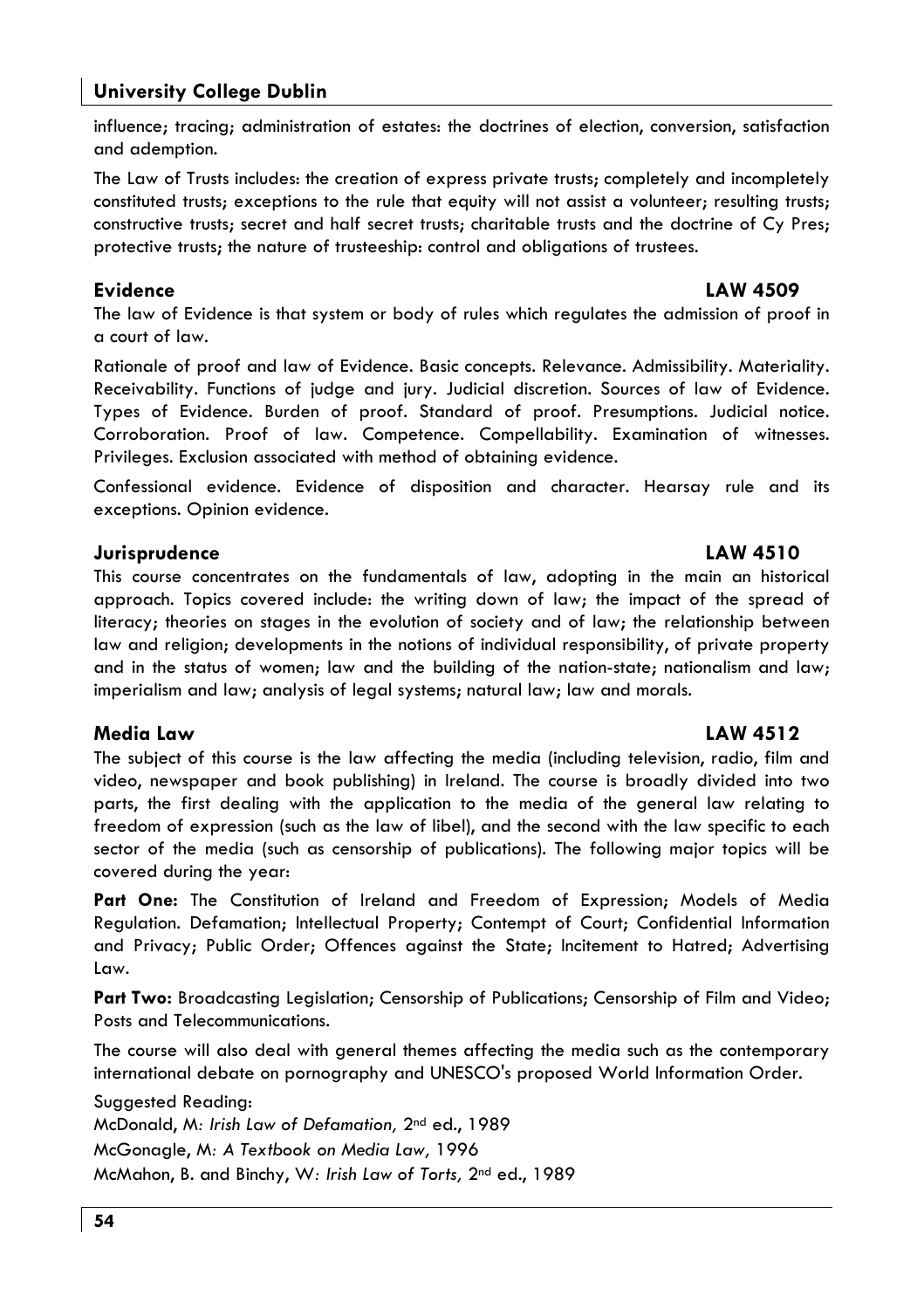Robertson, G. and Nicol, A: Media Law, 3rd ed., 1992 Law Reform Commission: Civil Law of Defamation: Consultation Paper, 1991; Report, LRC 38-1991 Crime of Libel: Consultation Paper, 1991; Report, 41-1991 Contempt of Court: Consultation Paper, 1991; Report (47 - 1994)

#### Revenue Law

#### **LAW 4505**

Administration of tax system (filing of returns and payment of tax) and territoriality rules governing chargeability to Irish tax. In-depth examination of income tax code and Schedules defining taxable income and allowable deductions. Analysis of Corporation Tax, Capital Gains Tax, Capital Acquisitions Tax and Probate Tax, with emphasis on legal theory and case law rather than computational aspects.

Butterworth's Irish Tax Guide 2005/2006; Butterworth's U.K. Tax Guide 2005/2006 Institution of Taxation Income Tax Taxes Consolidation Act 1997.

#### **Minor Dissertation**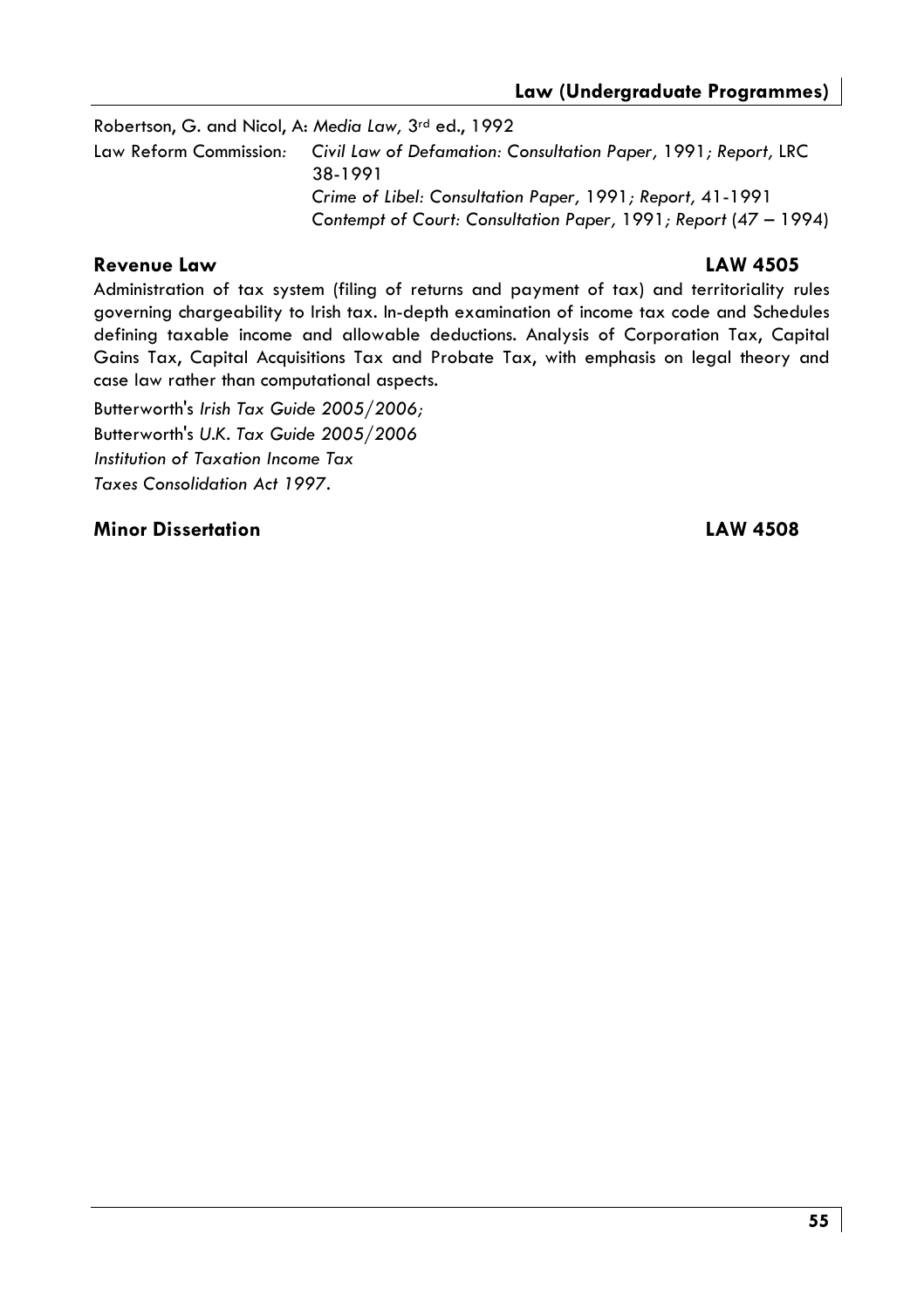# Dearee of Bachelor of Business and Leaal Studies (European)

#### **General Description**

The Degree of Bachelor of Business and Legal Studies (European) is a four-year programme, the third level of which is spent abroad at a European university as an integral element in the dearee programme. The year abroad will be spent at an approved university studying both law subjects and business subjects. Whilst all Level 2 BBLS students may apply to participate in this degree, it is important to stress that the number of students who can take part in the programme will be limited by the number of places available in any given year.

#### **Admission Procedure**

Registered Level 2 Business and Legal Studies students may apply to transfer into the BBLS Degree (European Legal Studies) programme. A presentation on the Erasmus/Socrates Exchange Programme will be made in the first semester. Applications should be submitted to the School at the end of the first semester. Permission to transfer into the Degree of Business and Legal Studies (European) programme is conditional upon the applicant's passing all Level 1 and Level 2 examinations in the session in which such permission is sought. Admission to the degree will be dated from 1 September immediately following the examination; no deferral will be allowed.

#### **Course Requirements**

Students in this programme must attend an approved European university on a full-time basis for one academic year between the completion of the Level 2 examinations in Business and Legal Studies and enrolment in Level 4 Business and Legal Studies courses. All courses selected abroad must be notified and approved by the Directors of the Bachelor of Business and Legal Studies Degree. Registration for Level 4 courses in UCD must follow directly on the year spent abroad. The School of Business reserve the right to inform parents/guardians or other family members if there are concerns about the safety or well being of students while abroad on approved School of Business Student Exchanges. In addition, if requested, students must respond to requests to contact their co-ordinator(s) both in UCD and in the host institution. Students must provide a suitable phone number for this purpose and should also monitor their email on a regular basis.

#### **Examinations and Awards**

During the year abroad, examinations will be taken in the host university. A satisfactory performance in these examinations will be a condition of entry to Level 4 of the Degree of Bachelor of Business and Legal Studies (European) programme. Students who have not performed satisfactorily and who have not passed their examinations at the host university will be required to sit repeat examinations if offered by the host university. The School of Business also reserves the right to require students who fail Business Studies courses abroad to sit and pass equivalent or nominated courses in UCD after the student has returned to UCD. An unsatisfactory performance in these examinations will have financial implications in respect of fees/grants.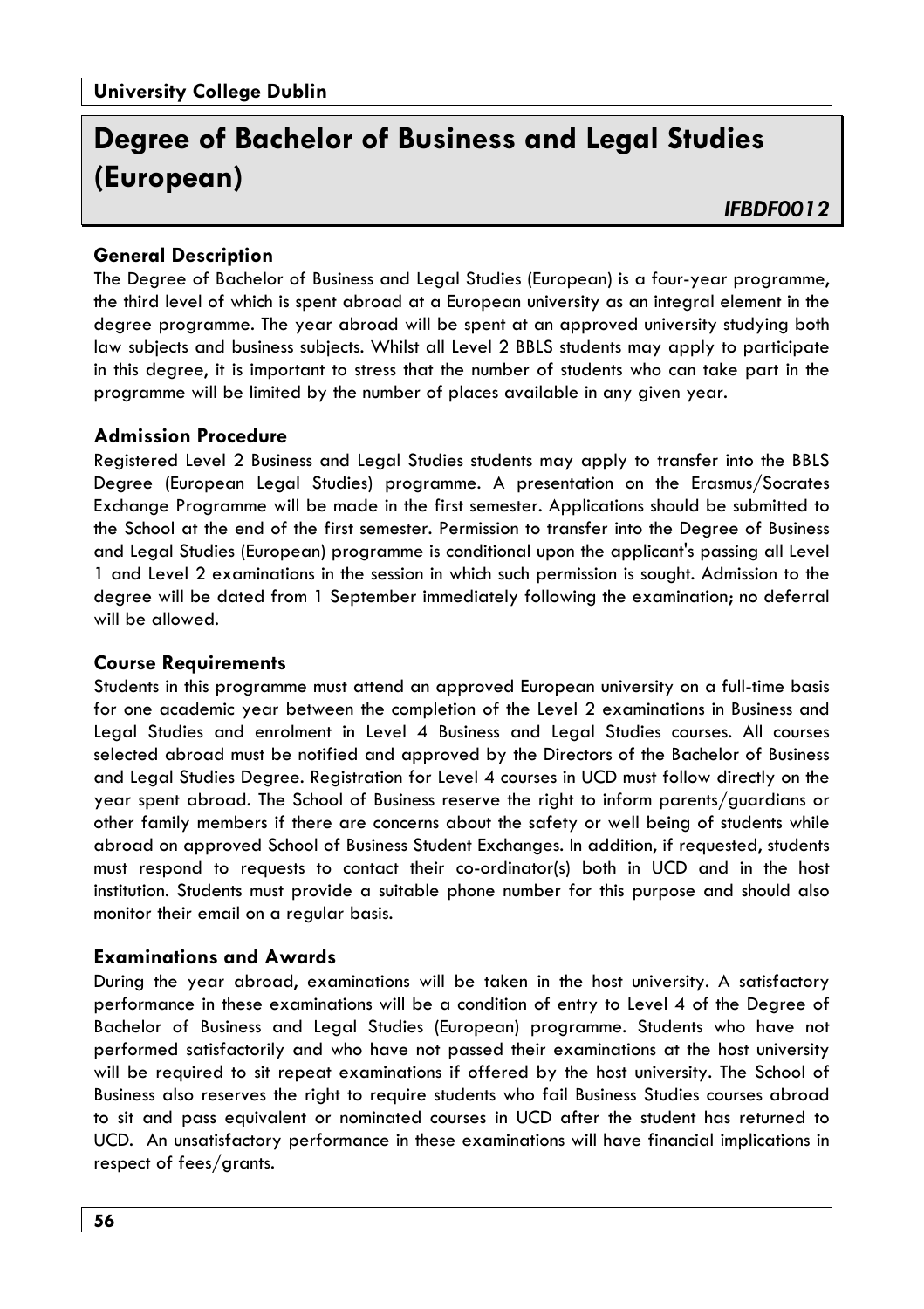The award of the Degree of Bachelor of Business and Legal Studies (European) will be as for the Bachelor of Business and Legal Studies Degree. Marks obtained during the year abroad will not affect the class of degree awarded at the end of the programme. The final degree awarded will be determined purely on the student's performance in his/her Level 4 examinations.

Students should note that Business or Legal courses may be modified or unavailable in any given year.

This course, as described above, is not a separate and distinct degree from the BBLS Degree.